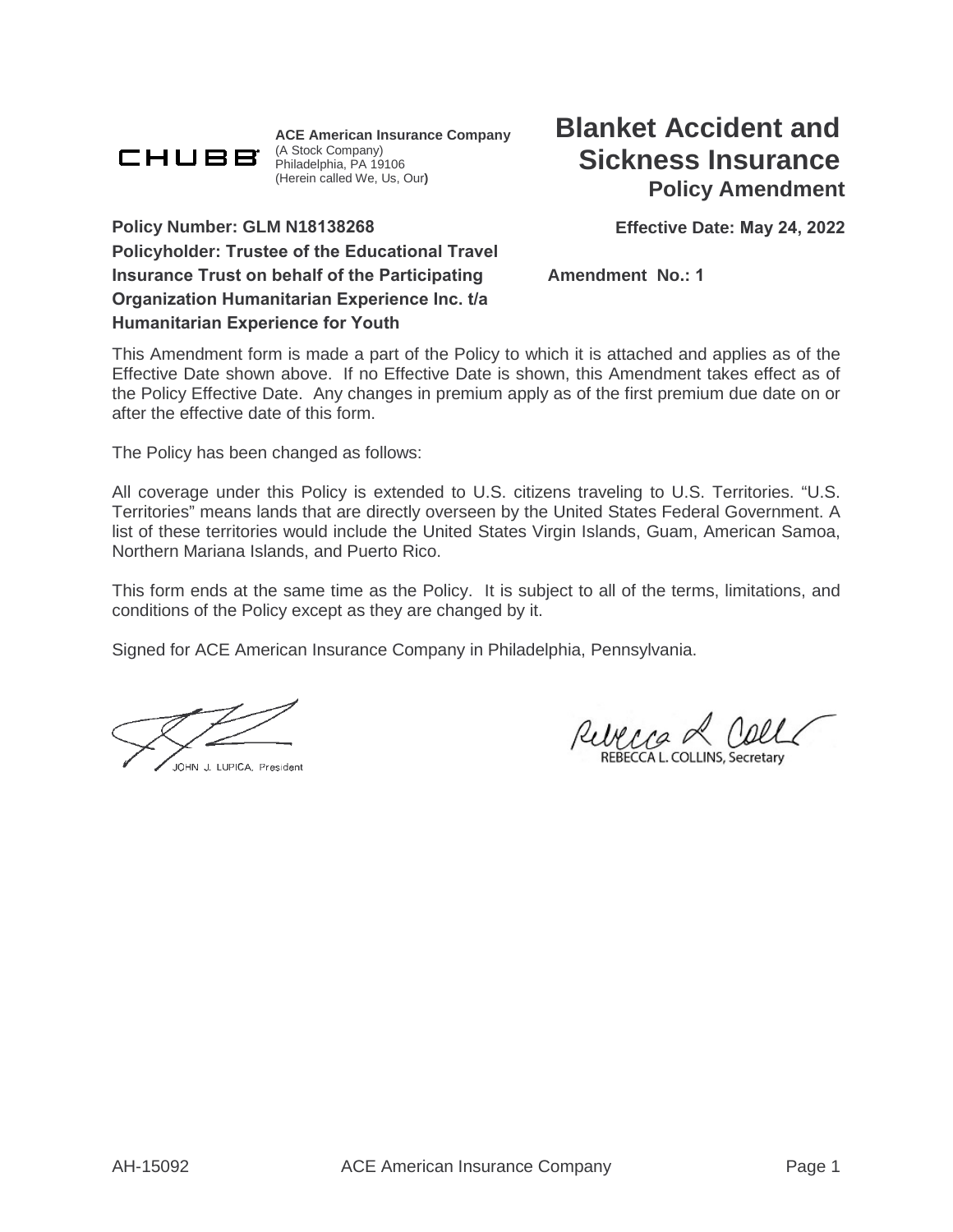

**ACE American Insurance Company (A Stock Company) Philadelphia, PA 19106**

**Notice**

**DATE:** March 4, 2022

POLICYHOLDER: Humanitarian Experience Inc. t/a Humanitarian Experience for Youth

**POLICY NUMBER:** GLM N18138268

**POLICY EFFECTIVE DATE:** March 1, 2022

**POLICY TERM:** March 1, 2022 to February 28, 2023

**THE ATTACHED POLICY FORM(S) REPLACES THE FORM(S) PREVIOUSLY ISSUED TO THE POLICYHOLDER PROVIDING THESE BENEFITS AND WILL GOVERN ANY CLAIMS ARISING UNDER THE POLICY.**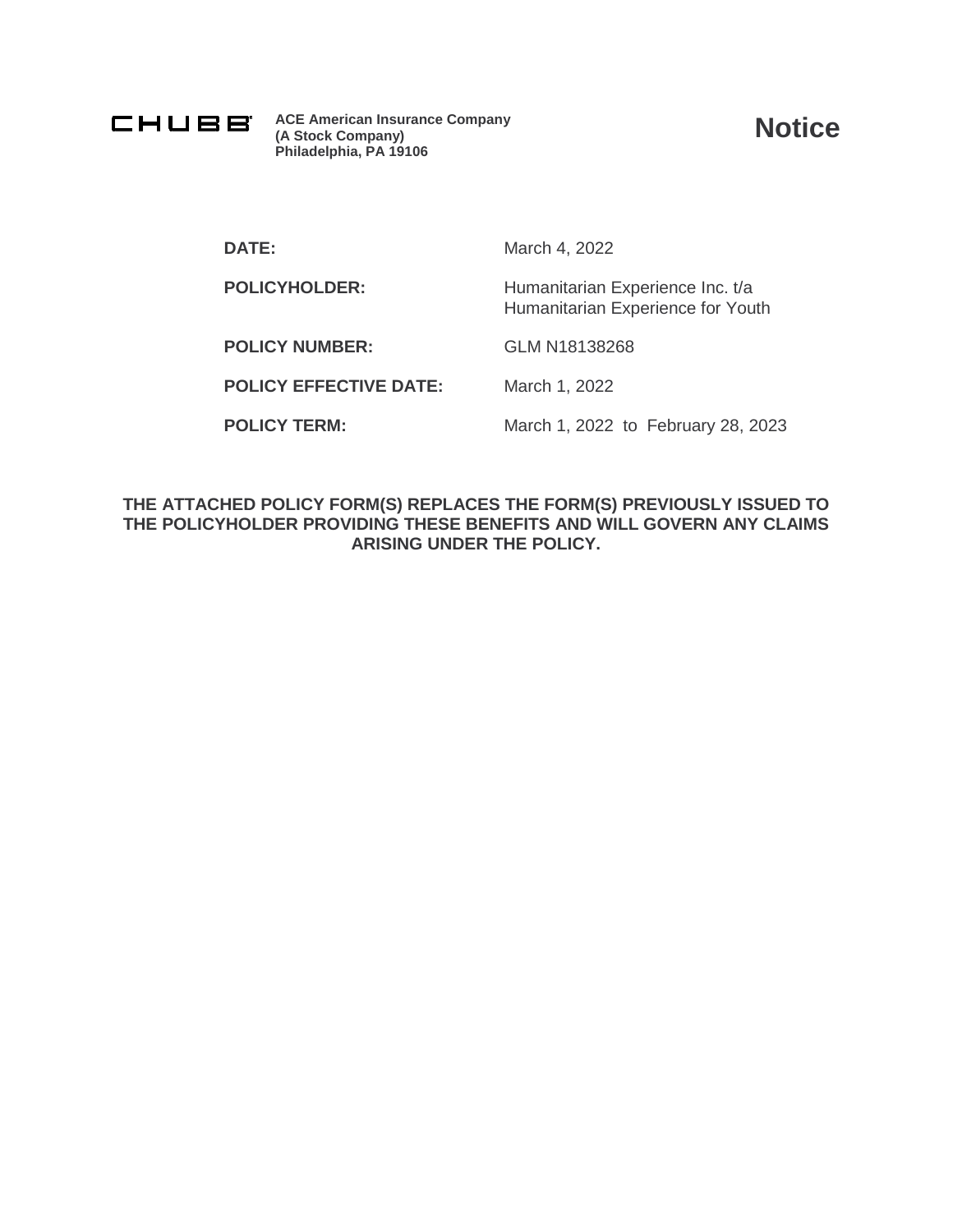CHUBB

# **CHUBB GROUP U.S. PRIVACY NOTICE**

| <b>FACTS</b>                                                                                                                                                                                | <b>WHAT DOES THE CHUBB GROUP DO WITH YOUR</b><br>PERSONAL INFORMATION?                                                                                                                                                                                                                                                                                                                                                                          |                                                                        |                             |
|---------------------------------------------------------------------------------------------------------------------------------------------------------------------------------------------|-------------------------------------------------------------------------------------------------------------------------------------------------------------------------------------------------------------------------------------------------------------------------------------------------------------------------------------------------------------------------------------------------------------------------------------------------|------------------------------------------------------------------------|-----------------------------|
| Why?                                                                                                                                                                                        | Insurance companies choose how they share your personal information. Federal and state law gives<br>consumers the right to limit some but not all sharing. Federal and state law also requires us to tell you<br>how we collect, share, and protect your personal information. Please read this notice carefully to<br>understand what we do.                                                                                                   |                                                                        |                             |
| What?                                                                                                                                                                                       | The types of personal information we collect and share depend on the product or service you have with<br>us. This information can include:<br>Social Security number and payment history<br>$\bullet$<br>insurance claim history and medical information<br>$\bullet$<br>account transactions and credit scores<br>$\bullet$<br>When you are no longer our customer, we continue to share information about you as described in this<br>notice. |                                                                        |                             |
| How?                                                                                                                                                                                        | All insurance companies need to share customers' personal information to run their everyday<br>business. In the section below, we list the reasons insurance companies can share their customers'<br>personal information; the reasons the Chubb Group chooses to share; and whether you can limit this<br>sharing.                                                                                                                             |                                                                        |                             |
| <b>Reasons we can share your</b><br>personal information                                                                                                                                    |                                                                                                                                                                                                                                                                                                                                                                                                                                                 | <b>Does Chubb share?</b>                                               | Can you limit this sharing? |
| For our everyday business purposes -<br>such as to process your transactions, maintain<br>your account(s), respond to court orders and<br>legal investigations, or report to credit bureaus |                                                                                                                                                                                                                                                                                                                                                                                                                                                 | <b>Yes</b>                                                             | $\rm No$                    |
| For our marketing purposes - to offer our<br>products and services to you                                                                                                                   |                                                                                                                                                                                                                                                                                                                                                                                                                                                 | Yes                                                                    | No                          |
| For joint marketing with other financial<br>companies                                                                                                                                       |                                                                                                                                                                                                                                                                                                                                                                                                                                                 | Yes                                                                    | N <sub>0</sub>              |
| For our affiliates' everyday business<br><b>purposes</b> – information about your<br>transactions and experiences                                                                           |                                                                                                                                                                                                                                                                                                                                                                                                                                                 | Yes                                                                    | $\overline{\text{No}}$      |
| For our affiliates' everyday business<br><b>purposes</b> – information about your<br>creditworthiness                                                                                       |                                                                                                                                                                                                                                                                                                                                                                                                                                                 | N <sub>o</sub>                                                         | We don't share              |
| For our affiliates to market to you                                                                                                                                                         |                                                                                                                                                                                                                                                                                                                                                                                                                                                 | N <sub>0</sub>                                                         | We don't share              |
| For nonaffiliates to market to you<br>$\overline{No}$<br>We don't share                                                                                                                     |                                                                                                                                                                                                                                                                                                                                                                                                                                                 |                                                                        |                             |
| <b>Questions?</b>                                                                                                                                                                           |                                                                                                                                                                                                                                                                                                                                                                                                                                                 | Call 1-800-258-2930 or go to https://www2.Chubb.com/us-en/privacy.aspx |                             |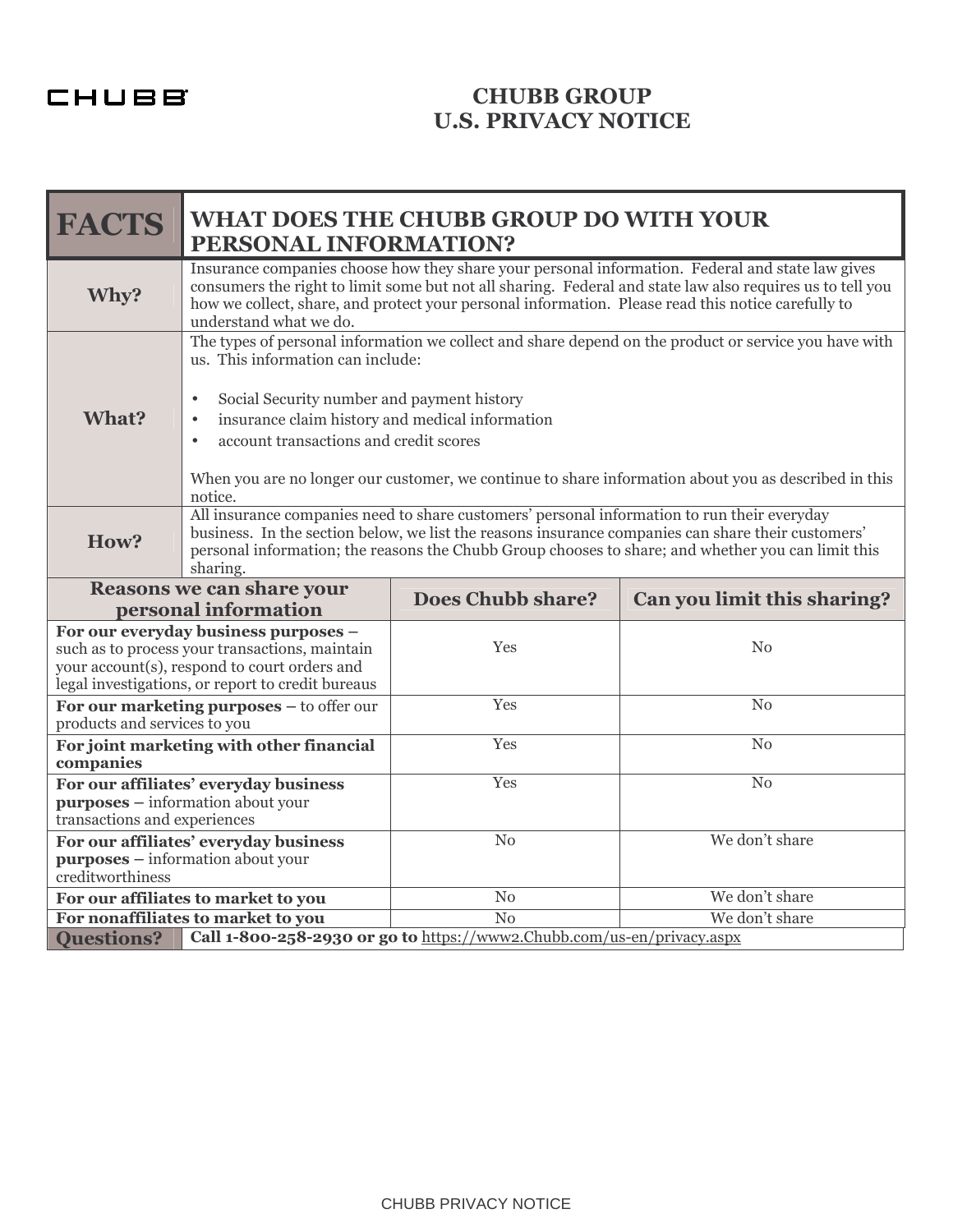| Page 2                                                                       |                                                                                                                                                                                                                                                                                                                                                                                                                                                |
|------------------------------------------------------------------------------|------------------------------------------------------------------------------------------------------------------------------------------------------------------------------------------------------------------------------------------------------------------------------------------------------------------------------------------------------------------------------------------------------------------------------------------------|
|                                                                              |                                                                                                                                                                                                                                                                                                                                                                                                                                                |
| Who is providing<br>this notice?                                             | The Chubb Group. A list of these companies is located at the end of this document.                                                                                                                                                                                                                                                                                                                                                             |
| <b>What we do</b>                                                            |                                                                                                                                                                                                                                                                                                                                                                                                                                                |
| <b>How does Chubb</b><br>Group protect my<br>personal<br>information?        | To protect your personal information from unauthorized access and use, we use security<br>measures that comply with federal law. These measures include computer safeguards and<br>secured files and buildings.<br>We restrict access to personal information to our employees, affiliates' employees, or others<br>who need to know that information to service the account or to conduct our normal business                                 |
| <b>How does Chubb</b><br><b>Group collect my</b><br>personal<br>information? | operations.<br>We collect your personal information, for example, when you<br>apply for insurance or pay insurance premiums<br>$\bullet$<br>file an insurance claim or provide account information<br>$\bullet$<br>give us your contact information<br>$\bullet$<br>We also collect your personal information from others, such as credit bureaus, affiliates, or<br>other companies.                                                          |
| Why can't I limit all<br>sharing?                                            | Federal law gives you the right to limit only<br>sharing for affiliates' everyday business purposes – information about your<br>$\bullet$<br>creditworthiness<br>affiliates from using your information to market to you<br>$\bullet$<br>sharing for nonaffiliates to market to you<br>$\bullet$<br>State laws and individual companies may give you additional rights to limit sharing. See<br>below for more on your rights under state law. |
| <b>Definitions</b>                                                           |                                                                                                                                                                                                                                                                                                                                                                                                                                                |
| <b>Affiliates</b>                                                            | Companies related by common ownership or control. They can be financial and<br>nonfinancial companies.<br>Our affiliates include those with a Chubb name and financial companies, such as<br>$\bullet$<br>Westchester Fire Insurance Company and Great Northern Insurance Company.                                                                                                                                                             |
| <b>Nonaffiliates</b>                                                         | Companies not related by common ownership or control. They can be financial and<br>nonfinancial companies.<br>Chubb does not share with nonaffiliates so they can market to you.<br>$\bullet$                                                                                                                                                                                                                                                  |
| <b>Joint Marketing</b>                                                       | A formal agreement between nonaffiliated financial companies that together market<br>financial products or services to you.<br>Our joint marketing partners include categories of companies such as banks.<br>$\bullet$                                                                                                                                                                                                                        |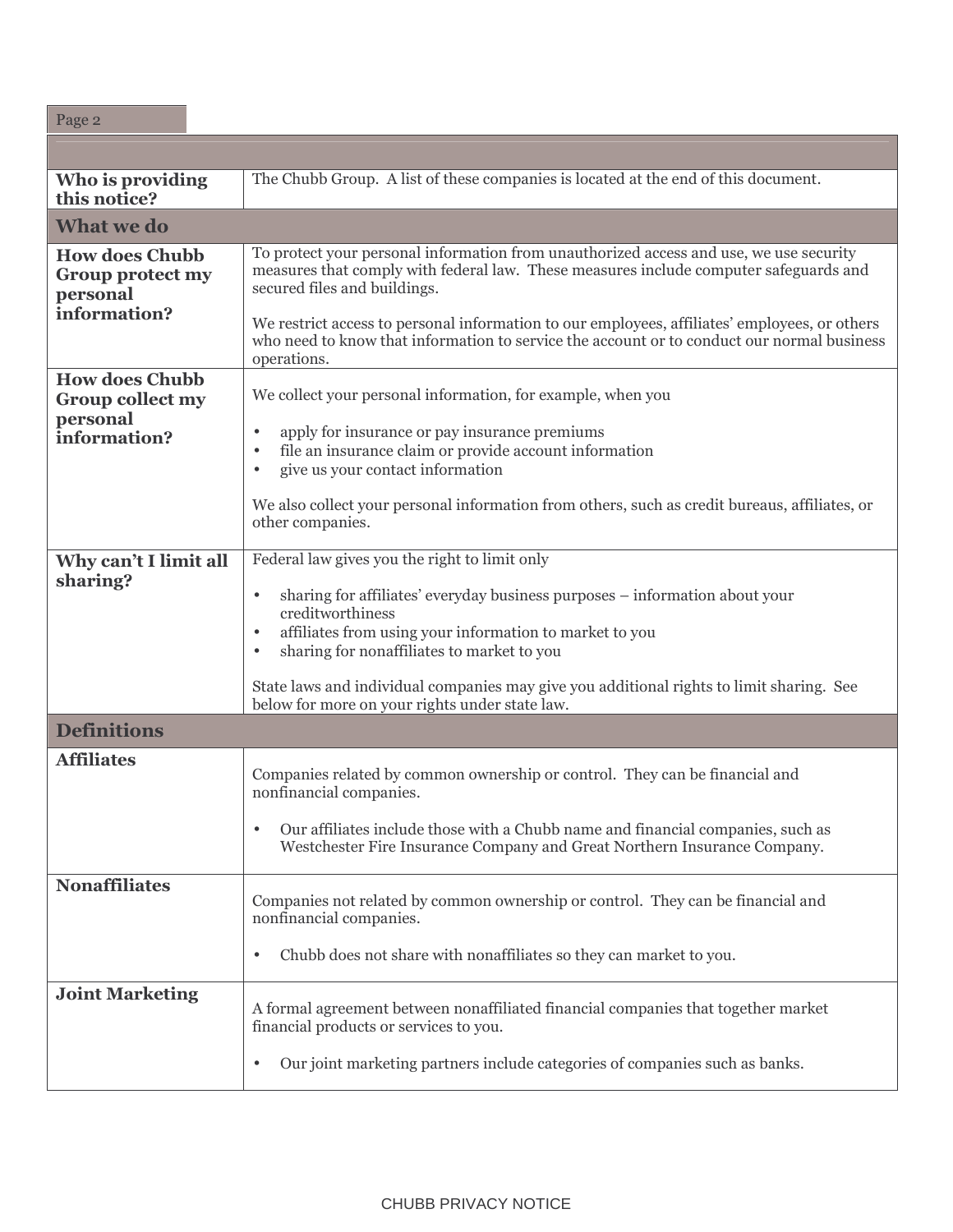#### **Other important information**

For Insurance Customers in AZ, CA, CT, GA, IL, MA, ME, MN, MT, NV, NC, NJ, OH, OR, and VA only: Under state law, under certain circumstances, you have the right to see the personal information about you that we have on file. To see your information, write Chubb Group Attention: Privacy Inquiries, 202 Hall's Mill Road, P.O. Box 1600, Whitehouse Station, NJ 08889-1600. Chubb may charge a reasonable fee to cover the costs of providing this information. If you think any of the information is not accurate, you may write us. We will let you know what actions we take. If you do not agree with our actions, you may send us a statement. If you want a full description of privacy rights that we will protect in accordance with the law in your home state, please contact us and we will provide it. We may disclose information to certain third parties, such as law enforcement officers, without your permission.

For Nevada residents only: We may contact our existing customers by telephone to offer additional insurance products that we believe may be of interest to you. Under state law, you have the right to opt out of these calls by adding your name to our internal do-not-call list. To opt out of these calls, or for more information about your opt out rights, please contact our customer service department. You can reach us by calling 1-800-258-2930, emailing us at privacyinquiries@Chubb.com, or writing to Chubb Group, Attention: Privacy Inquiries, 202 Hall's Mill Road, P.O. Box 1600, Whitehouse Station, NJ 08889-1600. You are being provided this notice under Nevada state law. In addition to contacting Chubb, Nevada residents can contact the Nevada Attorney General for more information about your opt out rights by calling 775-684-1100, emailing bepinfo@ag.state.nv.us, or by writing to: Office of the Attorney General, Nevada Department of Justice, Bureau of Consumer Protection: 100 North Carson Street, Carson City, NV 89701.

For Vermont residents only: Under state law, we will not share information about your creditworthiness within our corporate family except with your authorization or consent, but we may share information about our transactions or experiences with you within our corporate family without your consent.

# **Chubb Group Companies Providing This Notice**

This notice is being provided by the following Chubb Group companies to their customers located in the United States: ACE American Insurance Company, ACE Capital Title Reinsurance Company, ACE Fire Underwriters Insurance Company, ACE Insurance Company of the Midwest, ACE Life Insurance Company, ACE Property and Casualty Insurance Company, Agri General Insurance Company, Atlantic Employers Insurance Company, Bankers Standard Fire and Marine Company, Bankers Standard Insurance Company, Century Indemnity Company, Chubb Custom Insurance Company, Chubb Indemnity Insurance Company, Chubb Insurance Company of New Jersey, Chubb Lloyds Insurance Company of Texas, Chubb National Insurance Company, Executive Risk Indemnity Inc., Executive Risk Specialty Insurance Company, Federal Insurance Company, Great Northern Insurance Company, Illinois Union Insurance Company, Indemnity Insurance Company of North America, Insurance Company of North America, Pacific Employers Insurance Company, Pacific Indemnity Company, Penn Millers Insurance Company, Texas Pacific Indemnity Company, Vigilant Insurance Company, Westchester Fire Insurance Company and Westchester Surplus Lines Insurance Company.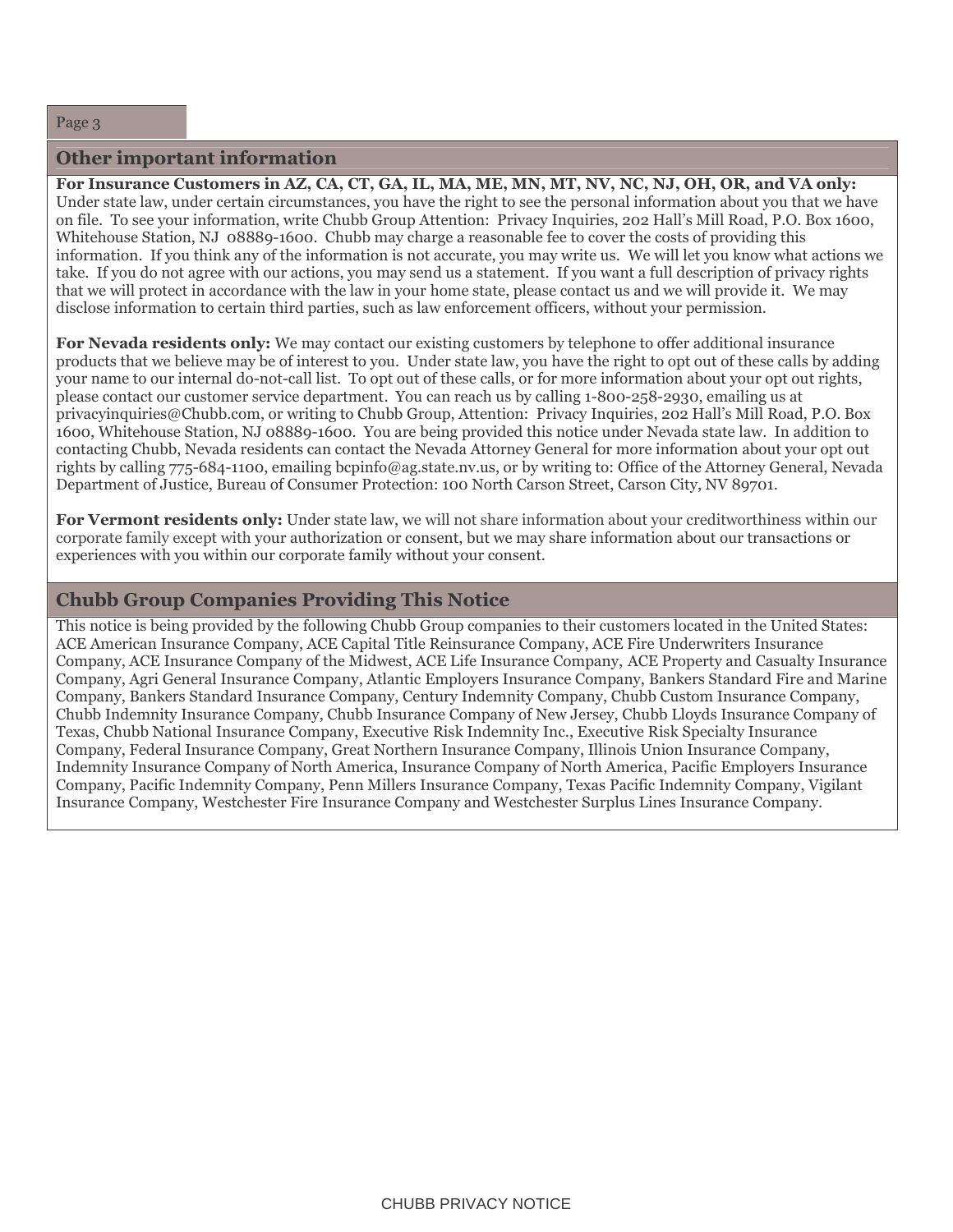#### **Chubb Group**

#### **Notice of HIPAA Privacy Practices for Protected Health Information**

#### **THIS NOTICE DESCRIBES HOW MEDICAL INFORMATION ABOUT YOU MAY BE USED AND DISCLOSED AND HOW YOU CAN GET ACCESS TO THIS INFORMATION. PLEASE REVIEW IT CAREFULLY.**

This notice is effective as of June 15, 2018.

The Chubb Group of Companies, as affiliated covered and hybrid entities, (the "Company") is required by law to take reasonable steps to ensure the privacy of your personally identifiable health information, and to inform you about:

- § The Company's uses and disclosures of Protected Health Information ("PHI")
- § Your privacy rights with respect to your PHI;
- § The Company's duties with respect to your PHI;
- § Your right to file a complaint with the Company and to the Secretary of the U.S.
- Department of Health and Human Services ("HHS"); and
- § The person or office to contact for further information regarding the Company's privacy practices.

PHI includes all individually identifiable health information transmitted or maintained by the Company, regardless of form (e.g. oral, written, electronic).

A federal law, the Health Insurance Portability and Accountability Act of 1996 ("HIPAA"), regulates PHI use and disclosure by the Company. You may find these rules at 45 Code of Federal Regulations Parts 160 and 164. This notice attempts to summarize the regulations. The regulations will supersede any discrepancy between the information in this notice and the regulations.

#### **I. Notice of PHI Uses and Disclosures**

#### A. Required Uses and Disclosures

Upon your request, the Company is required to give you access to certain PHI in order to inspect and copy it.

Use and disclosure of your PHI may be required by the Secretary of Health and Human Services to investigate or determine the Company's compliance with the privacy regulations.

#### B. Uses and Disclosures to Carry Out Treatment, Payment, and Health Care Operations

The Company and its business associates will use PHI without your consent, authorization or opportunity to agree or object to carry out treatment, payment and health care operations. The Company also may also disclose PHI to a plan sponsor for purposes related to treatment, payment and health care operations and as otherwise permitted under HIPAA to the extent the plan documents restrict the use and disclosure of PHI as required by HIPAA.

Treatment is the provision, coordination or management of health care and related services. It also includes but is not limited to consultations and referrals between one or more of your providers. For example, the Company may disclose to a treating orthodontist the name of your treating dentist so that the orthodontist may ask for your dental X-rays from the treating dentist.

Payment includes, but is not limited to, actions to make coverage determinations and payment (including establishing employee contributions, claims management, obtaining payment under a contract of reinsurance, utilization review and pre-authorizations). For example, the Company may tell a doctor whether you are eligible for coverage or what percentage of the bill will be paid by the Company.

Health care operations include, but are not limited to, underwriting, premium rating and other insurance activities relating to creating or reviewing insurance contracts. It also includes disease management, case management, conducting or arranging for medical review, legal services and auditing functions including fraud and abuse compliance programs, business planning and development, business management and general administrative activities. For example, the Company may use information about your claims to refer you to a disease management program, project future benefit costs or audit the accuracy of its claims processing functions. The Company will not use or disclose PHI that is genetic information for underwriting purposes.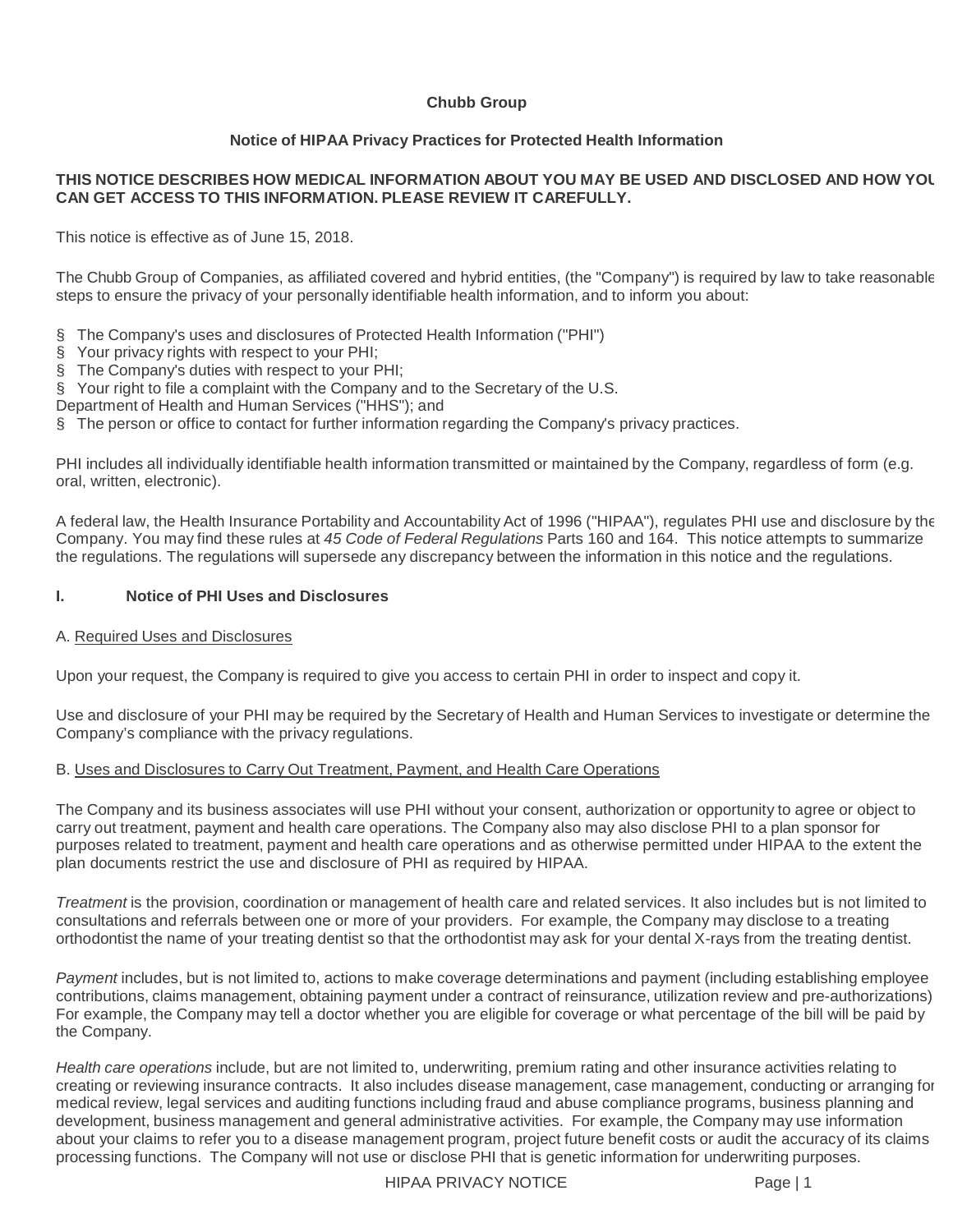The Company also may contact you to provide appointment reminders or information about treatment alternatives or healthrelated benefits and services that may be of interest to you.

#### C. Uses and Disclosures that Require Your Written Authorization

The Company will not use or disclose your PHI for the following purposes without your specific, written authorization:

- Use and disclosure of psychotherapy notes, except for your treatment, Company training programs, or to defend Company against litigation filed by you.
- Use and disclosure for marketing purposes, except for face to face communications with you.
- Use and disclosure that constitute the sale of your PHI. The Company does not sell the PHI of its customers.

Except as otherwise indicated in this notice, uses and disclosures of PHI will be made only with your written authorization subject to your right to revoke such authorization. You may revoke an authorization by submitting a written revocation to the Company at any time. If you revoke your authorization, the Company will no longer use or disclose your PHI under the authorization. However, any use or disclosure made in reliance of your authorization before its revocation will not be affected.

#### D. Uses and Disclosures Requiring Authorizations or Opportunity to Agree or Disagree Prior to the Use or Release

If you authorize in writing the Company to use or disclose your own PHI, the Company may proceed with such use or disclosure without meeting any other requirements and the use or disclosure shall be consistent with the authorization.

Disclosure of your PHI to family members, other relatives or your close personal friends is allowed if:

- The information is directly relevant to the family or friend's involvement with your care or payment for that care; and
- You have either agreed to the disclosure or have been given an opportunity to object and have not objected.

#### E. Uses and Disclosures for which Consent, Authorization or Opportunity to Object is Not Required

Use and disclosure of your PHI is allowed without your authorization or request under the following circumstances:

#### (1) When required by law.

(2) When permitted for purposes of public health activities, including when necessary to report product defects and to permit product recalls and to conduct post-market surveillance. PHI may also be used or disclosed if you have been exposed to a communicable disease or are at risk of spreading a disease or condition, if authorized by law.

(3) When authorized by law to report information about abuse, neglect or domestic violence. In such case, the Company will promptly inform you that such a disclosure has been or will be made unless that notice would cause a risk of serious harm. For the purpose of reporting child abuse or neglect, it is not necessary to inform the minor that such a disclosure has been or will be made. Disclosure may generally be made to the minor's parents or other representatives although there may be circumstances under federal or state law where the parents or other representatives may not be given access to the minor's PHI.

(4) The Company may disclose your PHI to a public health oversight agency for oversight activities authorized by law. This includes uses or disclosures in civil, administrative or criminal investigations; inspections; licensure or disciplinary actions (for example, to investigate complaints against providers); and other activities necessary for appropriate oversight of government benefit programs (for example, to investigate Medicare or Medicaid fraud).

(5) The Company may disclose your PHI when required for judicial or administrative proceedings. For example, your PHI may be disclosed in response to a subpoena or discovery request provided certain conditions are met. One of those conditions is that satisfactory assurances must be given to the Company that the requesting party has made a good faith attempt to provide written notice to you, and the notice provided sufficient information about the proceeding to permit you to raise an objection and no objections were raised or were resolved in favor of disclosure by the court or tribunal.

(6) When required for law enforcement purposes (for example, to report certain types of wounds).

HIPAA PRIVACY NOTICE Page | 2 (7) For law enforcement purposes, including for the purpose of identifying or locating a suspect, fugitive, material witness or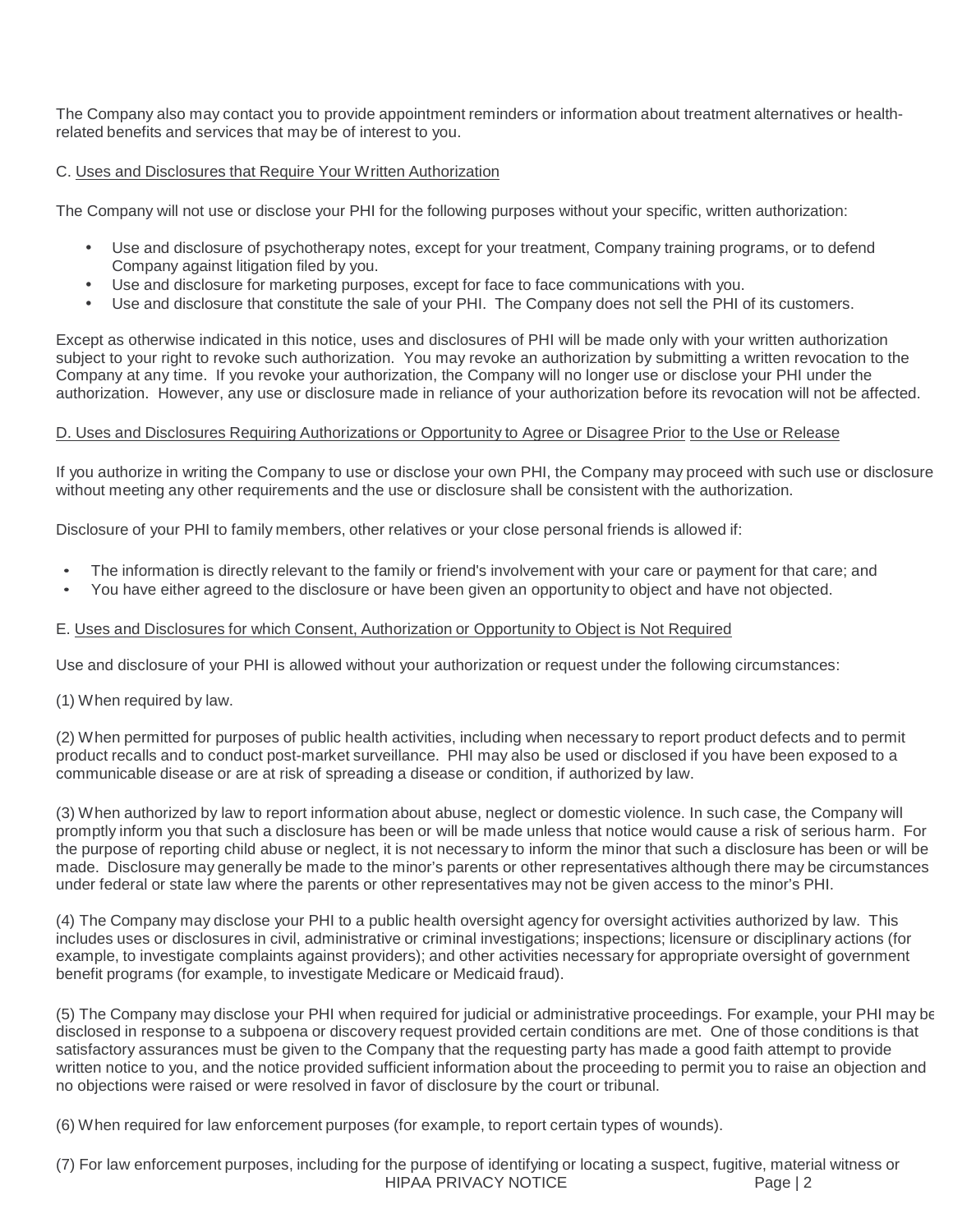missing person. Also, when disclosing information about an individual who is or is suspected to a victim of a crime but only if the individual agrees to the disclosure or the covered entity is unable to obtain the individual's agreement because of emergency circumstances. Furthermore, the law enforcement official must represent that the information is not intended to be used against the individual, the immediate law enforcement activity would be materially and adversely affected by waiting to obtain the individual's agreement and disclosure is in the best interest of the individual as determined by the exercise of the Company's best judgment.

(8) When required to be given to a coroner or medical examiner for the purpose of identifying a deceased person, determining a cause of death or other duties as authorized by law. Disclosure is permitted to funeral directors, consistent with applicable law, as necessary to carry out their duties with respect to the decedent The Company may also disclose your PHI to organ procurement organizations.

(9) The Company may use or disclose PHI for government-approved research, subject to conditions.

(10) When consistent with applicable law and standards of ethical conduct if the Company, in good faith, believes the use of disclosure is necessary to prevent or lessen a serious and imminent threat to the health or safety of a person or the public and the disclosure is to a person reasonably able to prevent or lessen the threat, including the target of the threat.

(11) For certain government functions such as related to military service or national security.

(12) When authorized by and to the extent necessary to comply with workers' compensation or other similar programs established by law.

(13) That is "incident to" an otherwise permitted use or disclosure of PHI by the Company.

#### **II. Rights of Individuals**

#### A. Right to Request Restrictions on Use and Disclosure of PHI

You may request the Company to restrict its use and disclosure of your PHI to carry out treatment, payment or health care operations, or to restrict its use and disclosure to family members, relatives, friends or other persons identified by you who are involved in your care or payment for your care. However, the Company may not be required to agree to your request, unless you have paid out of pocket in full for services, depending on the specific facts.

The Company will accommodate reasonable requests to receive communications of PHI by alternative means or alternative locations, such as a location other than your home. The Company will accommodate this request if you state in writing that you would be in danger from receiving communications through the normal means.

You or your personal representative will be required to complete a form to request restrictions on uses and disclosures of your PHI.

Such requests should be made to: Leslie Kaltenbach, Senior Privacy Officer & Compliance Manager, Chubb Group, 202 Hall's Mill Road, Whitehouse Station, NJ 08889, phone: 1-833-802-4822.

#### B. Right to Inspect and Copy PHI

You have a right to inspect and obtain a copy of your PHI contained in a "designated record set," for as long as the Company maintains the PHI.

"Protected Health Information" (PHI) includes all individually identifiable health information transmitted or maintained by the Company, regardless of form.

"Designated Record Set" includes the medical records and billing records about individuals maintained by or for a covered health care provider; enrollment, payment, billing, claims adjudication and case or medical management record systems maintained by or for a health plan; or other information used in whole or in part by or for the covered entity to make decisions about individuals. Information used for quality control or peer review analyses and not used to make decisions about individuals is not in the designated record set.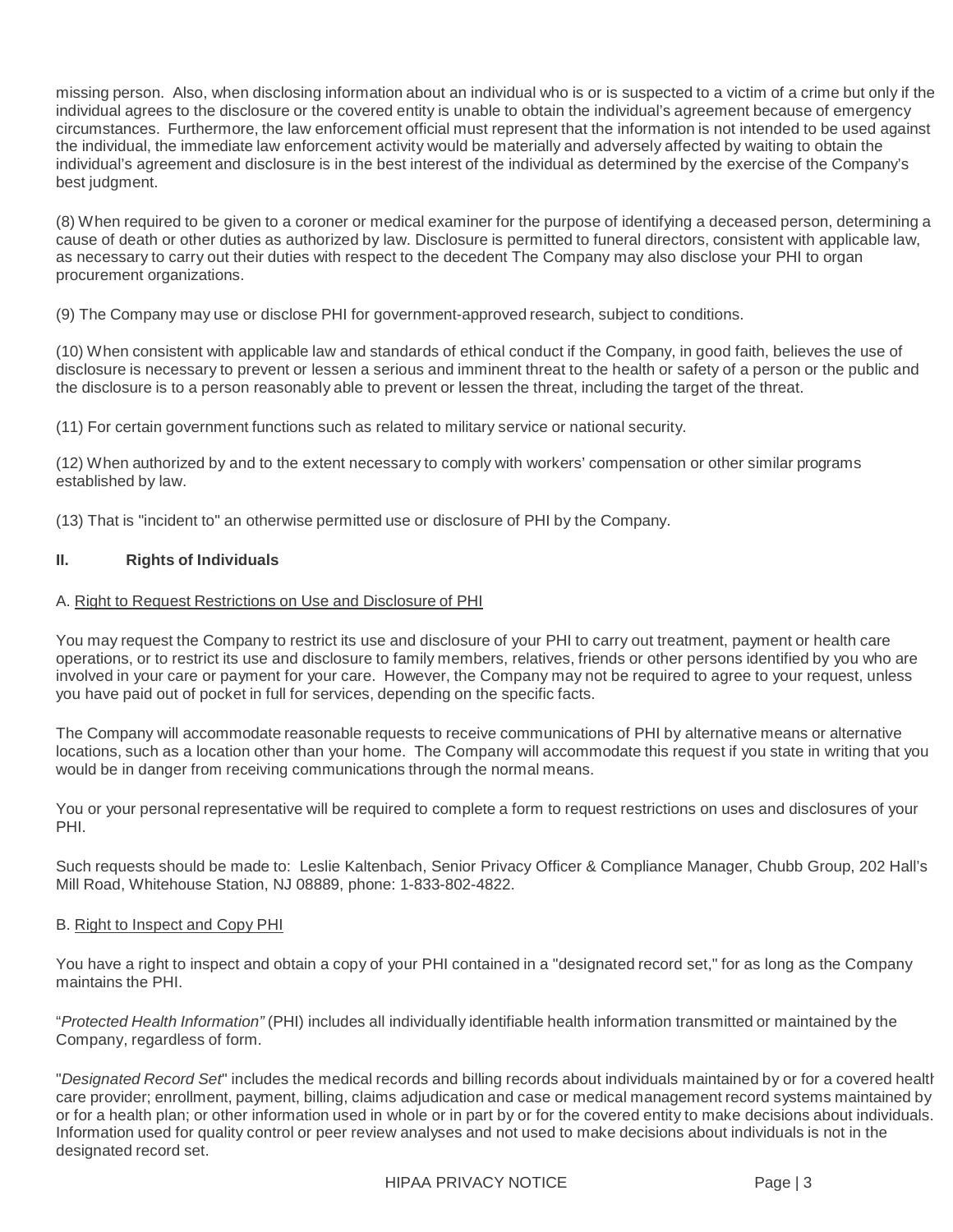The requested information will be provided within 30 days if the information is maintained on site or within 60 days if the information is maintained offsite. A single 30-day extension is allowed if the Company is unable to comply with the deadline.

You or your personal representative will be required to complete a form to request access to the PHI in your designated record set. Requests for access to PHI should be made to: Leslie Kaltenbach, Senior Privacy Officer & Compliance Manager, Chubb Group, 202 Hall's Mill Road, Whitehouse Station, NJ 08889, phone: 1-833-802-4822.

If access is denied, you or your personal representative will be provided with a written denial setting forth the basis for the denial a description of how you may exercise those review rights and a description of how you may complain to the Secretary of Health and Human Services.

#### C. Right to Amend PHI

You have the right to request the Company to amend your PHI or a record about you in a designated record set for as long as the PHI is maintained in the designated record set.

The Company has 60 days after the request to act on the request. A single 30-day extension is allowed if the Company is unable to comply with the deadline. If the request is denied in whole or part, the Company must provide you with a written denial that explains the basis for the denial. You or your personal representative may then submit a written statement disagreeing with the denial and have that statement included with any future disclosures of your PHI.

Requests for amendment of PHI in a designated record set should be made to: Leslie Kaltenbach, Senior Privacy Officer & Compliance Manager, Chubb Group, 202 Hall's Mill Road, Whitehouse Station, NJ 08889, phone: 1-833-802-4822.

You or your personal representative(s) will be required to complete a form to request amendment of the PHI in your designated record set.

#### D. Right to Receive an Accounting of PHI Uses and Disclosures

Upon your request, the Company will provide you with an accounting of disclosures by the Company of your PHI during the six (6) years prior to the date of your request. However, such accounting need not include PHI disclosures made: (1) to carry out treatment, payment or health care operations; (2) to individuals about their own PHI; (3) prior to the compliance date; or (4) based upon your own written authorization.

If the accounting cannot be provided within 60 days, an additional 30 days is allowed if the individual is given a written statement of the reasons for the delay and the date by which the accounting will be provided.

If you request more than one accounting within a 12-month period, the Company will charge a reasonable, cost-based fee for each subsequent accounting.

#### E. Right to Obtain a Paper Copy of This Notice Upon Request (Even if you have consented to receive this notice electronically)

To obtain a paper copy of this notice contact: Leslie Kaltenbach, Senior Privacy Officer & Compliance Manager, Chubb Group, 202 Hall's Mill Road, Whitehouse Station, NJ 08889, phone: 1-833-802-4822.

#### F. Note About Personal Representatives

You may exercise your rights through a personal representative. Your personal representative will be required to produce evidence of his/her authority to act on your behalf before that person will be given access to your PHI or allowed to take any action for you. Proof of such authority may take one of the following forms:

- A power of attorney for health care purposes, notarized by a notary public;
- A court order of appointment of the person as the conservator or guardian of the individual; or
- An individual who is the parent of a minor child.

HIPAA PRIVACY NOTICE Page | 4 The Company retains discretion to deny access to your PHI to a personal representative to provide protection to those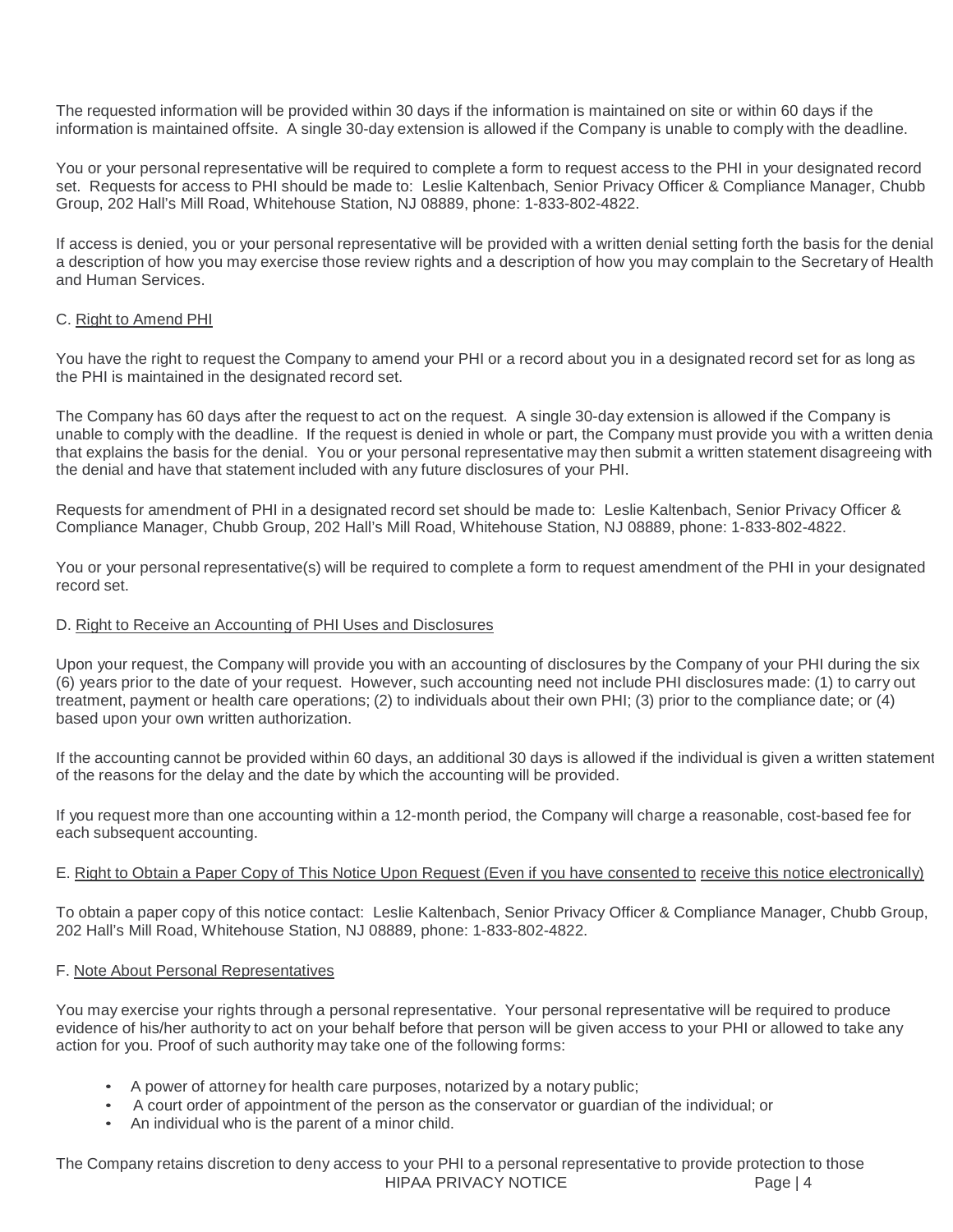vulnerable people who depend on others to exercise their rights under these rules and who may be subject to abuse or neglect. This also applies to personal representatives of minors.

#### **III. The Company's Duties**

The Company is required by law to maintain the privacy of PHI and to provide individuals (participants and beneficiaries) with notice of its legal duties and privacy practices and to notify affected individuals of a breach of unsecured PHI. The Company is required to abide by the terms of this notice.

The Company reserves the right to change its privacy practices and to apply the changes to any PHI received or maintained by the Company prior to that date. If a privacy practice is changed, a revised version of this notice will be provided to all past and present participants and beneficiaries for whom the Company still maintains PHI. This notice and any revised version of this notice will be posted on the Company's internal website or mailed.

Any revised version of this notice will be distributed within 60 days of the effective date of any material change to the uses or disclosures, the individual's rights, the duties of the Company or other privacy practices stated in this notice.

#### A."Minimum Necessary" Standard

When using or disclosing PHI, or when requesting PHI from another covered entity, the Company will make reasonable efforts not to use, disclose or request more than the minimum amount of PHI necessary to accomplish the intended purpose of the use, disclosure or request, taking into consideration practical and technological limitations.

However, the minimum necessary standard will not apply in the following situations:

- Disclosures to or requests by a health care provider for treatment;
- Uses or disclosures made to the individual;
- Disclosures made to the Secretary of HHS;
- Uses or disclosures that are required by law; and
- Uses or disclosures that are required for the Company's compliance with legal regulations.

This notice does not apply to information that has been "de-identified." De-identified information is information that does not identify an individual and with respect to which there is no reasonable basis to believe that the information can be used to identify an individual is not individually identifiable health information.

In addition, the Company may use or disclose "summary health information" to a plan sponsor for obtaining premium bids or modifying, amending or terminating the Company, which summarizes the claims history, claims expenses or type of claims experienced by individuals for whom the Company Sponsor has provided health benefits under the Company; and from which identifying information has been deleted in accordance with HIPAA.

#### **IV. Your Right to File a Complaint with the Company or the HHS Secretary**

If you believe that your privacy rights have been violated, you may complain to the Company in care of: Leslie Kaltenbach, Senior Privacy Officer & Compliance Manager, Chubb Group, 202 Hall's Mill Road, Whitehouse Station, NJ 08889, phone: 1- 833-802-4822.

You may file a complaint with the Secretary of the U.S. Department of Health and Human Services, Hubert H. Humphrey Building, 200 Independence Avenue S.W., Washington, D.C. 20201, calling 1-877-696-6775, or visiting **www.hhs.gov/ocr/privacy/hipaa/complaints/**.

Your complaint must be submitted within 180 days of when you believe the violation occurred. The Company will not retaliate against you for filing a complaint.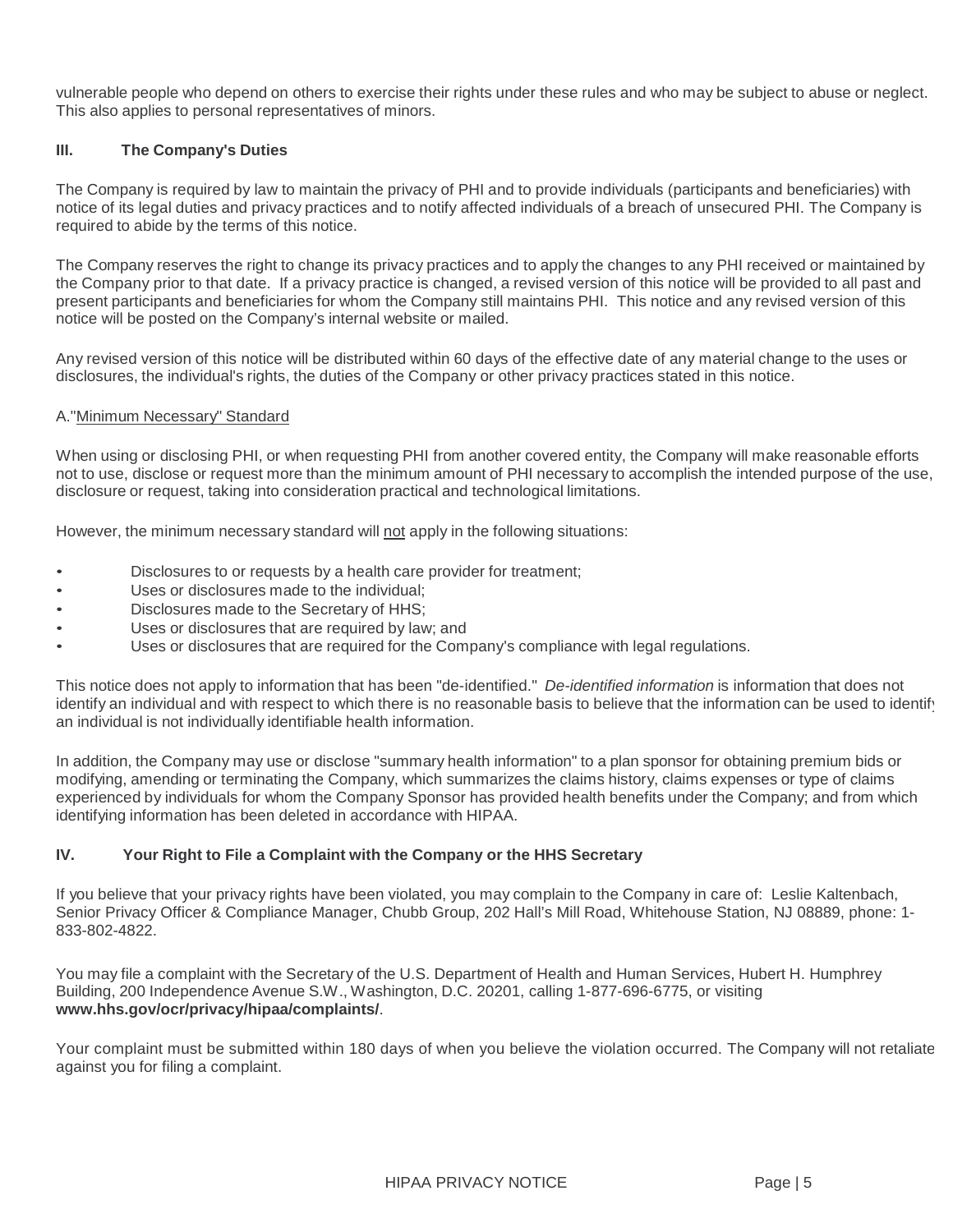#### **V. Contact Information**

If you have any questions regarding this notice or the subjects addressed in it, you may contact: Leslie Kaltenbach, Senior Privacy Officer & Compliance Manager, Chubb Group, 202 Hall's Mill Road, Whitehouse Station, NJ 08889, phone: 1-833-802- 4822.

## **VI. Chubb Group Legal Entities**

This following is a list of the Chubb Group companies located in the United States: ACE American Insurance Company, ACE Fire Underwriters Insurance Company, ACE Insurance Company of the Midwest, ACE Life Insurance Company, ACE Property and Casualty Insurance Company, Agri General Insurance Company, Atlantic Employers Insurance Company, Bankers Standard Insurance Company, Century Indemnity Company, Chubb Custom Insurance Company, Chubb Indemnity Insurance Company, Chubb Insurance Company of New Jersey, Chubb Lloyds Insurance Company of Texas, Chubb National Insurance Company, Executive Risk Indemnity Inc. Executive Risk Specialty Insurance Company, Federal Insurance Company, Great Northern Insurance Company, Illinois Union Insurance Company, Indemnity Insurance Company of North America, Insurance Company of North America, Pacific Employers Insurance Company, Pacific Indemnity Company, Penn Millers Insurance Company, Vigilant Insurance Company, Westchester Fire Insurance Company, Westchester Surplus Lines Insurance Company, Combined Insurance Company of America, and Combined Life Insurance Company of New York. These companies have designated themselves as hybrid entities and only those designated health care components identified by such companies are subject to HIPAA. In addition, these companies are legally separate affiliated companies under common ownership and have designated themselves as a single covered entity for purposes of HIPAA compliance.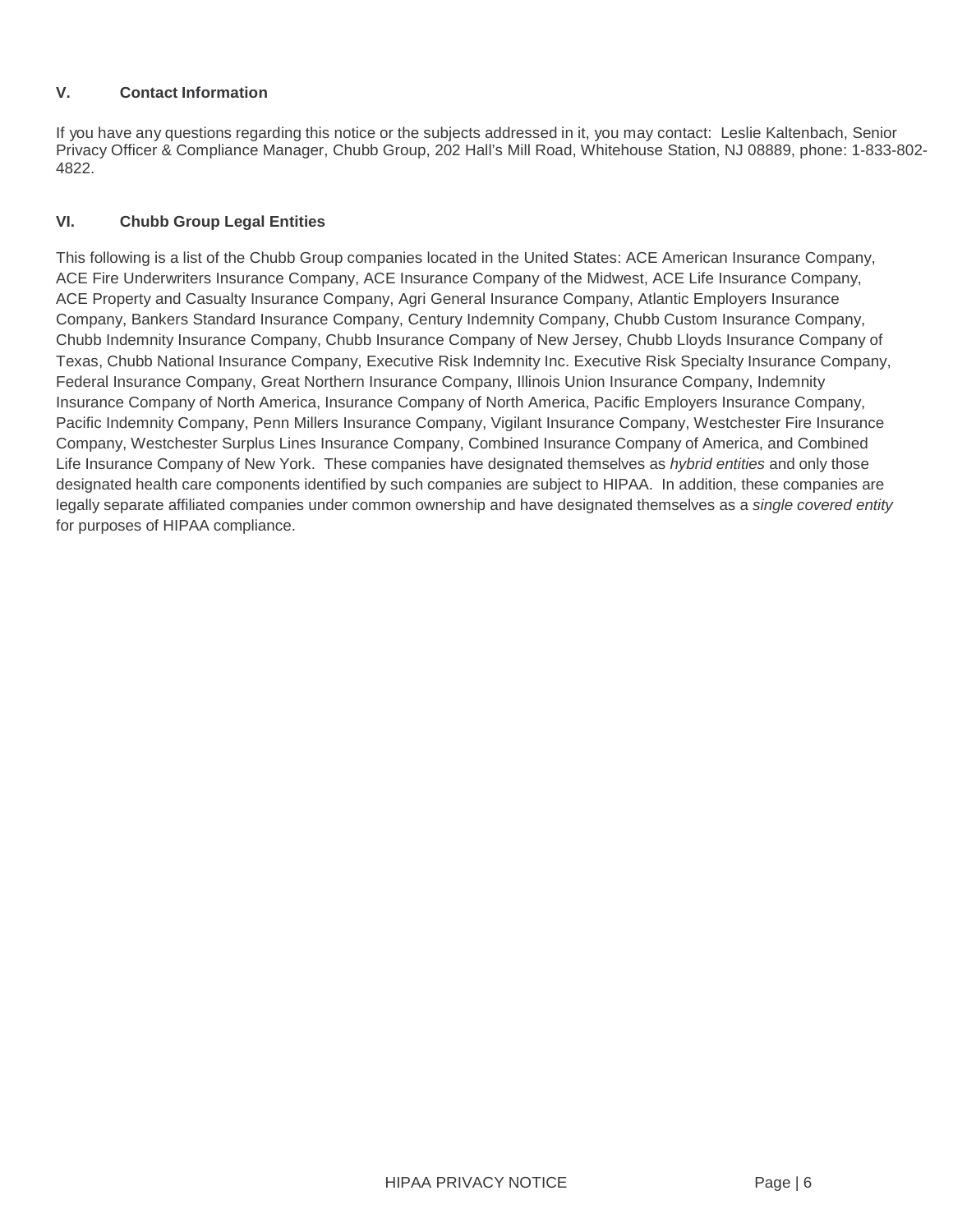# **NOTICE TO POLICYHOLDERS**

Insurance companies licensed to sell life insurance, health insurance, or annuities in the State of Utah are required by law to be members of an organization called the Utah Life and Disability Insurance Guaranty Association ("ULDIGA"). If an insurance company that is licensed to sell insurance in Utah becomes insolvent (bankrupt), and is unable to pay claims to its policyholders, the law requires ULDIGA to pay some of the insurance company's claims. The purpose of this notice is to briefly describe some of the benefits and limitations provided to Utah insureds by ULDIGA.

# **PEOPLE ENTITLED TO COVERAGE**

You must be a Utah resident. You must have insurance coverage under an individual or group policy.

# **POLICIES COVERED**

ULDIGA provides coverage for certain life, disability (health) and annuity insurance policies.

## **EXCLUSIONS AND LIMITATIONS**

Several kinds of insurance policies are specifically excluded from coverage. There are also a number of limitations to coverage. The following are not covered by ULDIGA:

Coverage through an HMO.

Coverage by insurance companies not licensed in Utah.

 Self-funded and self-insured coverage provided by an employer that is only administered by an insurance company.

Policies protected by another state's guaranty association.

Policies where the insurance company does not guarantee the benefits.

Policies where the policyholder bears the risk under the policy.

Re-insurance contracts.

 Annuity policies that are not issued to and owned by an individual, unless the annuity policy is issued to a pension benefit plan that is covered.

 Policies issued to pension benefit plans protected by the Federal Pension Benefit Guaranty Corporation.

 Policies issued by entities that are not members of ULDIGA, including limited health plans, fraternal benefit societies, state pooling plans and mutual assessment companies.

# LIMITS ON AMOUNT OF COVERAGE

Caps are placed on the amount ULDIGA will pay. These caps apply even if you are insured under more than one policy issued by the insolvent company. The maximum ULDIGA will pay is the amount of your coverage or \$300,000 whichever is lower. Other caps also apply:

\$100,000 in net cash surrender values.

\$300,000 in life insurance death benefits (including cash surrender values).

\$100,000 in disability (health) insurance benefits.

 \$100,000 in annuity benefits - if the annuity is issued to and owned by an individual or the annuity is issued to a pension plan covering government employees.

 \$5,000,000 in annuity benefits to the contract holder of annuities issued to pension plans covered by the law. (Other limitations apply.)

Interest rates on some policies may be adjusted downward.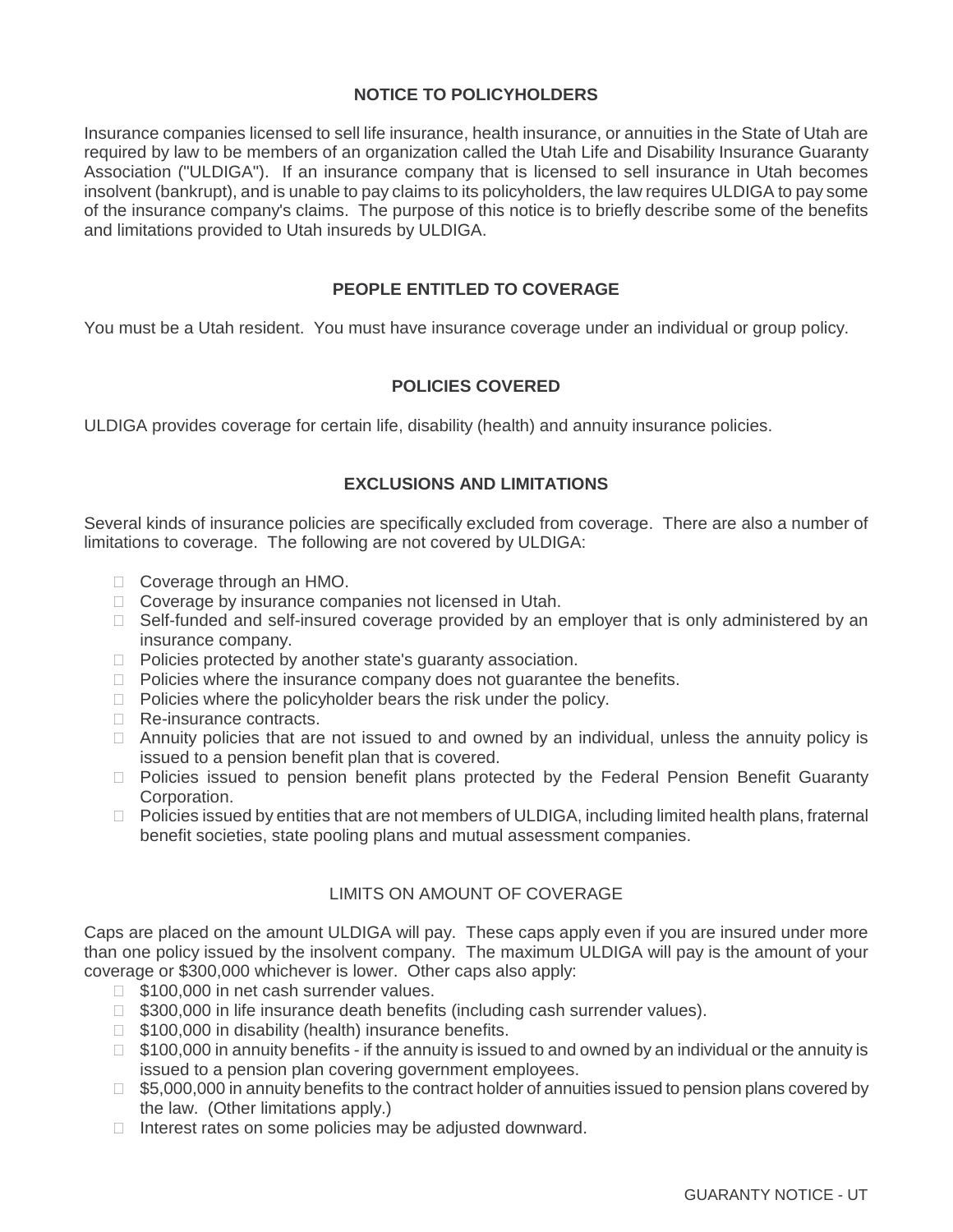## **DISCLAIMER**

#### **PLEASE READ CAREFULLY:**

COVERAGE FROM ULDIGA MAY BE UNAVAILABLE UNDER THIS POLICY. OR, IF AVAILABLE, IT MAY BE SUBJECT TO SUBSTANTIAL LIMITATIONS OR EXCLUSIONS. THE DESCRIPTION OF COVERAGES CONTAINED IN THIS DOCUMENT IS AN OVERVIEW. IT IS NOT COMPLETE DESCRIPTION. YOU CANNOT RELY ON THIS DOCUMENT AS A DESCRIPTION OF COVERAGE. FOR A COMPLETE DESCRIPTION OF COVERAGE, CONSULT THE UTAH CODE, TITLE 31A, CHAPTER 28.

COVERAGE IS CONDITIONED ON CONTINUED RESIDENCY IN THE STATE OF UTAH.

THE PROTECTION THAT MAY BE PROVIDED BY ULDIGA IS NOT A SUBSTITUTE FOR CONSUMERS CARE IN SELECTING AN INSURANCE COMPANY THAT IS WELL MANAGED AND FINANCIALLY STABLE.

INSURANCE COMPANIES AND INSURANCE AGENTS ARE REQUIRED BY LAW TO GIVE YOU THIS NOTICE. THE LAW DOES, HOWEVER, PROHIBIT THEM FROM USING THE EXISTENCE OF ULDIGA AS AN INDUCEMENT TO SELL YOU INSURANCE.

THE ADDRESS OF ULDIGA, AND THE INSURANCE DEPARTMENT ARE PROVIDED BELOW.

Utah Life and Disability Insurance **Utah Insurance Department** Guaranty Association **State Office Building** State Office Building 955 E. Pioneer Road Room 3110 Draper, Utah 84020 Salt Lake City, UT 84114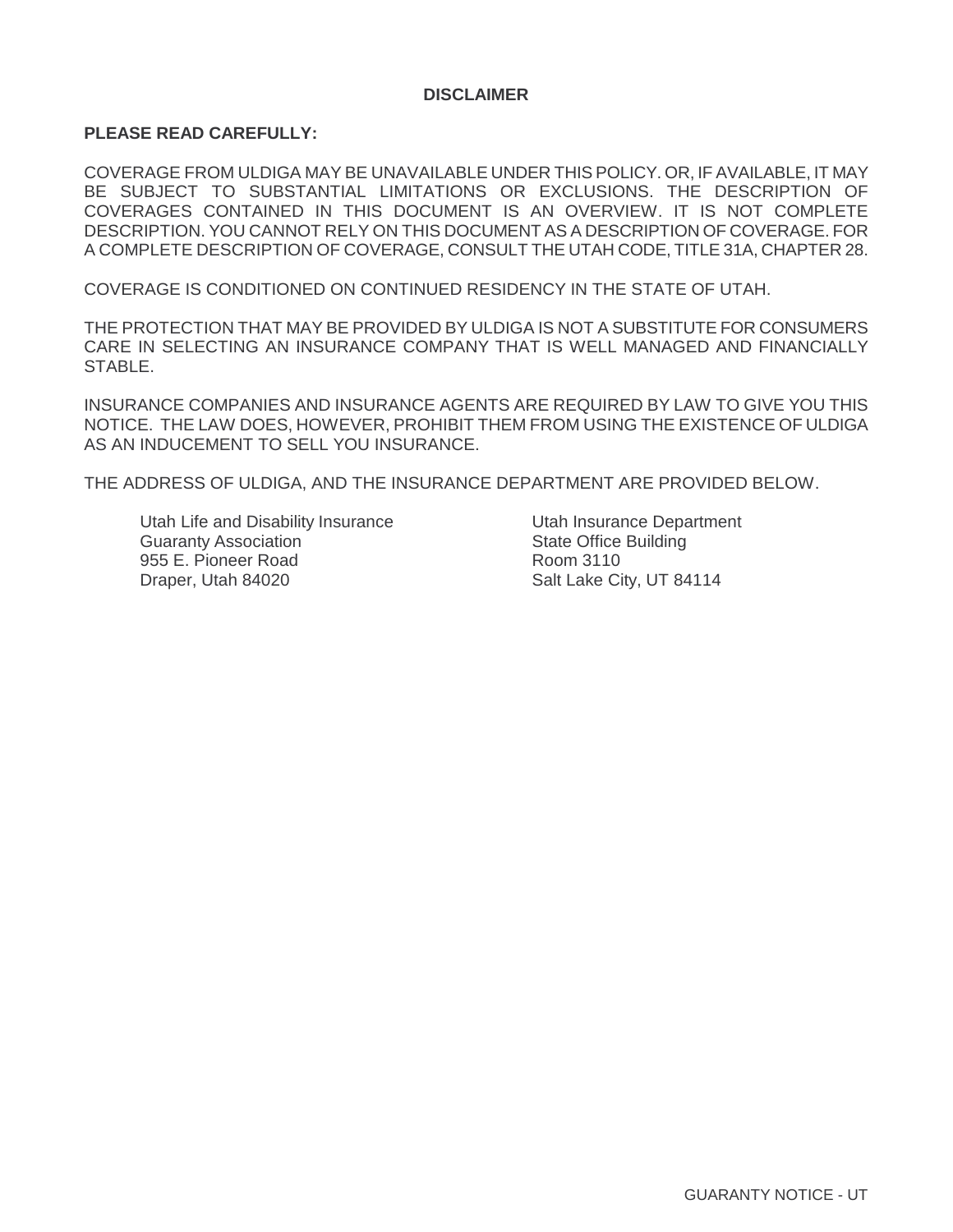#### **ACE American Insurance Company (A Stock Company) Philadelphia, PA 19106**

# **Participating Organization Endorsement**

This Endorsement form is made a part of the Policy to which it is attached as of the Effective Date shown above. If no Effective Date is shown, this form takes effect as of the Policy Effective Date shown in the Policy's Master Application. This form is subject to all of the terms, limitations and exclusions of the Policy except as they are changed by it.

**I.** This definition is added to the Definitions section of the Policy:

Participating Organization – means any individual, firm, corporation or other organization which meets these tests:

- 1. it elects coverage or elects to offer coverage under the Policy by completing a Participating Organization Application; and
- 2. its Application has been accepted by Us; and
- 3. it pays any required premium when due;

while coverage through the Participating Organization is available under the Policy.

**II.** This section is added to the Policy:

## **PARTICIPATING ORGANIZATION EFFECTIVE AND TERMINATION DATES**

- **A. EFFECTIVE DATE.** A Participating Organization's coverage under the Policy begins on the later of:
	- 1. the Participating Organization Effective Date shown in the Participating Organization Application on the first day of the Policy Term at the address of the Participating Organization shown in the Participating Organization Application; or
	- 2. the Policy Effective Date shown in the Master Application.
- **B. TERMINATION DATE.** We may terminate the Participating Organization's coverage under the Policy by giving 31 days advance notice in writing to the Participating Organization. Either We or the Participating Organization may terminate the Participating Organization's coverage under the Policy on any premium due date by giving 31 days advance written notice to the other party. The Participating Organization's coverage under the Policy may also, at any time, be terminated by the mutual written consent of Us and the Participating Organization.

A Participating Organization's coverage terminates automatically on the first of these dates:

- 1. the Participating Organization Termination Date shown on the Participating Organization Application; or
- 2. the premium due date if any required premiums are not paid when due; or
- 3. the date the Policy terminates.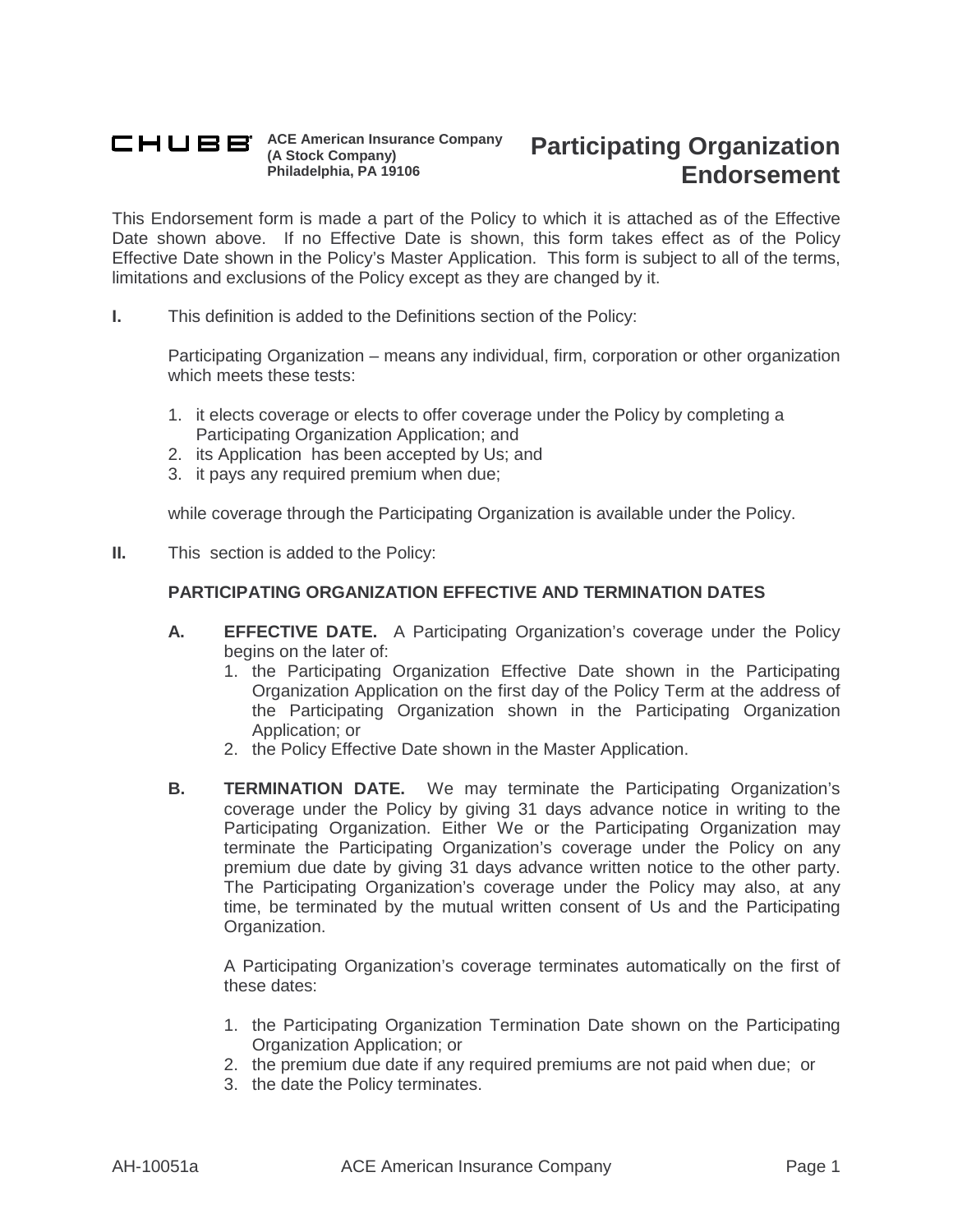**III.** This language applies to each Amendment form attached to the Policy:

Any Amendment form applies only to accidents that occur on or after the later of:

- 1. the effective date of each such form; or
- 2. the effective date of the Participating Organization's coverage under the Policy.

Each such form applies to a Participating Organization's coverage only if the Participating Organization has elected the coverage described in the form as shown in the Participating Organization Application.

Signed for ACE American Insurance Company in Philadelphia, Pennsylvania.

-<br>JOHN J. LUPICA, President

Ludwith hardel

Juliet Schweidel, Secretary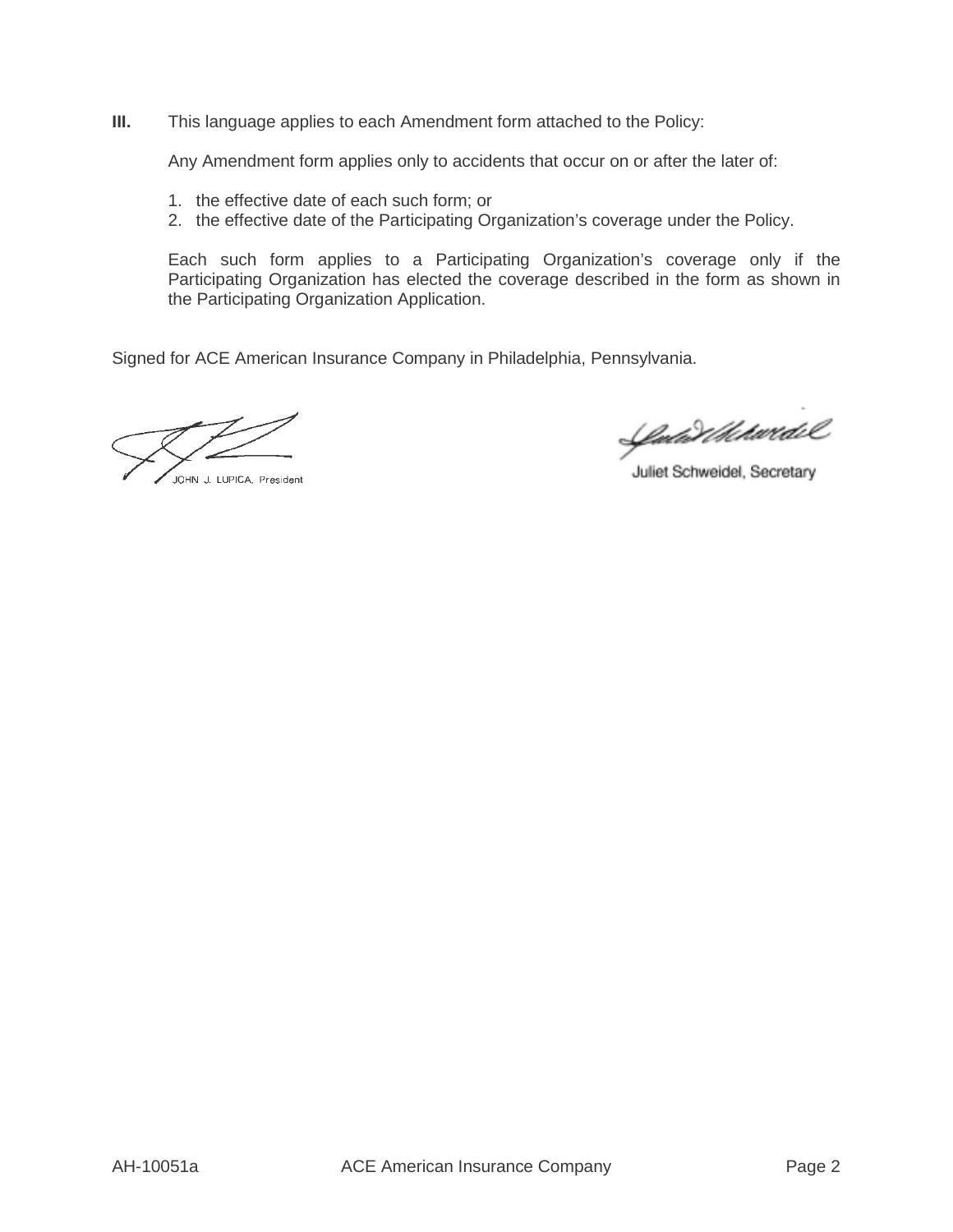

**ACE American Insurance Company (A Stock Company) Philadelphia, PA 19106**

**I.** Application is hereby made for a plan of blanket travel Accident and Sickness insurance based on the following statements and representations:

## **1. Identification of Policyholder:**

Name of Policyholder: Trustee of the Educational Travel Insurance Trust Address of Policyholder: Delaware<br>Policy Number: GLM N18 GLM N18138268

## **2. Identification of Participating Organization:**

| Humanitarian Experience Inc. t/a  |
|-----------------------------------|
| Humanitarian Experience for Youth |
| 307 W 200 S                       |
| <b>Suite 5002</b>                 |
| Salt Lake City, UT 84101          |
|                                   |

## **3. Classification of Eligible Persons:**

- Class 1 All Registered Student Participants of the Participating Organization who participate in scheduled mission trips authorized and sponsored by the Participating Organization.
- Class 2 All Registered Employees and Guests\* of the Participating Organization who participate in scheduled mission trips authorized and sponsored by the Participating Organization.

#### **4. Participating Organization Riders and/or Endorsements:**

The following Riders and/or Endorsements, if any, are attached to and made part of the Participating Organization's coverage under the Policy as of the Participating Organization Effective Date. Each Rider and/or Endorsement is subject to all provisions, limitations and exclusions of the Policy that are not specifically modified by the Rider and/or Endorsement.

## **FORM NO. DESCRIPTION**

AH10051 Participating Organization Endorsement

#### **5. Participating Organization Coverage:**

#### **Covered Activities:**

Class 1 Sponsored Activities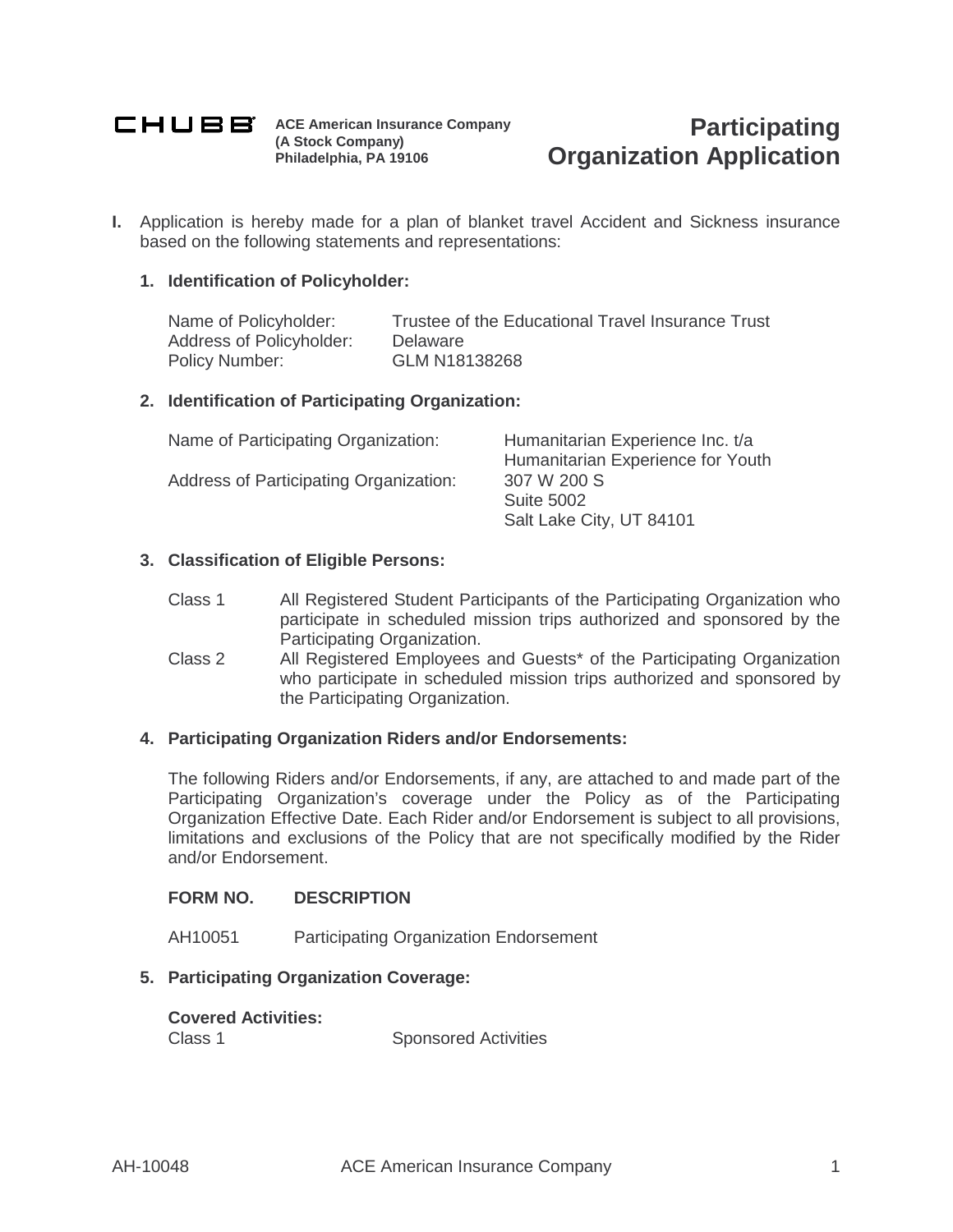| Class 2                     | <b>Sponsored Activities</b>                                                                                                                                                                                                      |
|-----------------------------|----------------------------------------------------------------------------------------------------------------------------------------------------------------------------------------------------------------------------------|
| <b>Benefits:</b>            | <b>Medical Expense Benefits</b><br><b>Emergency Medical Benefits</b><br><b>Emergency Medical Evacuation Benefit</b><br><b>Repatriation of Remains Benefit</b>                                                                    |
| <b>Additional Benefits:</b> | Baggage Delay Benefit<br><b>Emergency Reunion Benefit</b><br>Lost Baggage Benefit<br>Personal Property and Financial Instrument<br><b>Reimbursement Benefit</b><br><b>Trip Delay Benefit</b><br><b>Trip Interruption Benefit</b> |
| 6. Premiums:                | \$5,000 minimum deposit premium with quarterly audits in<br>arrears at the daily rate of \$1.51 per person per travel day                                                                                                        |

Such Premiums are due and payable in the following manner: The Applicant agrees to pay, in advance, the required Premium for these coverages.

**7. Participating Organization's Policy Term:** March 1, 2022 at 12:01 a.m. to February 28, 2023 at 11:59 p.m.

2 Employees/Guests

**II.** The undersigned Participating Organization hereby elects the blanket travel Accident and Sickness Insurance Benefits provided by ACE American Insurance Company as outlined on this Participating Organization Application. It is agreed that this Application for Insurance Benefits replaces any prior application made for the same coverage.

**WARNING: IT IS A CRIME TO PROVIDE FALSE OR MISLEADING INFORMATION TO AN INSURER FOR THE PURPOSE OF DEFRAUDING THE INSURER OR ANY OTHER PERSON. PENALTIES INCLUDE IMPRISONMENT AND/OR FINES. IN ADDITION, AN INSURER MAY DENY INSURANCE BENEFITS IF FALSE INFORMATION MATERIALLY RELATED TO A CLAIM WAS PROVIDED BY THE APPLICANT.**

Signed for the Participating Organization

\_\_\_\_\_\_\_\_\_\_\_\_\_\_\_\_\_\_\_\_\_\_\_\_\_\_\_\_\_\_\_\_\_\_\_\_\_\_\_\_\_

\_\_\_\_\_\_\_\_\_\_\_\_\_\_\_\_\_\_\_\_\_\_\_\_\_\_\_\_\_\_\_\_\_\_\_\_\_\_\_\_\_

- Class 1 Students; \$2.13 per person per travel day - Class

**Title** 

\_\_\_\_\_\_\_\_\_\_\_\_\_\_\_\_\_\_\_\_\_\_\_\_\_\_\_\_\_\_\_\_\_\_\_\_\_\_\_\_\_ Date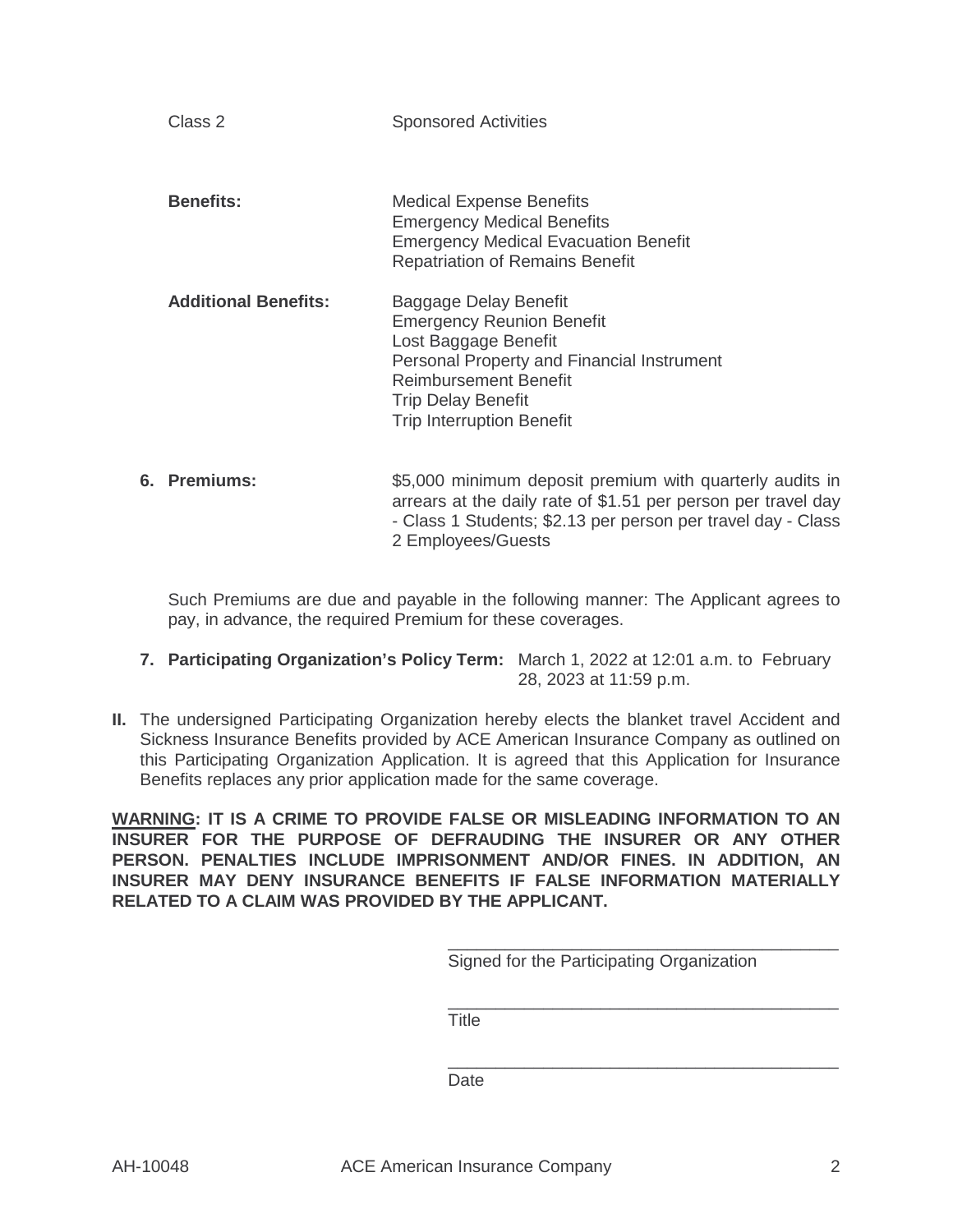\_\_\_\_\_\_\_\_\_\_\_\_\_\_\_\_\_\_\_\_\_\_\_\_\_\_\_\_\_ Signed by Licensed Resident Agent (Where Required by Law)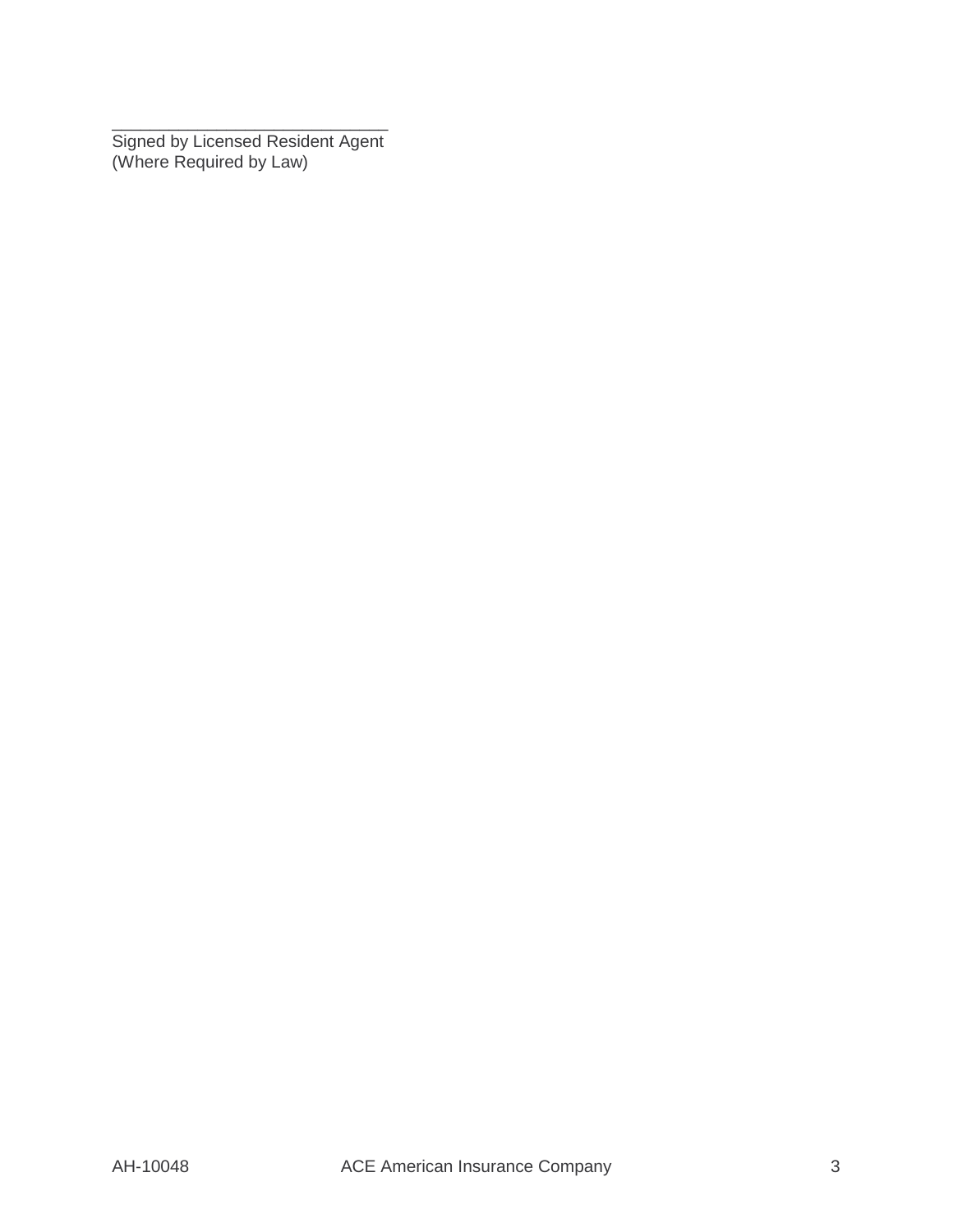

**ACE American Insurance Company (A Stock Company) Philadelphia, PA 19106**

| <b>POLICYHOLDER:</b>               | Trustee of the Educational Travel Insurance<br>Trust on behalf of the Participating<br>Organization |
|------------------------------------|-----------------------------------------------------------------------------------------------------|
| <b>PARTICIPATING ORGANIZATION:</b> | t/a<br>Humanitarian<br>Experience<br>lnc.<br>Humanitarian Experience for Youth                      |
| <b>POLICY NUMBER:</b>              | GLM N18138268                                                                                       |
| <b>POLICY EFFECTIVE DATE:</b>      | March 1, 2022                                                                                       |
| <b>POLICY TERM:</b>                | March 1, 2022 at 12:01 a.m. to February<br>28, 2023 at 11:59 p.m.                                   |
| <b>STATE OF DELIVERY:</b>          | Delaware                                                                                            |

This Policy takes effect at the Participating Organization's address on the Policy Effective Date shown above. It will remain in effect for the duration of the Policy Term shown above if the premium is paid according to the agreed terms. This Policy terminates at the Participating Organization's address, on the last day of the Policy Term unless the Participating Organization and We agree to continue coverage under this Policy for an additional Policy Term.

This Policy is governed by the laws of the state in which it is delivered.

Signed for ACE American Insurance Company in Philadelphia, Pennsylvania.

JOHN J. LUPICA, President

*Cula Vikhwidi*l

Juliet Schweidel, Secretary

# **IMPORTANT NOTICE**

This policy provides travel insurance benefits for individuals traveling outside of their home country. This policy does not constitute comprehensive health insurance coverage (often referred to as "major medical coverage") and does not satisfy a person's individual obligation to secure the requirement of minimum essential coverage under the Affordable Care Act (ACA).

For more information about the ACA, please refer to www.HealthCare.gov.

# **PLEASE READ THE POLICY CAREFULLY.**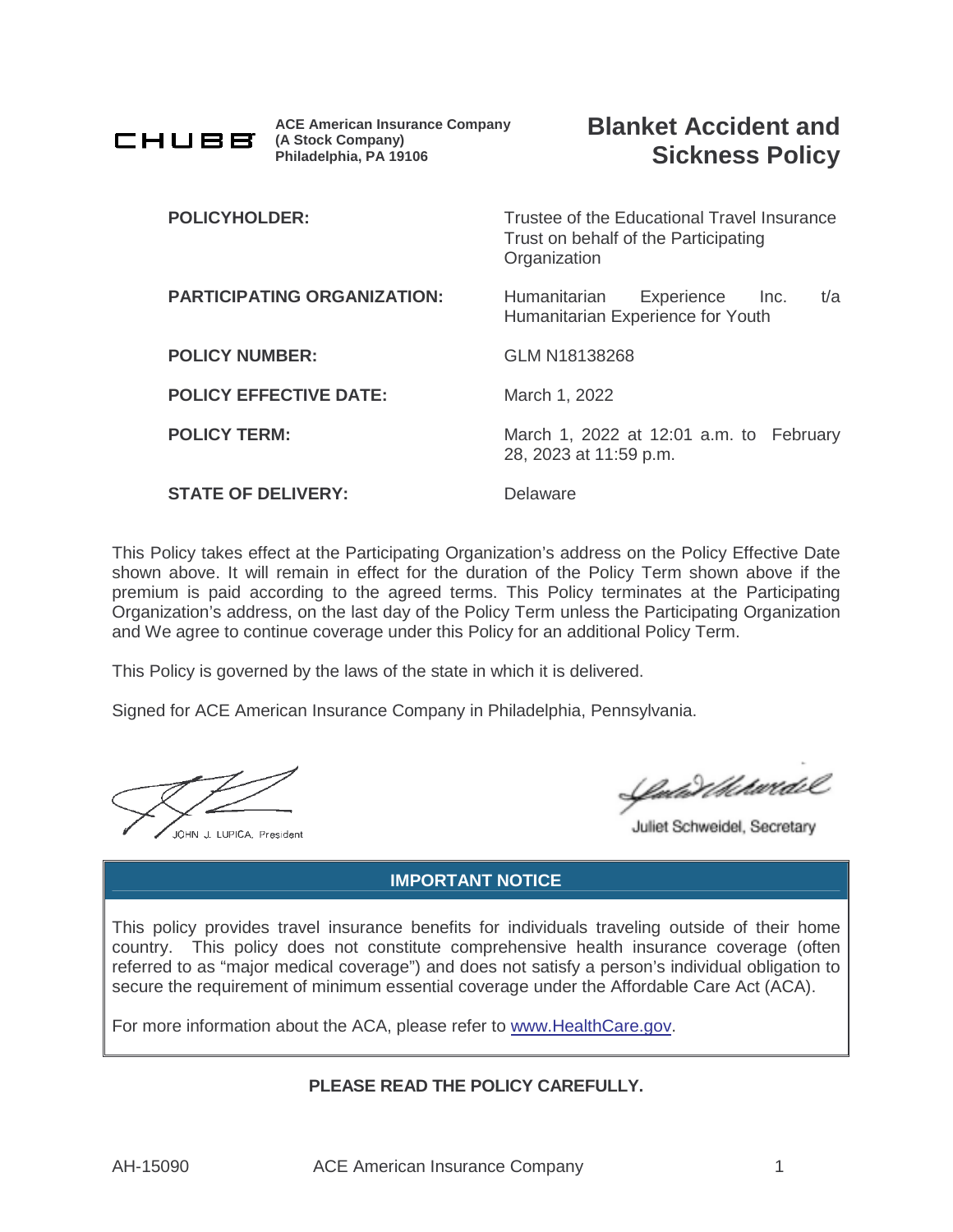| <b>SECTION</b> | <b>PAGE</b> |
|----------------|-------------|
|                |             |
|                |             |
|                |             |
|                |             |
|                |             |
|                |             |
|                |             |
|                |             |
|                |             |
|                |             |
|                |             |
|                |             |

# **TABLE OF CONTENTS**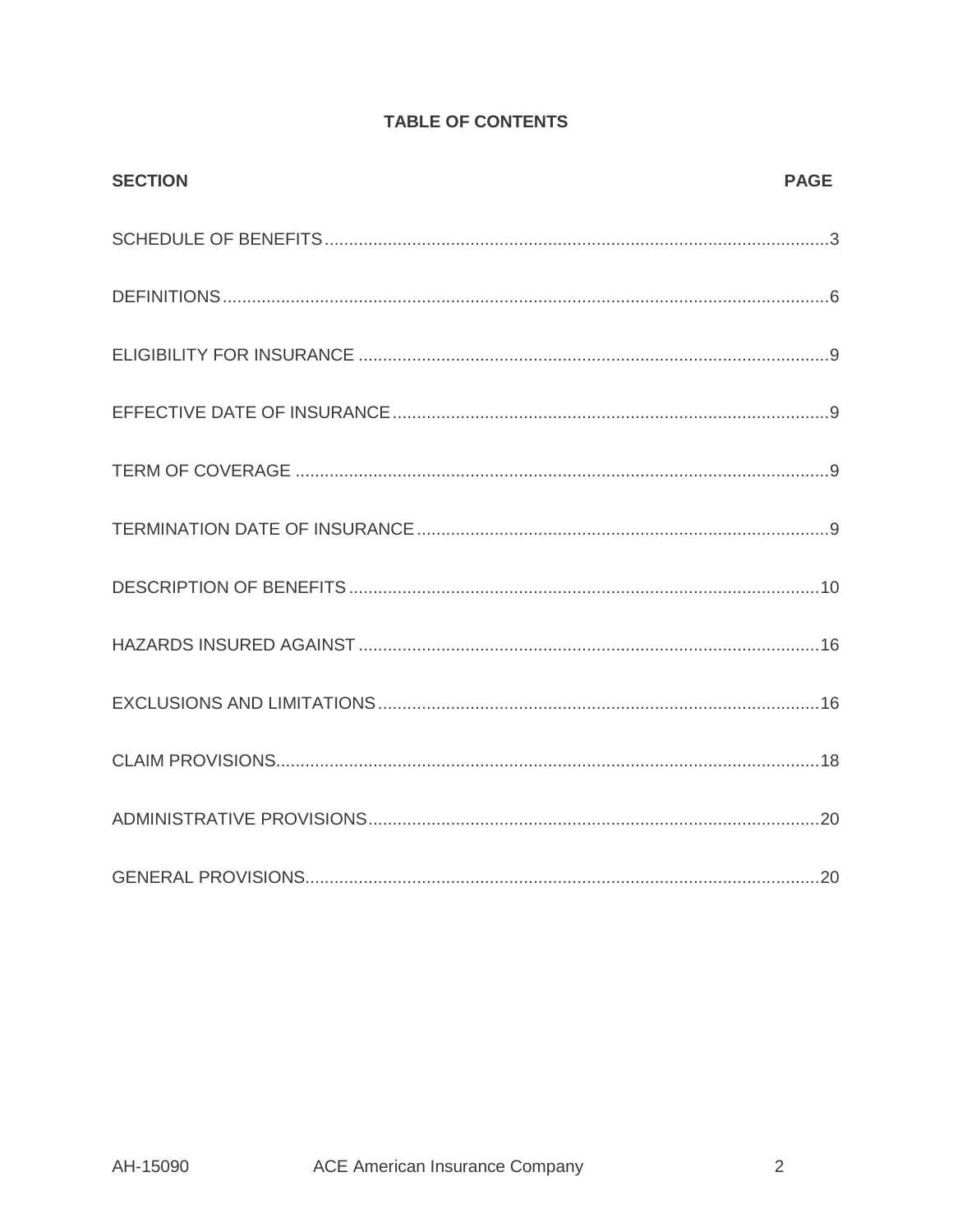#### **SCHEDULE OF BENEFITS**

**PREMIUM DUE DATE:** On or before the Policy Effective Date.

## **CLASSES OF ELIGIBLE PERSONS:**

A person may be insured only under one Class of Eligible Persons even though he or she may be eligible under more than one class.

- Class 1 All Registered Student Participants of the Participating Organization who participate in scheduled mission trips authorized and sponsored by the Participating Organization.
- Class 2 All Registered Employees and Guests\* of the Participating Organization who participate in scheduled mission trips authorized and sponsored by the Participating Organization.

## **COVERED ACTIVITIES:**

| Class 1 | <b>Sponsored Activities</b> |
|---------|-----------------------------|
| Class 2 | <b>Sponsored Activities</b> |

# **BENEFITS:**

#### **Medical Expense Benefits**

| Total Maximum per Covered Accident or Sickness, per Insured:<br>Class 1:<br>Class 2 | \$50,000<br>\$50,000                                         |
|-------------------------------------------------------------------------------------|--------------------------------------------------------------|
| <b>Maximum for Preexisting Conditions:</b>                                          | treated as any other medical condition                       |
| <b>Maximum for Dental Treatment</b><br>(Injury Only):<br>(Alleviation of Pain):     | \$100 per tooth; up to \$250<br>\$100 per tooth; up to \$250 |
| Maximum for Emergency Medical<br>Treatment of Pregnancy:                            | treated as any other medical condition                       |
| Maximum for Room & Board Charges:                                                   | 100% average semi-private room rate                          |
| Maximum for<br>ICU Room & Board Charges:                                            | 200% average semi-private room rate                          |
| Maximum for Chiropractic Care:                                                      | \$350 maximum, \$35 per visit, maximum 10 visits             |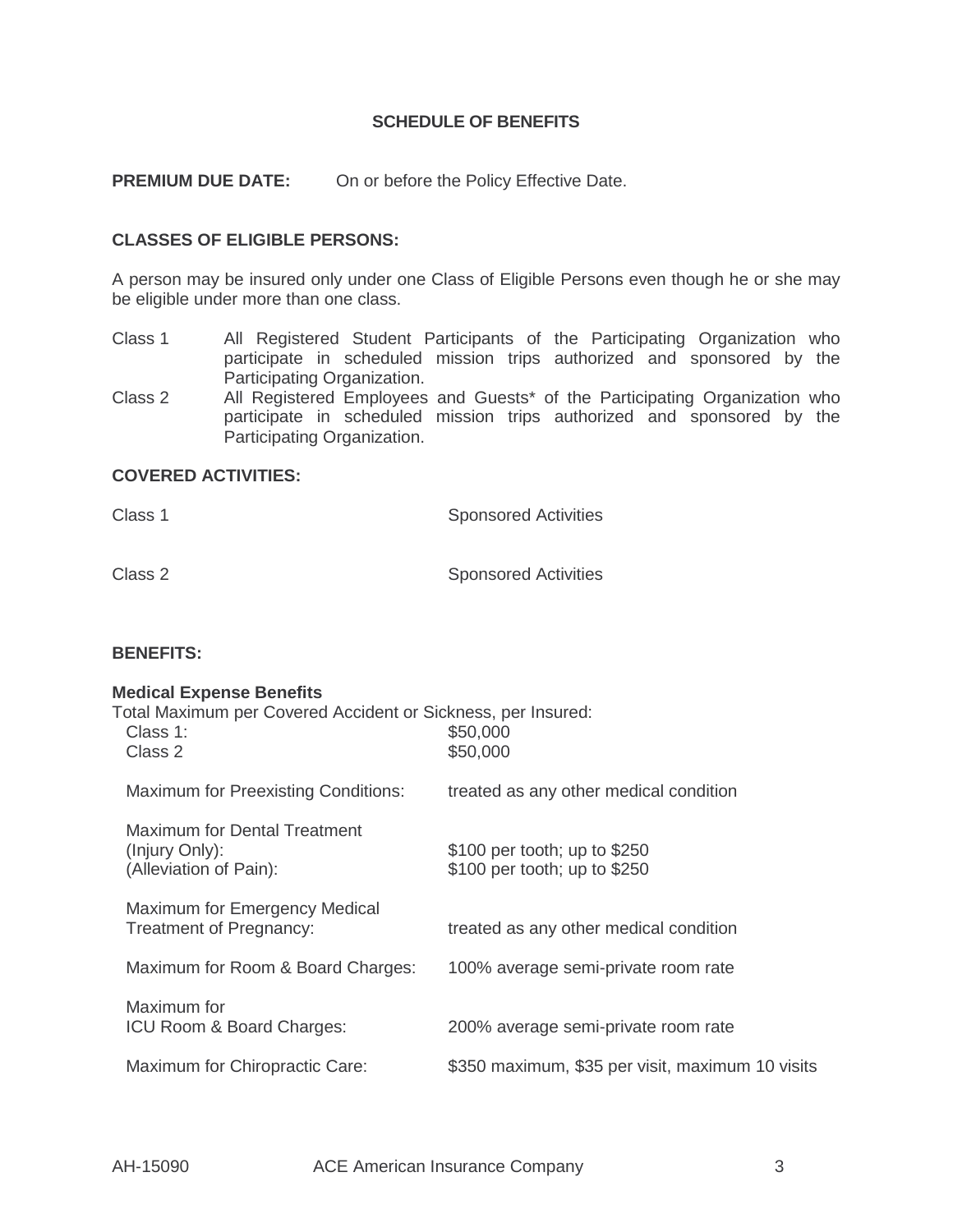| Maximum for Mental and Nervous Disorders:<br>Inpatient:<br>Outpatient:                               | up to 30 days maximum; up to \$500 maximum<br>up to 10 visits maximum; up to \$500 maximum                                       |
|------------------------------------------------------------------------------------------------------|----------------------------------------------------------------------------------------------------------------------------------|
| Maximum for Newborn Nursery Care:                                                                    | \$500                                                                                                                            |
| <b>Maximum for Prescription Drugs:</b><br>Inpatient Co-insurance:<br><b>Outpatient Co-insurance:</b> | 100% covered expenses<br>50% covered expenses                                                                                    |
| Maximum for Therapeutic Termination<br>of Pregnancy:                                                 | \$500                                                                                                                            |
| Deductible:                                                                                          | \$0 per Covered Accident or Sickness                                                                                             |
| Deductible for Emergency Room Visits*:<br>Hospital as an inpatient.                                  | \$0<br>*The Emergency Room Deductible will be waived if the Covered Person is admitted to the                                    |
| Co-Insurance Rate:                                                                                   | 100 of the Usual and Customary Charges                                                                                           |
| <b>Incurral Period:</b>                                                                              | 30 days after the date of Covered Accident or<br><b>Sickness</b>                                                                 |
| Maximum Benefit Period:                                                                              | The earlier of the date the Covered Person's Trip<br>ends, or 26 weeks from the date of a Covered<br><b>Accident or Sickness</b> |
| Maximum Period of Coverage:                                                                          | 180 days                                                                                                                         |
| <b>Emergency Medical Benefits</b><br><b>Benefit Maximum:</b>                                         | up to \$10,000                                                                                                                   |
| <b>Emergency Medical Evacuation Benefit</b><br><b>Benefit Maximum:</b>                               | 100% of the Covered Expenses                                                                                                     |
| <b>Repatriation of Remains Benefit</b><br><b>Benefit Maximum:</b>                                    | 100% of the Covered Expenses                                                                                                     |
| <b>Baggage Delay Benefit</b><br><b>Benefit Maximum:</b>                                              | \$250 per Trip                                                                                                                   |
| <b>Time Period:</b>                                                                                  | 24 hours                                                                                                                         |
| <b>Emergency Reunion Benefit</b><br><b>Benefit Maximum:</b>                                          | \$5,000                                                                                                                          |
| Daily Benefit Maximum:                                                                               | \$300                                                                                                                            |
| Maximum Number of Days:                                                                              | 10                                                                                                                               |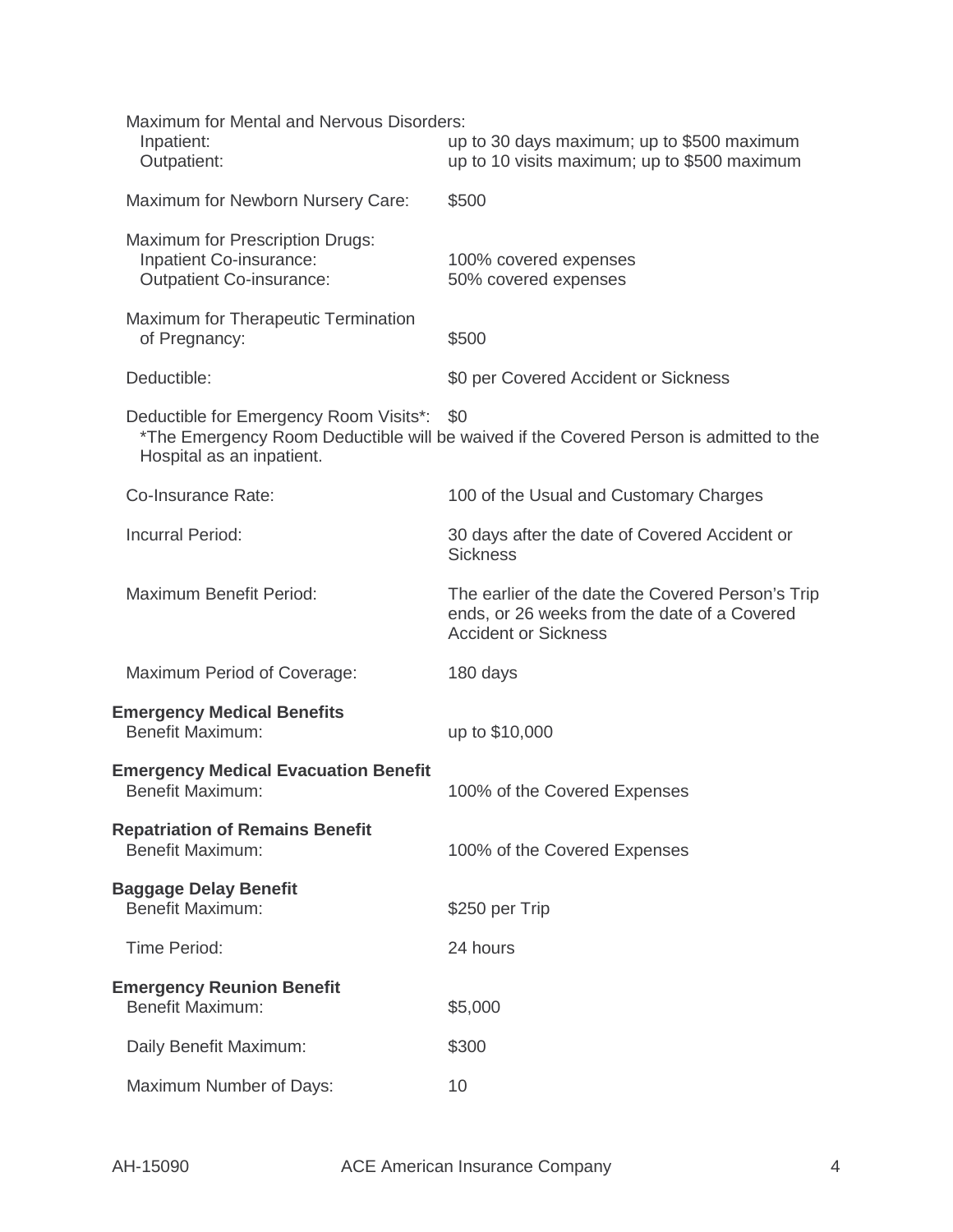| Benefit Maximum for Repatriation of<br>Remains:                                                       | \$2,000                              |
|-------------------------------------------------------------------------------------------------------|--------------------------------------|
| <b>Lost Baggage Benefit</b><br>Deductible per Trip:                                                   | \$50                                 |
| Benefit Maximum per Trip:                                                                             | \$250                                |
| Benefit Maximum per Item or Set of<br>Items:                                                          | \$100 subject to a Maximum of 2 bags |
| Personal Property and Financial Instrument Reimbursement Benefit<br>Deductible per Trip:              | \$0                                  |
| <b>Personal Property</b><br>Benefit Maximum per Trip:<br>Benefit Maximum per Item or<br>Set of Items: | \$250<br>\$100                       |
| <b>Financial Instrument</b><br>Benefit Maximum per Trip:<br>Benefit Maximum for Cash:                 | \$250<br>\$100                       |
| <b>Trip Delay Benefit</b><br><b>Benefit Maximum:</b>                                                  | \$1,000                              |
| Time Period:                                                                                          | 12 hours                             |
| Daily Benefit Limit:                                                                                  | \$250                                |
| Maximum Benefit Period:                                                                               | 4 days                               |
| <b>Trip Interruption Benefit</b><br><b>Benefit Maximum:</b>                                           | \$2,500                              |

**INITIAL PREMIUM RATES:** \$5,000 minimum deposit premium with quarterly audits in arrears at the daily rate of \$1.51 per person per travel day - Class 1 Students \$2.13 per person per travel day - Class 2 Employees/Guests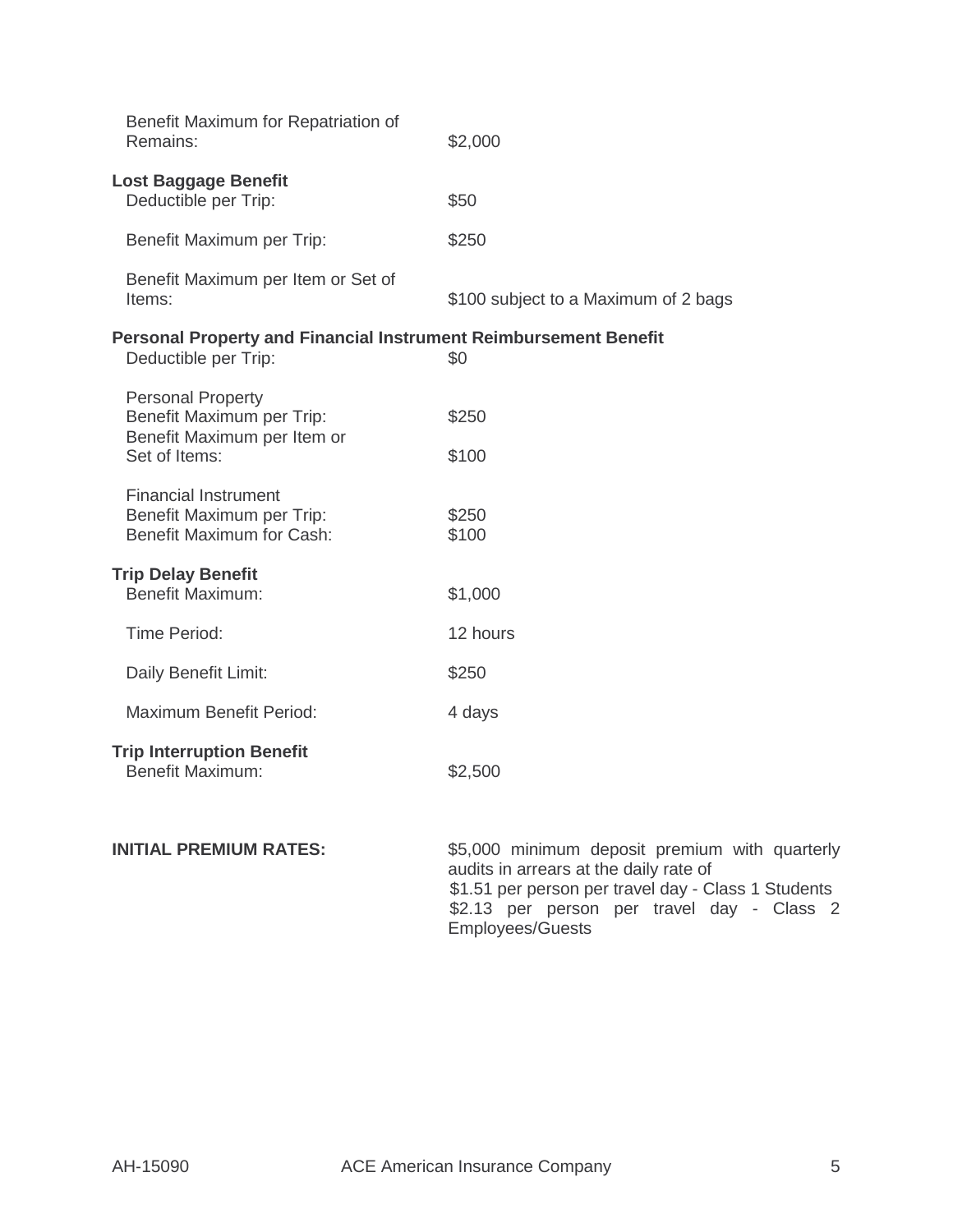#### **DEFINITIONS**

Please note, certain words used in this document have specific meanings. These terms will be capitalized throughout the document. The definition of any word, if not defined in the text where it is used, may be found either in this Definitions section or in the Schedule of Benefits.

**"Active Service"** means a Covered Person is either 1) actively at work performing all regular duties at his or her employer's place of business or someplace the employer requires him or her to be; 2) employed, but on a scheduled holiday, vacation day, or period of approved paid leave of absence; or 3) if not employed, able to engage in substantially all of the usual activities of a person in good health of like age and sex and not confined in a Hospital or rehabilitation or rest facility.

**"Country of Permanent Assignment"** means a country, other than a Covered Person's Home Country, in which the Participating Organization requires a Covered Person to work for a period of time that exceeds 180 continuous days.

**"Country of Permanent Residence"** means a country or location in which the Covered Person maintains a primary permanent residence.

**"Covered Accident"** means an accident that occurs while coverage is in force for a Covered Person and results directly and independently of all other causes in a loss or Injury covered by the Policy for which benefits are payable.

**"Covered Activity"** means any activity in which a Covered Person must be engaged when a Covered Accident occurs in order to be eligible for benefits under the Policy. These Covered Activities are listed in the *Schedule of Benefits* and described in the Hazards section of the Policy.

**"Covered Expenses"** means expenses actually incurred by or on behalf of a Covered Person for treatment, services and supplies covered by the Policy. Coverage under the Participating Organization's Policy must remain continuously in force from the date of the Covered Accident or Sickness until the date treatment, services or supplies are received for them to be a Covered Expense. A Covered Expense is deemed to be incurred on the date such treatment, service or supply, that gave rise to the expense or the charge, was rendered or obtained.

**"Covered Loss" or "Covered Losses"** means an accidental death, dismemberment, or other Injury covered under the Policy.

**"Covered Person"** means any eligible person, including Dependents if eligible for coverage under the Policy, for whom the required premium is paid. If the cost for this insurance is paid for by the Participating Organization, individual applications are not required for an eligible person to be a Covered Person.

**"Deductible"** means the dollar amount of Covered Expenses that must be incurred as an outof-pocket expense by each Covered Person per Covered Accident or Sickness basis before Medical Expense Benefits and/or other Additional Benefits paid on an expense incurred basis are payable under the Policy.

**"Doctor"** means a licensed health care provider acting within the scope of his or her license and rendering care or treatment to a Covered Person that is appropriate for the conditions and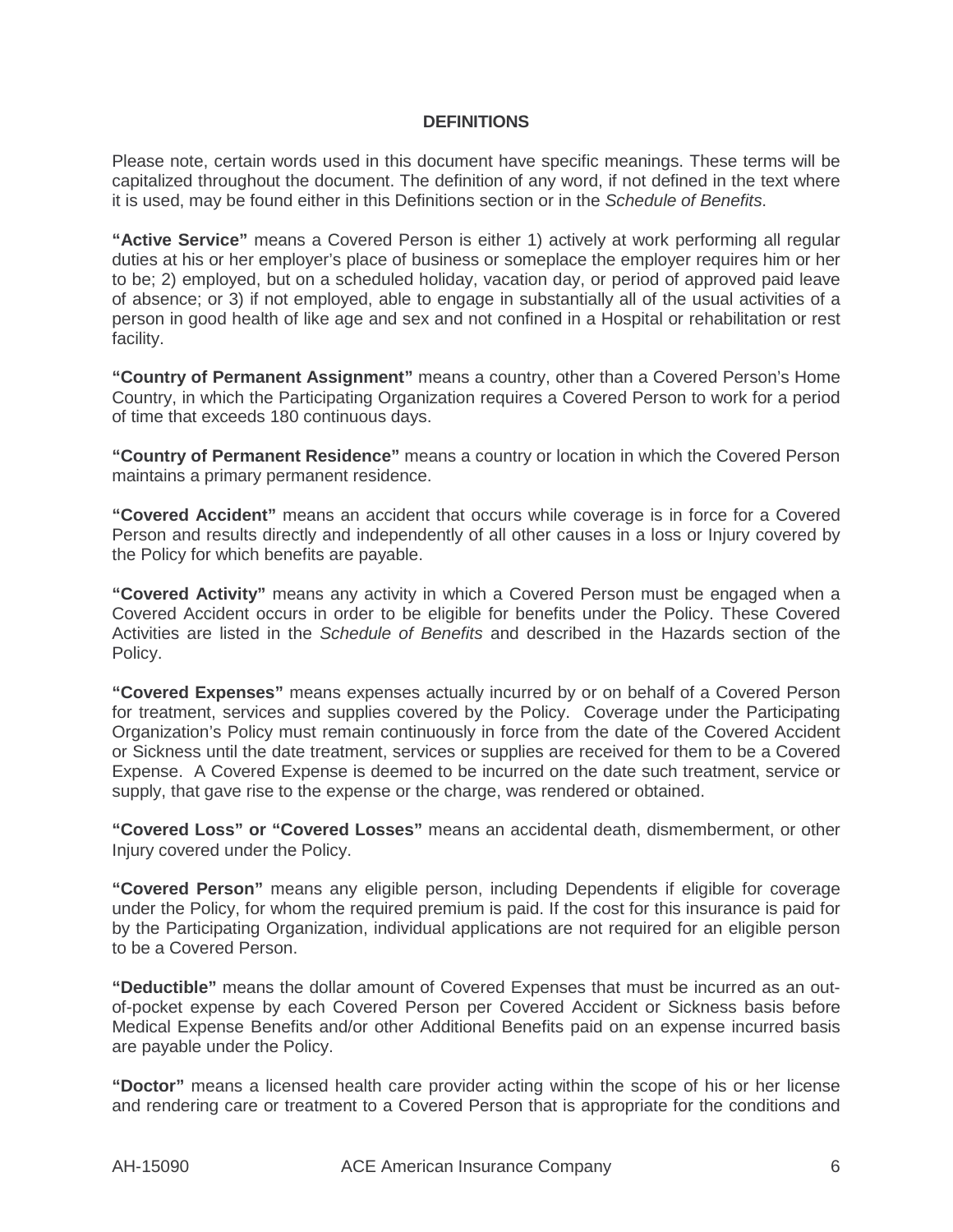locality. It will not include a Covered Person or a member of the Covered Person's Immediate Family or household.

**"Home Country"** means a country from which the Covered Person holds a passport. If the Covered Person holds passports from more than one Country, his or her Home Country will be the country that he or she has declared to Us in writing as his or her Home Country. Home Country also includes the Covered Person's Country of Permanent Assignment or Country of Permanent Residence.

**"Hospital"** means an institution that: 1) operates as a Hospital pursuant to law for the care, treatment, and providing of inpatient services for sick or injured persons; 2) provides 24-hour nursing service by Registered Nurses on duty or call; 3) has a staff of one or more licensed Doctors available at all times; 4) provides organized facilities for diagnosis, treatment, and surgery, either: (i) on its premises; or (ii) in facilities available to it, on a prearranged basis; 5) is not primarily a nursing care facility, rest home, convalescent home, or similar establishment, or any separate ward, wing, or section of a Hospital used as such; and 6) is not a place for drug addicts, alcoholics, or the aged.

**"Injury"** means accidental bodily harm sustained by a Covered Person that results directly and independently from all other causes from a Covered Accident. The Injury must be caused solely through external, violent, and accidental means. All injuries sustained by one person in any one Covered Accident, including all related conditions and recurrent symptoms of these injuries, are considered a single Injury.

**"Insured"** means a person in a Class of Eligible Persons for whom the required premium is paid making insurance in effect for that person.

**"Medical Emergency"** means a condition caused by an Injury or Sickness that manifests itself by symptoms of sufficient severity that a prudent lay person possessing an average knowledge of health and medicine would reasonably expect that failure to receive immediate medical attention would place the health of the person in serious jeopardy.

**"Medically Necessary"** means a treatment, service, or supply that is: 1) required to treat an Injury or Sickness; 2) prescribed or ordered by a Doctor or furnished by a Hospital; 3) performed in the least costly setting required by the Covered Person's condition; and 4) consistent with the medical and surgical practices prevailing in the area for treatment of the condition at the time rendered. Purchasing or renting 1) air conditioners; 2) air purifiers; 3) motorized transportation equipment; 4) escalators or elevators in private homes; 5) eyeglass frames or lenses; 6) hearing aids; 7) swimming pools or supplies for them; and 8) general exercise equipment are not Medically Necessary. A service or supply may not be Medically Necessary if a less intensive or more appropriate diagnostic or treatment alternative could have been used. We may consider the cost of the alternative to be the Covered Expense.

**"Preexisting Condition"** means an illness, disease, or other condition of the Covered Person that in the period before the Covered Person's coverage became effective under the Policy:

- 1. first manifested itself, worsened, became acute, or exhibited symptoms that would have caused a person to seek diagnosis, care or treatment; or
- 2. required taking prescribed drugs or medicines, unless the condition for which the prescribed drug or medicine is taken remains controlled without any change in the required prescription; or
- 3. was treated by a Doctor or treatment had been recommended by a Doctor.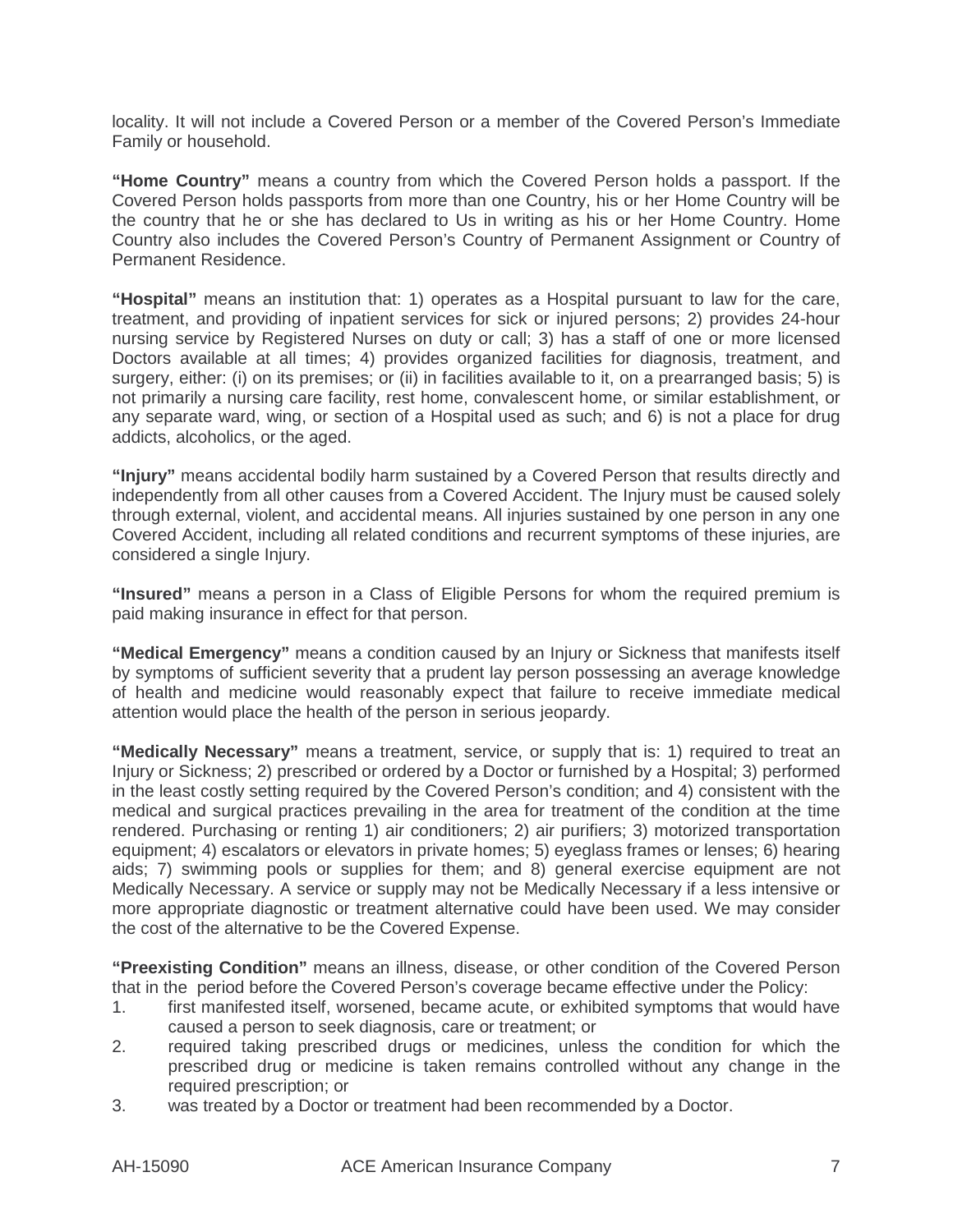**"Sickness"** means an illness, disease, or condition of the Covered Person that causes a loss for which a Covered Person incurs medical expenses while covered under this Policy. All related conditions and recurrent symptoms of the same or similar condition will be considered one Sickness.

**"Trip"** means Participating Organization sponsored travel by air, land, or sea from the Covered Person's Home Country. It includes the period of time from the start of the trip until its end provided the Covered Person is engaged in a Covered Activity or Personal Deviation if covered under the Policy.

**"Usual and Customary Charge"** means the average amount charged by most providers for treatment, service or supplies in the geographic area where the treatment, service or supply is provided.

**"We," "Our," "Us"** means the insurance company underwriting this insurance or its authorized agent.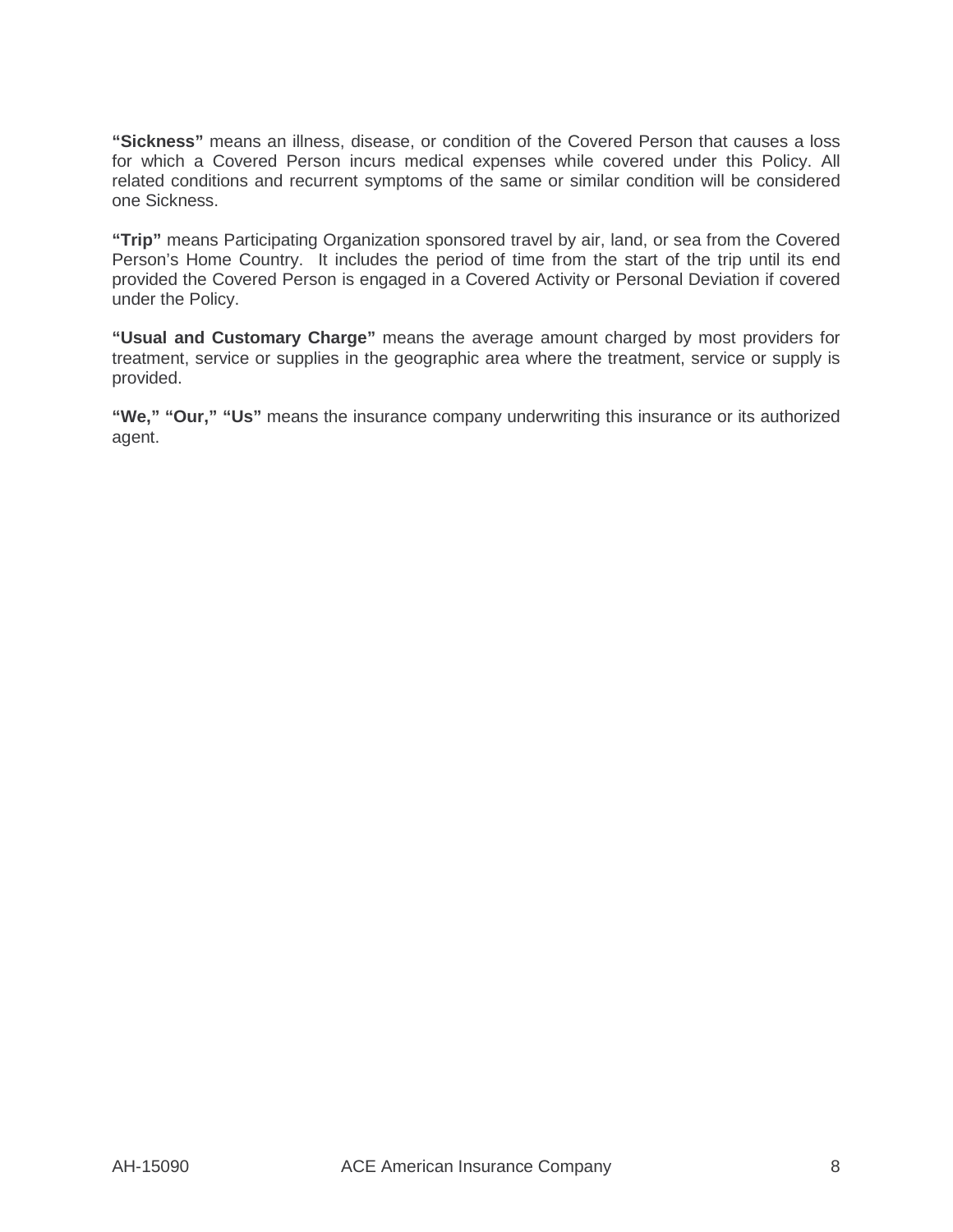## **ELIGIBILITY FOR INSURANCE**

Each person in one of the Classes of Eligible Persons shown in the Schedule of Benefits is eligible to be insured on the Policy Effective Date, or the day he or she becomes eligible, if later. We maintain the right to investigate eligibility status and attendance records to verify eligibility requirements are met. If We discover the eligibility requirements are not met, Our only obligation is to refund any premium paid for that person.

## **EFFECTIVE DATE OF INSURANCE**

An Eligible Person will be insured on the later of Policy Effective Date or the date he or she is eligible, if not required to contribute to the cost of this insurance.

If an Eligible Person is not in Active Service on the date insurance would otherwise be effective, it will be effective on the date he or she returns to Active Service.

## **TERM OF COVERAGE**

This coverage will start on the actual start of the Trip. It does not matter whether the Trip starts at the Covered Person's home, place of work, or other place. It will end on the first of the following dates to occur:

- 1. the date the Covered Person returns to his or her Home Country;
- 2. the scheduled Trip return date; or
- 3. the date the Covered Person makes a Personal Deviation (unless otherwise provided by the Policy).

"Personal Deviation" means:

- 1. An activity that is not reasonably related to the Covered Activity; and
- 2. Not incidental to the purpose of the Trip.

#### **TERMINATION DATE OF INSURANCE**

An Insured's coverage will end on the earliest of the date:

- 1. the Policy terminates;
- 2. the Insured is no longer eligible; or
- 3. the period ends for which premium is paid.

Termination of the Policy will not affect Trip coverage, if premium for the Trip is paid prior to the earlier of termination or the actual start of the Trip.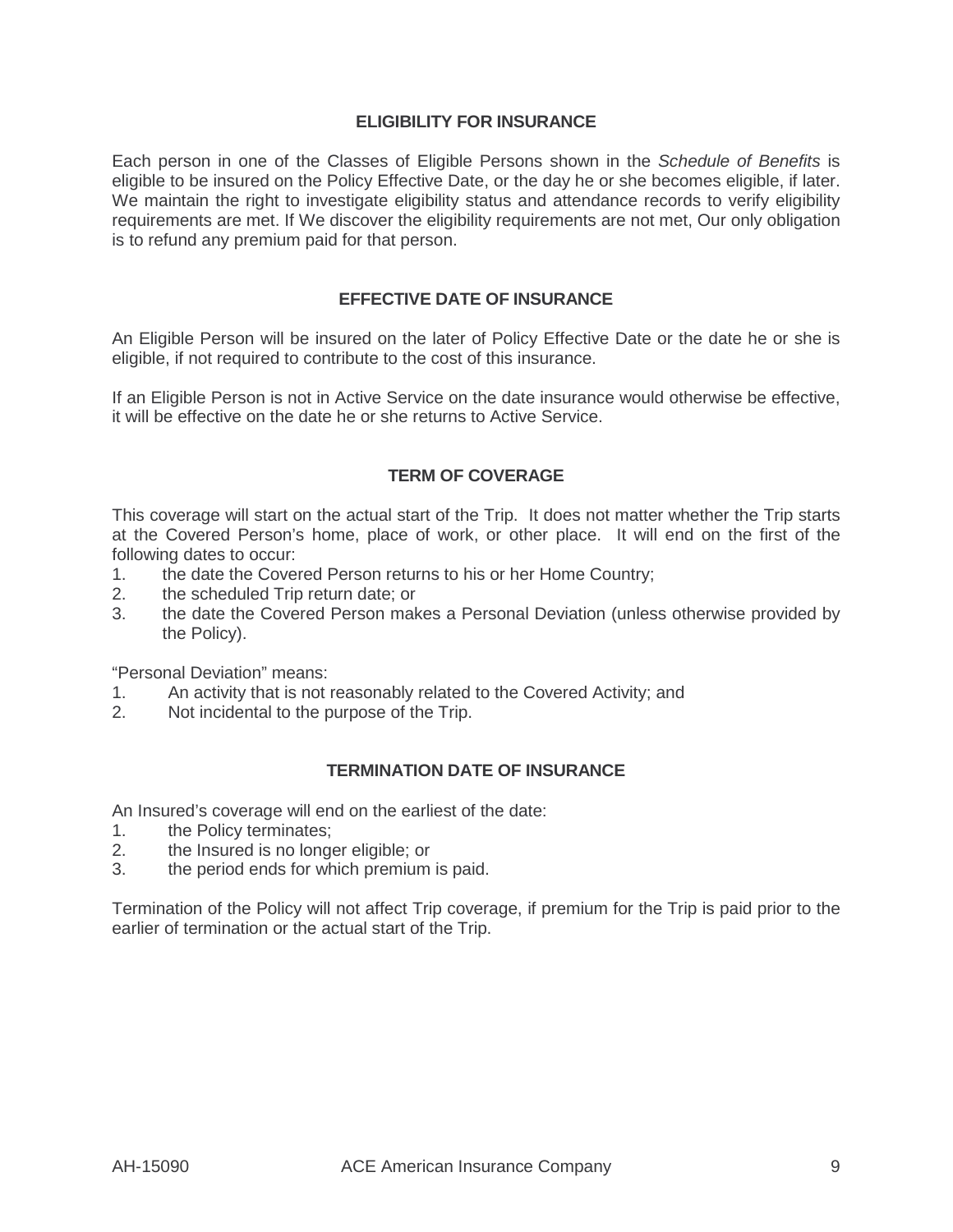## **DESCRIPTION OF BENEFITS**

The following Provisions explain the benefits available under the Policy. Please see the Schedule of Benefits for the applicability of these benefits on a class level.

#### **Medical Expense Benefits**

We will pay Medical Expense Benefits for Covered Expenses that result directly, and from no other cause, from a Covered Accident or Sickness. These benefits are subject to the Deductible, Co-insurance Rate, Maximum Benefit Period, Benefit Maximum, and other terms or limits shown in the Schedule of Benefits.

Medical Expense Benefits are only payable:

- 1. for Usual and Customary Charges incurred after the Deductible, if any, has been met;
- 2. for those Medically Necessary Covered Expenses that the Covered Person incurs;
- 3. for charges incurred for services rendered to the Covered Person while on a covered Trip; and
- 4. provided the first charge is incurred within the Incurral Period shown in the Schedule of Benefits.

Covered Medical Expenses

- Hospital semi-private room and board (or room and board in an intensive care unit); Hospital ancillary services (including, but not limited to, use of the operating room or emergency room)
- Services of a Doctor or a registered nurse (R.N.)
- Ambulance service to or from a Hospital
- Laboratory tests
- Radiological procedures
- Anesthetics and their administration
- Blood, blood products, artificial blood products, and the transfusion thereof
- Physiotherapy
- Chiropractic expenses on an inpatient or outpatient basis
- Medicines or drugs administered by a Doctor or that can be obtained only with a Doctor's written prescription
- Dental charges for Injury to sound, natural teeth
- Emergency medical treatment of pregnancy
- Therapeutic termination of pregnancy
- Artificial limbs or eyes (not including replacement of these items)
- Casts, splints, trusses, crutches, and braces (not including replacement of these items or dental braces)
- Oxygen or rental equipment for administration of oxygen
- Rental of a wheelchair or hospital-type bed
- Rental of mechanical equipment for treatment of respiratory paralysis

#### **Emergency Medical Benefits**

We will pay Emergency Medical Benefits as shown in the Schedule of Benefits for Covered Expenses incurred for emergency medical services to treat a Covered Person. Benefits are payable up to the Benefit Maximum shown in the Schedule of Benefits if the Covered Person: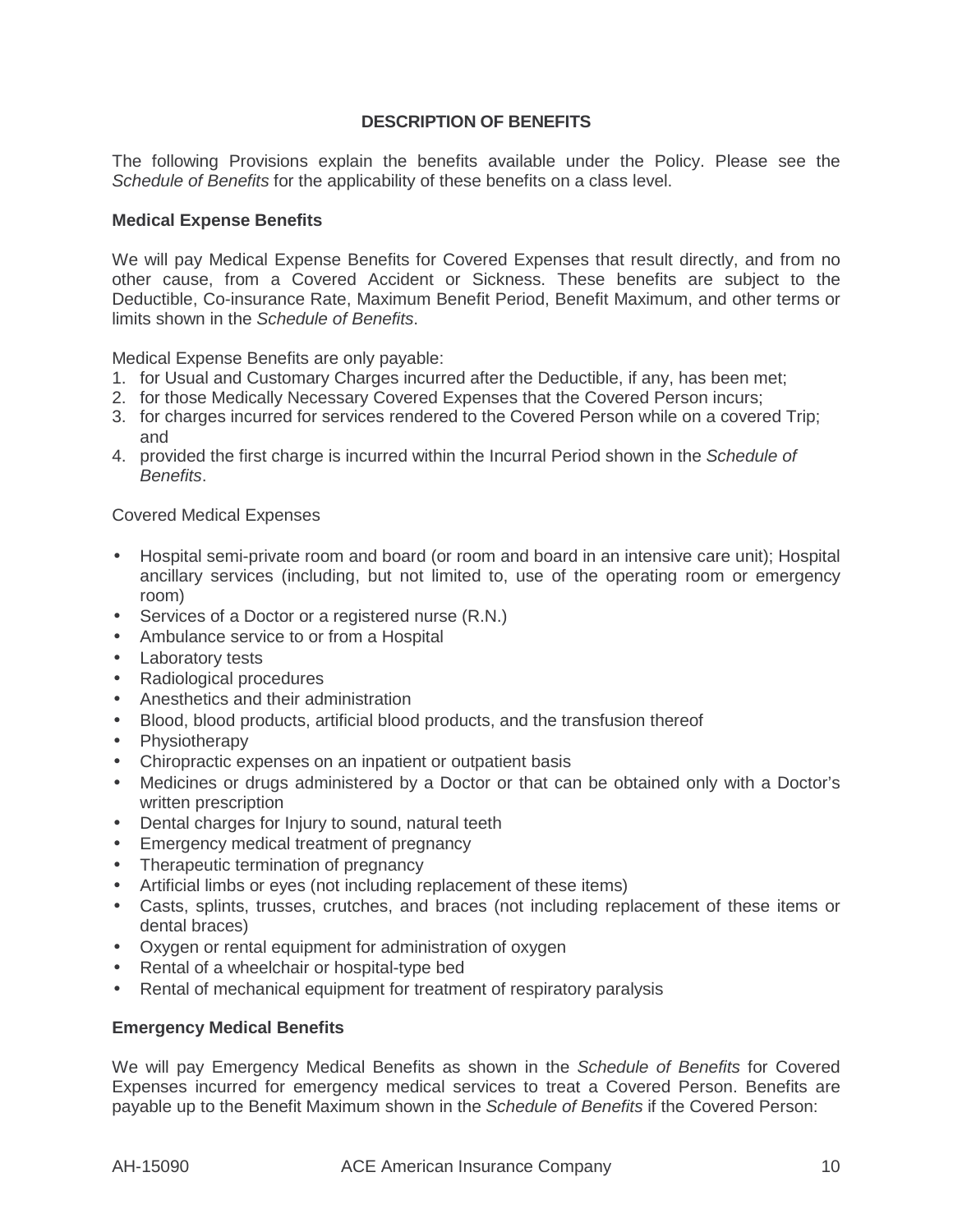- 1. suffers a Medical Emergency during the course of the Trip; and
- 2. is traveling on a covered Trip.

Covered Expenses:

- 1. Medical Expense Guarantee: expenses for guarantee of payment to a medical provider.
- 2. Hospital Admission Guarantee: expenses for guarantee of payment to a Hospital or treatment facility.

Benefits for these Covered Expenses will not be payable unless:

- 1. the charges incurred are Medically Necessary and do not exceed the charges for similar treatment, services or supplies in the locality where the expense is incurred; and
- 2. do not include charges that would not have been made if there were no insurance.

Benefits will not be payable unless We (or Our authorized assistance provider) authorize in writing, or by an authorized electronic or telephonic means, all expenses in advance, and services are rendered by Our assistance provider.

## **Emergency Medical Evacuation Benefit**

We will pay Emergency Medical Evacuation Benefits as shown in the Schedule of Benefits for Covered Expenses incurred for the medical evacuation of a Covered Person. Benefits are payable up to the Benefit Maximum shown in the Schedule of Benefits, if the Covered Person:

- 1. suffers a Medical Emergency during the course of the Trip;<br>2. Feaurres Emergency Medical Evacuation: and
- requires Emergency Medical Evacuation; and
- 3. is traveling on a covered Trip.

Covered Expenses:

- 1. Medical Transport: expenses for transportation under medical supervision to a different hospital, treatment facility or to the Covered Person's place of residence for Medically Necessary treatment in the event of the Covered Person's Medical Emergency and upon the request of the Doctor designated by Our assistance provider in consultation with the local attending Doctor.
- 2. Dispatch of a Doctor or Specialist: the Doctor's or specialist's travel expenses and the medical services provided on location, if, based on the information available, a Covered Person's condition cannot be adequately assessed to evaluate the need for transport or evacuation and a doctor or specialist is dispatched by Our service provider to the Covered Person's location to make the assessment.
- 3. Return of Dependent Child(ren): expenses to return each Dependent child who is under age 18 to his or her principal residence if a) the Covered Person is age 18 or older; and b) the Covered Person is the only person traveling with the minor Dependent child(ren); and c) the Covered Person suffers a Medical Emergency and must be confined in a Hospital.
- 4. Escort Services: expenses for an Immediate Family Member, or companion who is traveling with the Covered Person, to join the Covered Person during the Covered Person's emergency medical evacuation to a different hospital, treatment facility or the Covered Person's place of residence.
- 5. Transportation After Stabilization: if We have evacuated the Covered Person to a medical facility due to an emergency Medical Evacuation, We will pay the Covered Person's transportation costs to: a) his or her Home Country, or b) his or her host country, or c) to join the group if they have moved onward to a different location.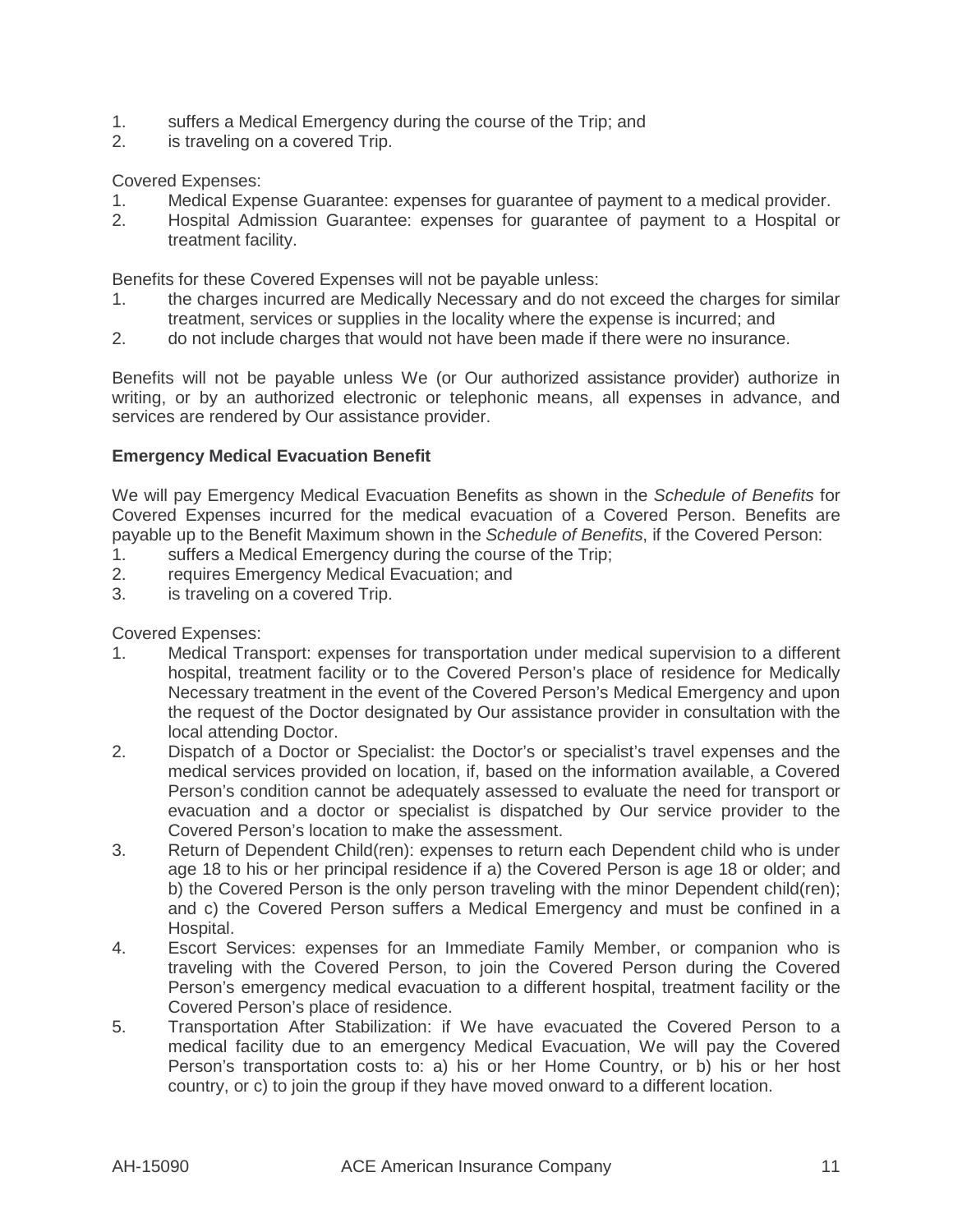"Immediate Family Member" means a Covered Person's spouse, child, brother, sister, parent, grandparent, or in-law.

Benefits for these Covered Expenses will not be payable unless:

- 1. the Doctor ordering the Emergency Medical Evacuation certifies the severity of the Covered Person's Medical Emergency requires an Emergency Medical Evacuation;
- 2. all transportation arrangements made for the Emergency Medical Evacuation are by the most direct and economical conveyance and route possible;
- 3. the charges incurred are Medically Necessary and do not exceed the charges for similar transportation, treatment, services or supplies in the locality where the expense is incurred; and
- 4. do not include charges that would not have been made if there were no insurance.

Benefits will not be payable unless We (or Our authorized assistance provider) authorize in writing, or by an authorized electronic or telephonic means, all expenses in advance, and services are rendered by Our assistance provider. In the event the Covered Person refuses to be medically evacuated, we will not be liable for any medical expenses incurred after the date medical evacuation is recommended.

## **Repatriation of Remains Benefit**

We will pay Repatriation Benefits as shown in the Schedule of Benefits for preparation and return of a Covered Person's body to his or her home if he or she dies as a result of a Medical Emergency while traveling on a covered Trip. Covered expenses include:

- 1. expenses for embalming or cremation;
- 2. the least costly coffin or receptacle adequate for transporting the remains;
- 3. transporting the remains;
- 4. Escort Services: expenses for an Immediate Family Member, or companion who is traveling with the Covered Person, to join the Covered Person body during the repatriation to the Covered Person's place of residence.

All transportation arrangements must be made by the most direct and economical route and conveyance possible and may not exceed the Usual and Customary Charges for similar transportation in the locality where the expense is incurred. Benefits will not be payable unless We (or Our authorized assistance provider) authorize in writing, or by an authorized electronic or telephonic means, all expenses in advance, and services are rendered by Our assistance provider.

#### **Baggage Delay Benefit**

If the Covered Person's checked-in luggage is not delivered to him or her within the Time Period shown in the Schedule of Benefits at the scheduled destination point of his or her flight, we will reimburse the Covered Person for charges incurred at the scheduled destination for purchases of essential clothing and toiletries up to the Benefit Maximum shown in the Schedule of Benefits. These purchases must be made within 24 hours of the Covered Person's arrival or prior to the return of the luggage, whichever is sooner.

The Covered Person must provide documentation of the delay or misdirection of baggage by the Common Carrier and receipts for the emergency purchases.

#### **Emergency Reunion Benefit**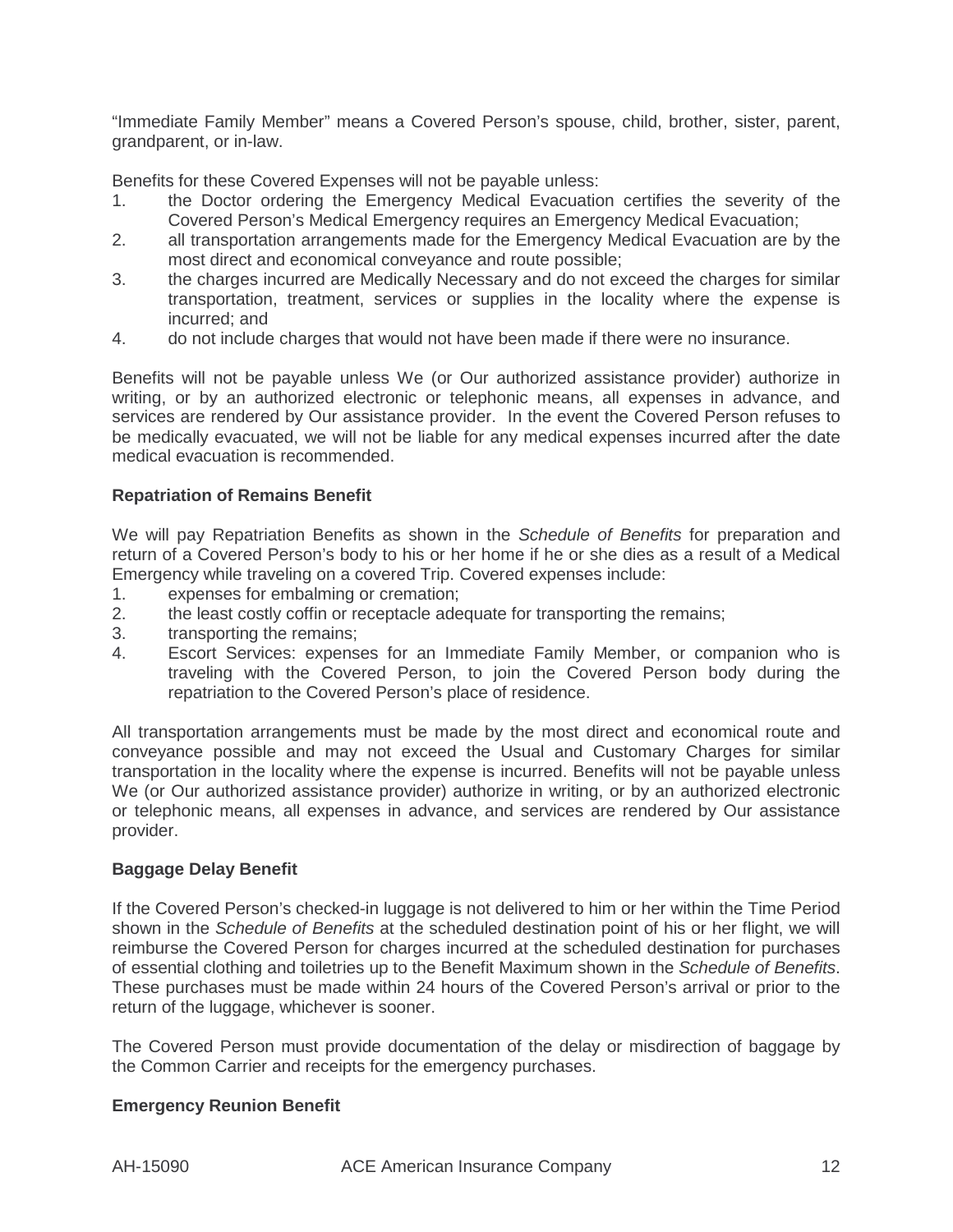We will pay up to the Benefit Maximum as shown in the Schedule of Benefits for expenses incurred to have a Covered Person's Family Member accompany him or her to the Covered Person's Home Country or the Hospital where the Covered Person is confined if the Covered Person is: 1) confined in a Hospital for at least 24 consecutive hours due to a covered Injury or Sickness and the attending Doctor believes it would be beneficial for the Covered Person to have a Family Member at his or her side; or 2) the victim of a Felonious Assault. The Family Member's travel must take place within 7 days of the date the Covered Person is confined in the Hospital, or the date of the occurrence of the Felonious Assault.

"Felonious Assault" means a violent or criminal act reported to the local authorities which was directed at the Covered Person during the course of, or an attempt of, a physical assault resulting in serious injury, kidnapping, or rape.

In the event that a Covered Person dies as a result of a covered Injury or Sickness, We will pay the expenses incurred for emergency travel arrangements, up to the Benefit Maximum shown in the Schedule of Benefits, for a Family Member to accompany the mortal remains of the deceased Covered Person.

Covered expenses include an economy airline ticket and other travel related expenses not to exceed the Daily Benefit Maximum and the Maximum Number of Days shown in the Schedule of Benefits.

All transportation and lodging arrangements must be made by the most direct and economical route and conveyance possible and may not exceed the usual level of charges for similar transportation or lodging in the locality where the expense is incurred. Benefits will not be payable unless We (or Our authorized assistance provider) authorize in writing, or by an authorized electronic or telephonic means, all expenses in advance, and services are rendered by Our assistance provider.

"Family Member" means a Covered Person's parent, sister, brother, husband, wife, child, grandparent, or immediate in-law.

## **Lost Baggage Benefit**

We will reimburse the Covered Person's replacement costs of clothes and personal hygiene items, up to the Benefit Maximum shown in the Schedule of Benefits, if the Covered Person's luggage is checked onto a common carrier, and is then lost, stolen, or damaged beyond his or her use. Replacement costs are calculated on the basis of the depreciated standard for the specific personal item claimed and its average usable period. The Covered Person must file a formal claim with the transportation provider and provide Us with copies of all claim forms and proof that the transportation provider has paid the Covered Person its normal reimbursement for the lost, stolen, or damaged luggage.

#### **Personal Property and Financial Instrument Reimbursement Benefit**

If an Insured sustains loss or damage to Personal Property or Financial Instrument during a bona fide business Trip approved by his or her employer, We will indemnify the Policyholder, on behalf of the Insured with respect to such loss or damage up to the Maximum Amount shown on the Schedule of Benefits after satisfaction of the Deductible. The Insured must take all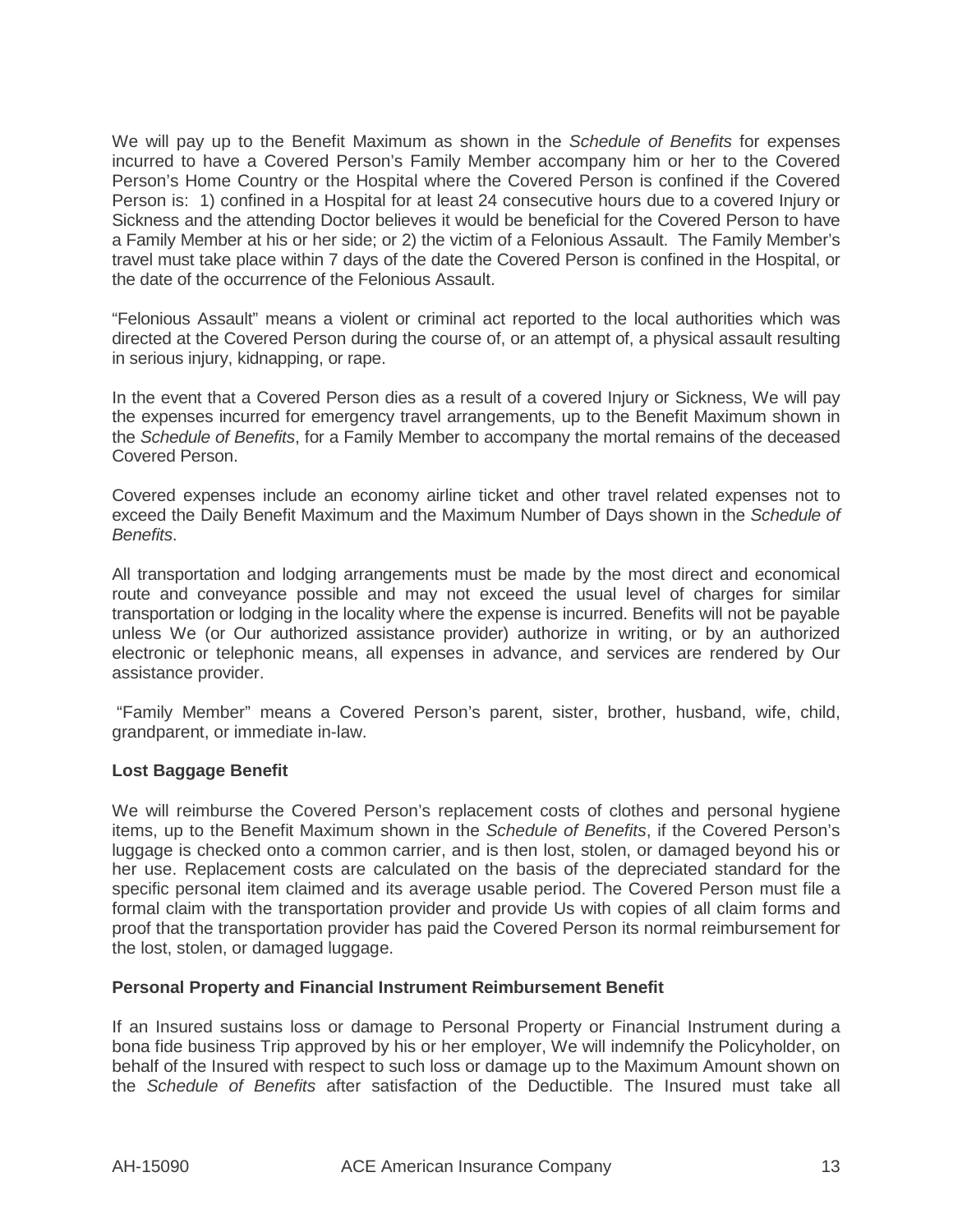reasonable precautions for the safety of any covered Personal Property and Financial Instrument. With respect to a covered loss, We will be entitled:

- 1. to take and keep possession of such property and to deal with salvage in a reasonable manner;
- 2. to repair or replace any property for which We have liability under this Benefit, at Our option. Replacement costs are calculated on the basis of the depreciated standard for the specific personal item claimed and its average usable period.

"Personal Property" means personal goods belonging to the Insured or for which the Insured is responsible and are taken on the business Trip or acquired by the Insured during the Trip. It does not include vehicles (including aircraft and other conveyances) or their accessories or equipment or laptops.

"Financial Instrument" means coins, banknotes, postal and money orders, signed travelers and other checks, letters of credit, travel tickets, and credit cards. It does not mean the devaluation of currency or shortages due to errors or omissions during monetary transactions.

# **Trip Delay Benefit**

We will reimburse Covered Expenses up to the Daily Benefit per person per day subject to the Maximum Benefit Period and the Benefit Maximum shown in the Schedule of Benefits, if a Covered Person's trip is delayed for more than the Time Period shown in the Schedule of Benefits.

Covered Expenses include charges incurred for reasonable, additional accommodations and traveling expenses until travel becomes possible. Incurred expenses must be accompanied by receipts. This benefit is payable only for one delay of the Covered Person's Trip. Travel Delay must be caused by one of the following reasons:

- (a) Injury, Sickness or death to either the Covered Person, Family Member or traveling companion that occurs during the Trip;
- (b) carrier delay;
- (c) lost or stolen passport, travel documents or money;
- (d) Natural Disaster;
- (e) the Covered Person being delayed by a traffic accident while en route to a departure;
- (f) hijacking;
- (g) unpublished or unannounced strike;
- (h) civil disorder or commotion;
- (i) riot;
- (j) inclement weather which prohibits Common Carrier departure;
- (k) equipment failure of a Common Carrier; or
- (l) the loss of the Covered Person's and/or traveling companion's travel documents, tickets or money due to theft.

The Covered Person's Duties in the Event of Loss: The Covered Person must provide Us with proof of the Travel Delay such as a letter from the airline, cruise line, or Tour operator/ newspaper clipping/ weather report/ police report or the like and proof of the expenses claimed as a result of Trip Delay.

## **Trip Interruption Benefit**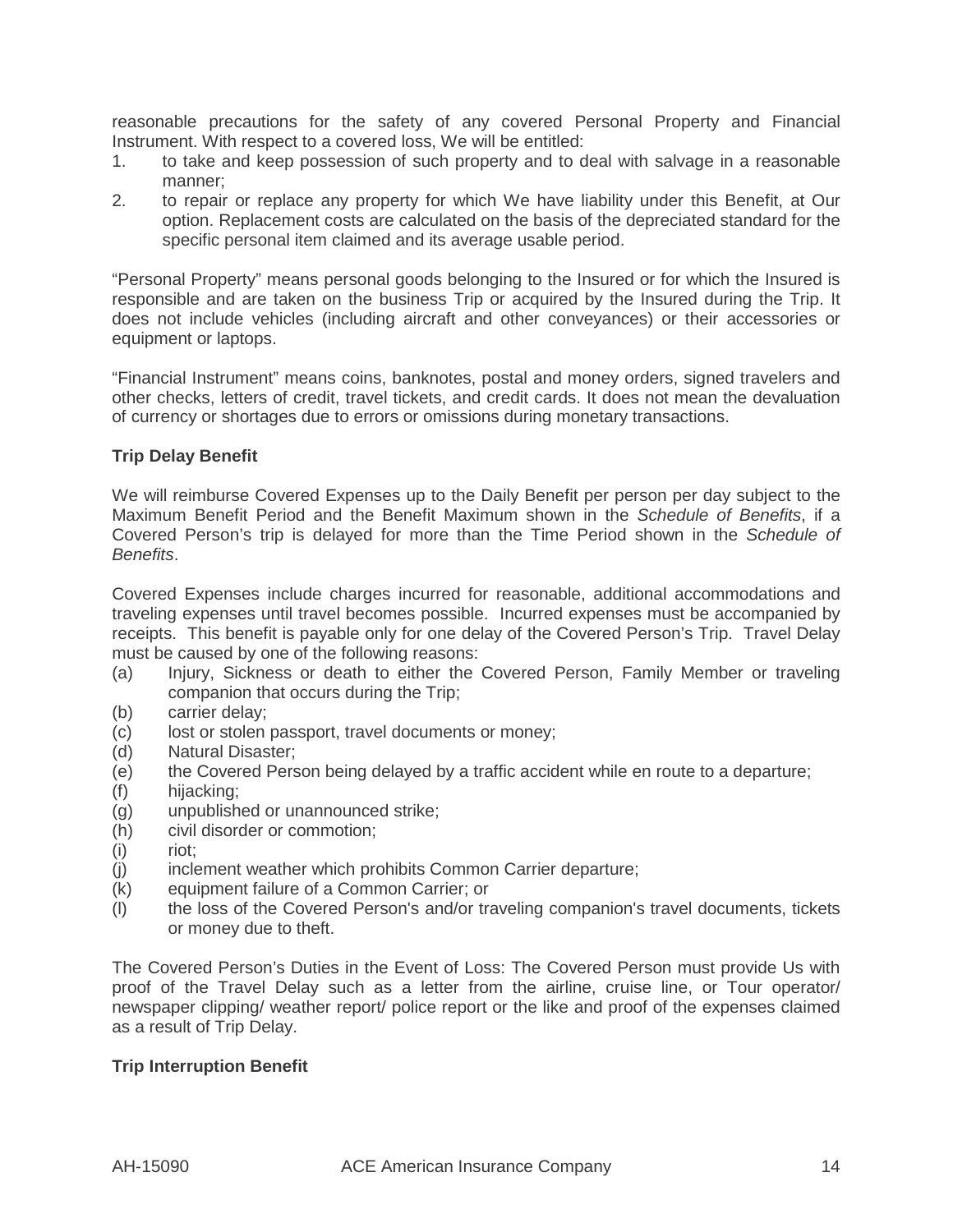We will reimburse the cost of a one-way economy air and/or ground transportation ticket for a Covered Person's Trip, up to the Maximum Benefit shown in the Schedule of Benefits, if his or her Trip is interrupted as the result of:

- 1. the death of a Family Member; or
- 2. the unforeseen Injury or Sickness of the Covered Person or a Family Member. The Injury or Sickness must be so disabling as to reasonably cause a Trip to be interrupted; or
- 3. a Medically Necessary covered Emergency Medical Evacuation to return the Covered Person to his or her Home Country or to the area from which he or she was initially evacuated for continued treatment, recuperation and recovery of an Injury or Sickness; or
- 4. substantial destruction of the Covered Person's principal residence by fire or weather related activity.

"Family Member" means a Covered Person's parent, sister, brother, spouse, child, grandparent, or in-law.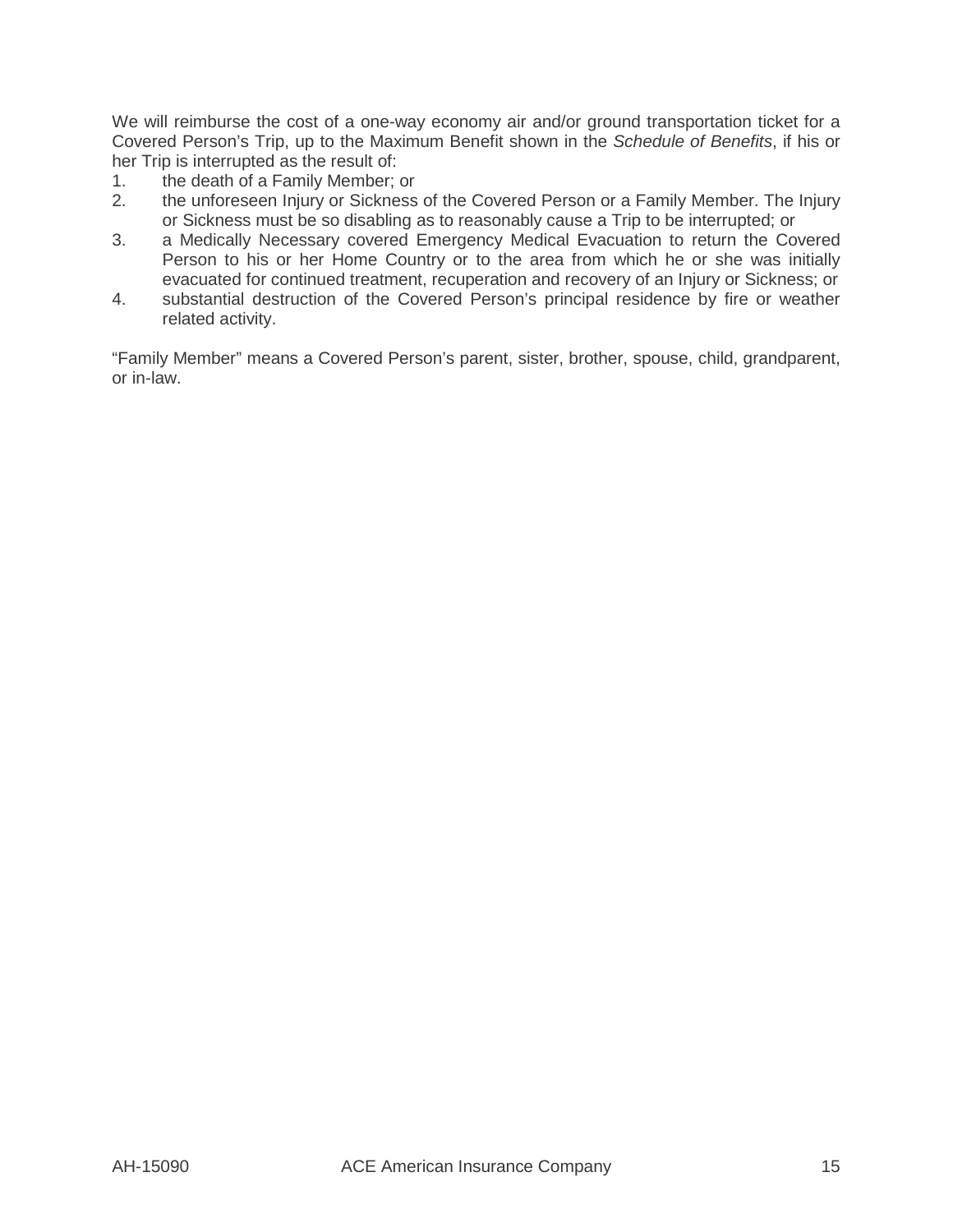# **HAZARDS INSURED AGAINST**

We will pay benefits described in this Policy when a Covered Person suffers a loss or Injury as a result of a Covered Accident or Sickness during one of the Covered Activities listed in the Schedule of Benefits. We will only pay benefits if the Insured is engaged in one of the hazards described below when the Covered Accident occurs. Unless otherwise specified, We pay benefits only once for any one Covered Accident or Sickness, even if it is covered by more than one hazard.

## **Sponsored Activities**

The Covered Accident or Sickness must take place on a Trip while engaged in an activity sponsored or supervised by the Policyholder. The activity must be:

- 1. on the premises of the Policyholder during normal hours of operation; or
- 2. on the premises of the Policyholder during other periods if attending or participating in a sponsored activity; or
- 3. away from the premises of the Policyholder while attending or participating in a sponsored activity at its scheduled site.

Benefits are paid as described in this Policy if the Covered Accident or Sickness occurs while the Covered Person is in a vehicle:

- 1. operated by a properly licensed driver over the age of 25 who is under the direct supervision of the Policyholder; and
- 2. travel time does not exceed 4 hours each way.

Travel time includes the time:

- 1. to or from the covered activity;
- 2. before the required attendance time; and
- 3. after dismissal and after completing any extra duties assigned by the Policyholder.

## **EXCLUSIONS AND LIMITATIONS**

We will not pay benefits for any loss or Injury that is caused by or results from:

- intentionally self-inflicted injury; suicide or attempted suicide. (applicable to Accidental Death and Dismemberment Benefit only)
- war or any act of war, whether declared or not.
- a Covered Accident that occurs while a Covered Person is on active duty service in the military, naval or air force of any country or international organization. Upon receipt of proof of service, we will refund any premium paid for this time. Reserve or National Guard active duty training is not excluded unless it extends beyond 31 days.
- piloting or serving as a crewmember in any aircraft (unless otherwise provided in the Policy).
- commission of, or attempt to commit, a felony.
- sickness, disease, bodily or mental infirmity, bacterial or viral infection, or medical or surgical treatment thereof, except for any bacterial infection resulting from an accidental external cut or wound or accidental ingestion of contaminated food (Applicable to accident benefits only).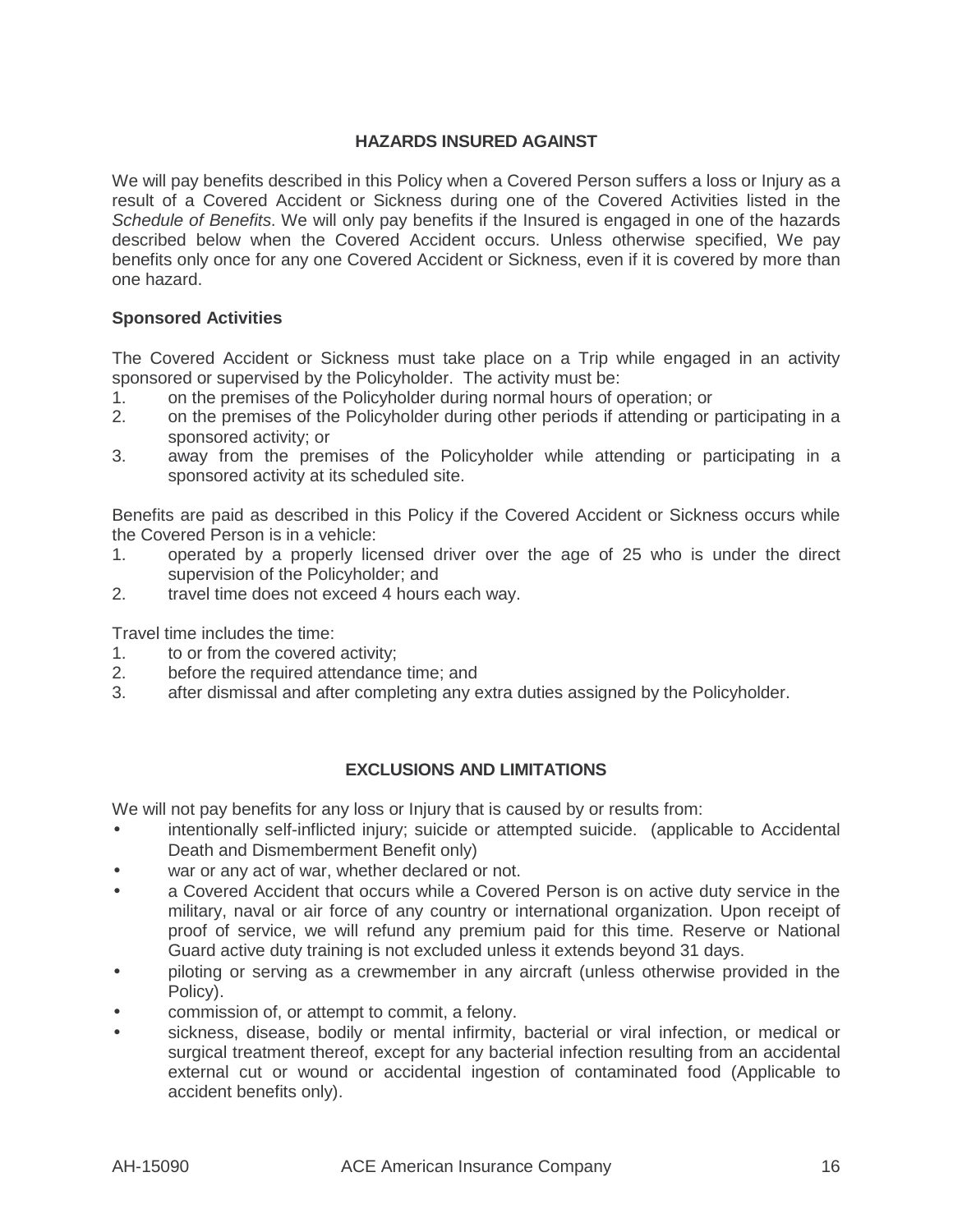- the Covered Person being legally intoxicated as determined according to the laws of the jurisdiction in which the Injury occurred.
- riding in any aircraft except as a fare-paying passenger on a regularly scheduled or charter airline.
- commission of or active participation in a riot or insurrection.
- an accident if the Covered Person is the operator of a motor vehicle and does not possess a valid motor vehicle operator's license.

In addition, We will not pay Medical Expense Benefits for any loss, treatment, or services resulting from:

- routine physicals and care of any kind.
- routine dental care and treatment.
- routine nursery care.
- cosmetic surgery, except for reconstructive surgery needed as the result of an Injury.
- eye refractions or eye examinations for the purpose of prescribing corrective lenses or for the fitting thereof; eyeglasses, contact lenses, and hearing aids.
- services, supplies, or treatment including any period of Hospital confinement which is not recommended, approved, and certified as Medically Necessary and reasonable by a Doctor, or expenses which are non-medical in nature.
- treatment or service provided by a private duty nurse.
- treatment by any Immediate Family Member or member of the Insured's household. "Immediate Family Member" means a Covered Person's spouse, child, brother, sister, parent, grandparent, or in-laws.
- expenses incurred during travel for purposes of seeking medical care or treatment, or for any other travel that is not in the course of the Participating Organization's activity (unless Personal Deviations are specifically covered).
- medical expenses for which the Covered Person would not be responsible to pay for in the absence of the Policy. Expenses incurred for services provided by any government Hospital or agency, or government sponsored-plan for which, and to the extent that, the Covered Person is eligible for reimbursement.
- any treatment provided under any mandatory government program or facility set up for treatment without cost to any individual.
- custodial care.
- services or expenses incurred in the Covered Person's Home Country.
- elective treatment, exams or surgery; elective termination of pregnancy.
- expenses for services, treatment or surgery deemed to be experimental and which are not recognized and generally accepted medical practices in the United States.
- expenses payable by any automobile insurance policy without regard to fault.
- organ or tissue transplants and related services.
- Any expense paid or payable by any other valid and collectible group insurance plan.
- Injury or Sickness for which benefits are paid or payable under any Workers' Compensation or Occupational Disease Law or Act, or similar legislation, whether United States federal or foreign law.
- Injury sustained while participating in club, intramural, intercollegiate, interscholastic, professional or semi-professional sports.
- Injury caused by or resulting from travel in or on any off-road motorized vehicle not requiring licensing as a motor vehicle, or a motor vehicle not designed primarily for use on public streets or highways.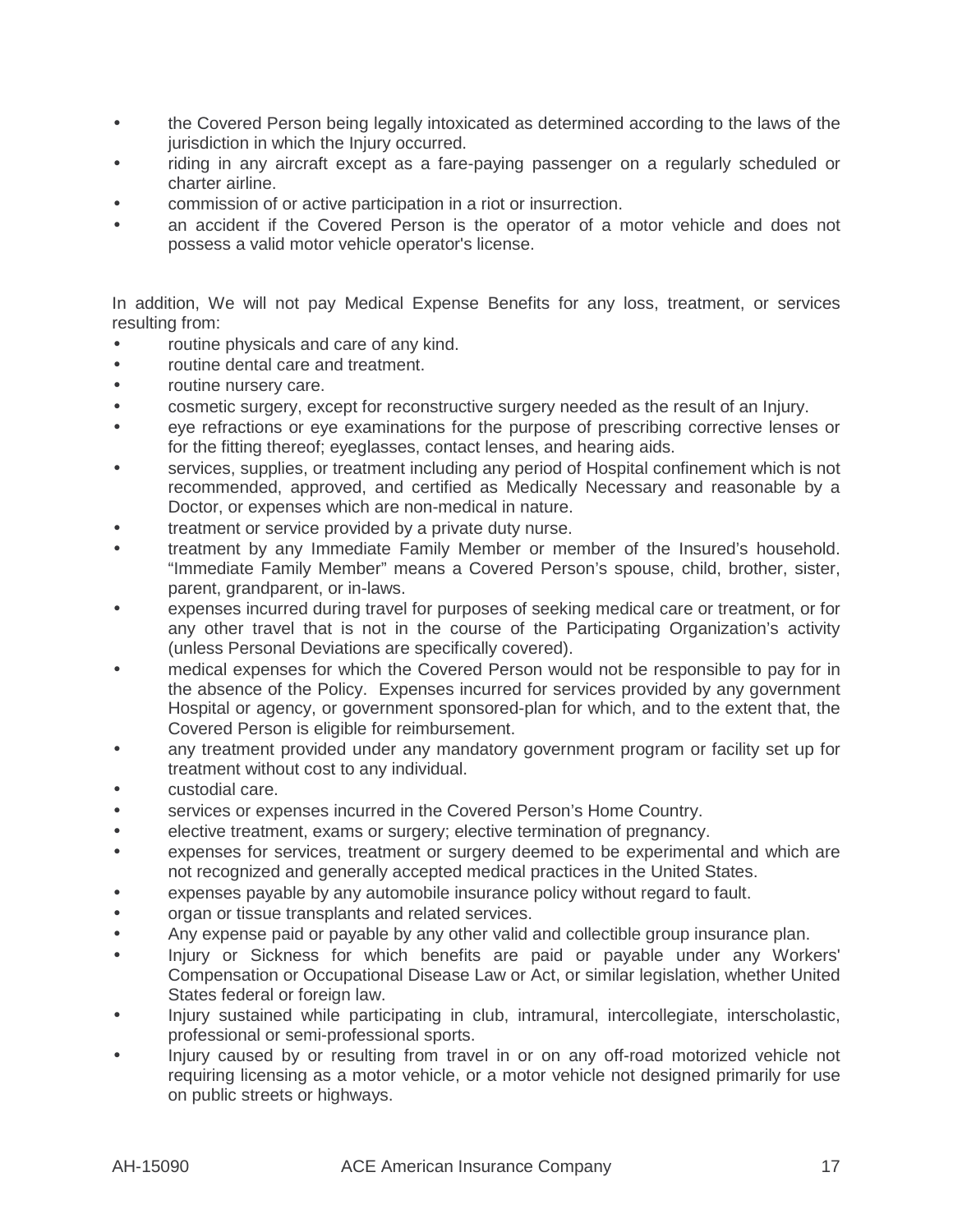• Injury resulting from off-road motorcycling; scuba diving; jet, snow or water skiing; mountain climbing (where ropes or guides are used); sky diving; amateur automobile racing; automobile racing or automobile speed contests; bungee jumping; spelunking; white water rafting; surfing; or parasailing.

In addition to the Policy Exclusions, We will not pay Lost Baggage, Personal Property and Financial Instrument Reimbursement, Benefit(s) for:

- loss or damage due to:
	- i. moth, vermin, insects, or other animals; wear and tear; atmospheric or climatic conditions; or gradual deterioration or defective materials or craftsmanship;
	- ii. mechanical or electrical failure;
	- iii. any process of cleaning, restoring, repairing, or alteration.
- more than a reasonable proportion of the total value of the set where the loss or damaged article is part of a set or pair.
- devaluation of currency or shortages due to errors or omissions during monetary transactions.
- any loss not reported to either the police or transport carrier within 24 hours of discovery.
- any loss due to confiscation or detention by customs or any other authority.
- electronic equipment or devices including, but not limited to: cellular telephones; citizen band radios; tape players; radar detectors; radios and other sound reproducing or receiving equipment; PDAs; BlackBerrys; laptop computers; and handheld computers.

If We determine the benefits paid under this Policy are eligible benefits under any other benefit plan, We may seek to recover any expenses covered by another plan to the extent that the Insured is eligible for reimbursement.

This insurance does not apply to the extent that trade or economic sanctions or other laws or regulations prohibit us from providing insurance, including, but not limited to, the payment of claims.

#### **CLAIM PROVISIONS**

**Notice Of Claim:** A claimant must give Us or Our authorized representative written (or authorized electronic or telephonic) notice of claim within 90 days after any loss covered by the Policy occurs. If notice cannot be given within that time, it must be given as soon as reasonably possible. This notice should identify the Covered Person and the Policy Number.

**Claim Forms:** Upon receiving written notice of claim, We will send claim forms to the claimant within 15 days. If We do not furnish such claim forms, the claimant will satisfy the requirements of written proof of loss by sending the written (or authorized electronic or telephonic) proof as shown below. The proof must describe the occurrence, extent and nature of the loss.

**Proof Of Loss:** Written (or authorized electronic or telephonic) proof of loss must be sent to the agent authorized to receive it. Written (or authorized electronic or telephonic) proof must be given within 90 days after the date of loss. If it cannot be provided within that time, it should be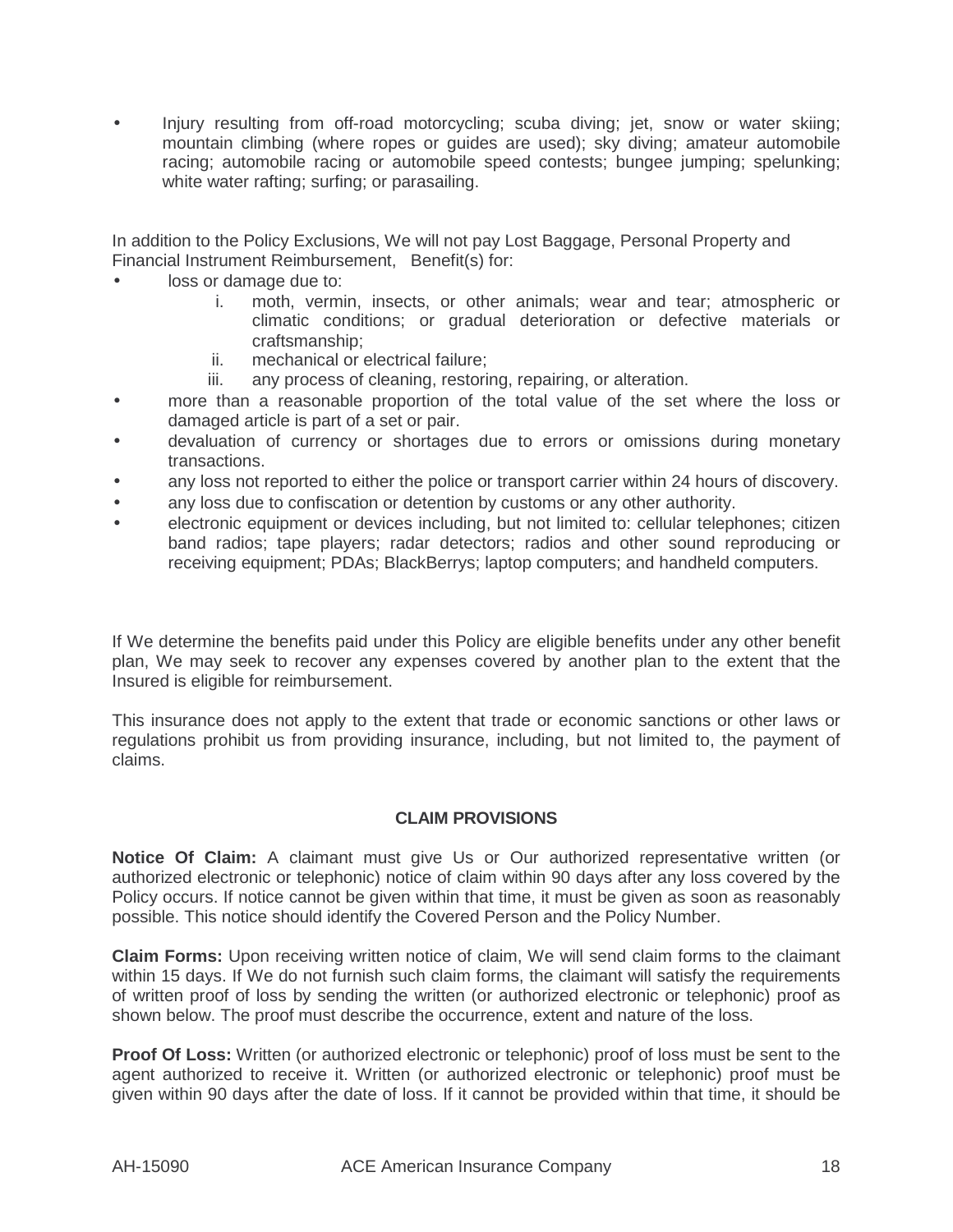sent as soon as reasonably possible. In no event, except in the absence of legal capacity, should proof of loss be sent later than one year from the time proof is otherwise required.

**Claimant Cooperation Provision:** Failure of a claimant to cooperate with Us in the administration of a claim may result in the termination of a claim. Such cooperation includes, but is not limited to, providing any information or documents needed to determine whether benefits are payable or the actual benefit amount due.

**Time Payment Of Claims:** Any benefits due will be paid when We receive written (or authorized electronic or telephonic) proof of loss.

**Payment Of Claims:** If the Insured dies, any death benefits or other benefits unpaid at the time of the Insured's death will be paid to the beneficiary. If no beneficiary is on record with Us or Our authorized agent, payment will be made to the Insured's estate.

All other benefits will be paid to the Insured. If the Insured is: (1) a minor; or (2) in Our opinion unable to give a valid release because of incompetence, We may pay any amount due to a parent, guardian, or other person actually supporting him or her. Any payment made in good faith will end Our liability to the extent of the payment.

If a Covered Loss is suffered by a Covered Person who resides outside of the United States, its territories and possessions and in a Country where the Company is not permitted to provide insurance without a License, the Company will pay benefits under the Policy to the Policyholder, who:

- 1. will hold such payment in trust for the sole use and benefit of the insured person or his or her beneficiary or other person to whom such benefits are payable ("Payee"); and
- 2. will remit such payment to the Payee in accordance with applicable law.

Any such payment the Company makes to the Policyholder is a full discharge of the Company's liability for the claim for which payment is made.

"Country" includes any political jurisdiction that independently regulates the licensing of insurance companies.

"License" or "Licensed" means with respect to any Country, authorized or otherwise permitted in accordance with applicable law to conduct the business of accident and sickness insurance in such Country.

**Beneficiary:** The Insured may designate a beneficiary for Accidental Death Benefits, if any. The Insured has the right to change the beneficiary at any time by written (or electronic and telephonic) notice. If the Insured is a minor, his or her parent or guardian may exercise this right for him or her. The change will be effective when We or Our authorized agent receive it. When received, the effective date is the date the notice was signed. We are not liable for any payments made before the change was received. We cannot attest to the validity of a change.

**Assignment:** We may pay benefits directly to any Hospital or person rendering covered services, unless the Covered Person requests otherwise in writing no later than the time he or she submits written proof of loss. Any payment made in good faith will end our liability to the extent of the payment.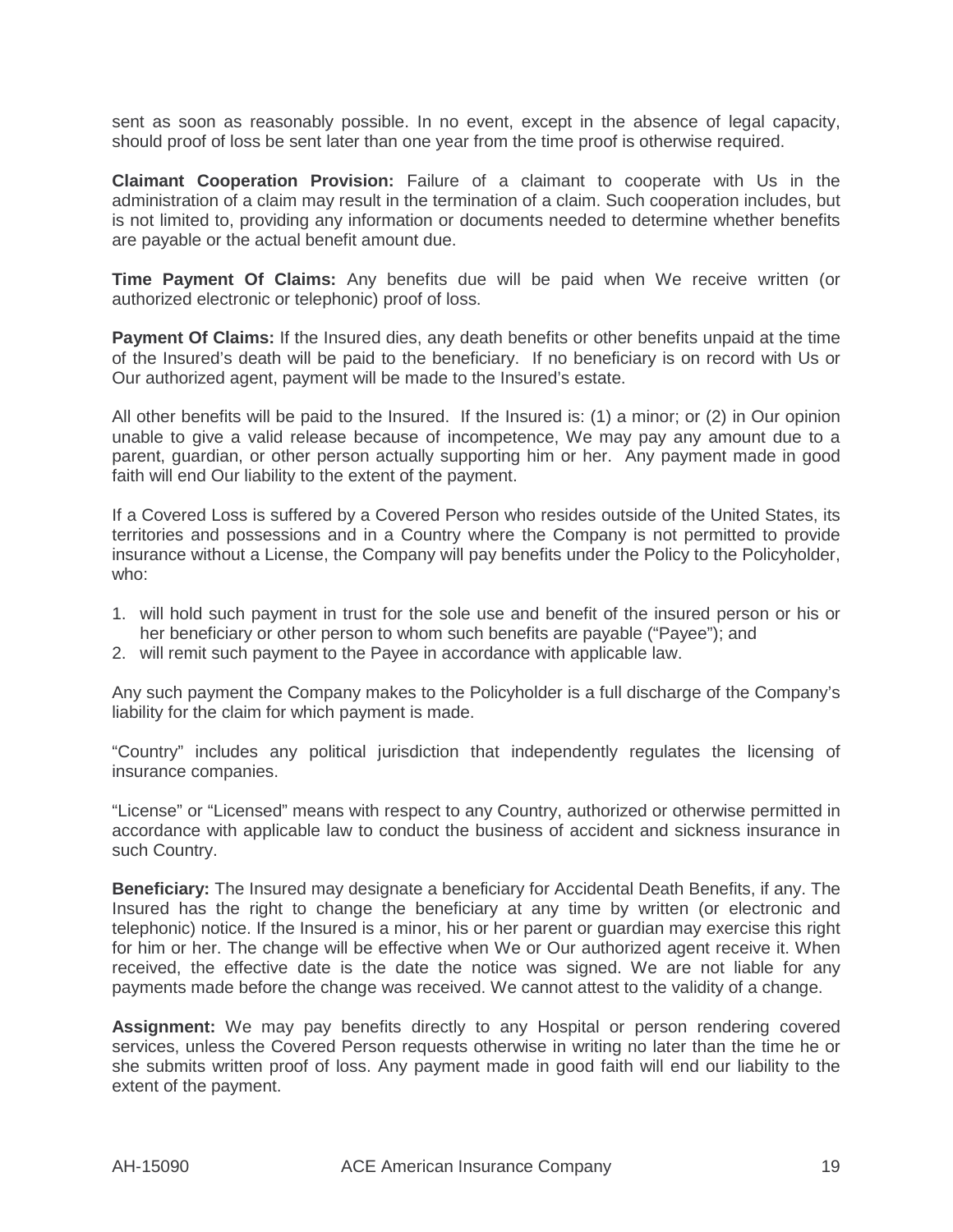**Physical Examinations And Autopsy:** We have the right to have a Doctor of Our choice examine the Covered Person as often as is reasonably necessary. This section applies when a claim is pending or while benefits are being paid. We also have the right to request an autopsy in the case of death, unless the law forbids it. We will pay the cost of the examination or autopsy.

**Legal Actions**: No lawsuit or action in equity can be brought to recover on this Policy: (1) before 60 days following the date proof of loss was given to Us; or (2) after 3 years following the date proof of loss is required.

## **ADMINISTRATIVE PROVISIONS**

**Premiums:** The premiums for this Policy will be based on the rates currently in force, the plan and amount of insurance in effect.

**Changes In Premium Rates:** We may change the premium rates from time to time with at least 31 days advanced written, or authorized electronic or telephonic notice. We reserve the right to change rates at any time if any of the following events take place.

- 1. The terms of the Policy change.
- 2. A division, subsidiary, affiliated organization, or eligible class is added or deleted from the Policy.
- 3. Any federal or state law or regulation is amended to the extent it affects Our benefit obligation.
- 4. There is a change in the market factors or factors bearing on the risk assumed.

If an increase or decrease in rates takes place on a date that is not a Premium Due Date, a pro rata adjustment will apply from the date of the change to the next Premium Due Date.

**Payment of Premium:** The first Premium is due on the Policy Effective Date. If any premium is not paid when due, the Policy will be canceled as of the Premium Due Date, except as provided in the Policy Grace Period section.

**Policy Grace Period:** A Policy Grace Period of 31 days will be granted for the payment of the required premiums. The Policy will remain in force during the Grace Period. If the required premiums are not paid during the Policy Grace Period, insurance will end on the last Premium Due Date on which required premiums were paid. The Participating Organization will be liable to Us for any unpaid premium for the time the Policy was in force.

## **GENERAL PROVISIONS**

**Entire Contract; Changes:** The Policy (including any endorsements or amendments), the signed application of the Participating Organization, and any individual applications of Covered Persons, are the entire contract. Any statements made by the Participating Organization or Covered Persons will be treated as representations and not warranties. No such statement shall void the insurance, reduce the benefits, or be used in defense of a claim for loss incurred unless it is contained in a written application.

To be valid, any change or waiver must be in writing (or authorized electronic or telephonic communications). It must be signed by our president or secretary and be attached to the Policy. No agent has authority to change or waive any part of the Policy.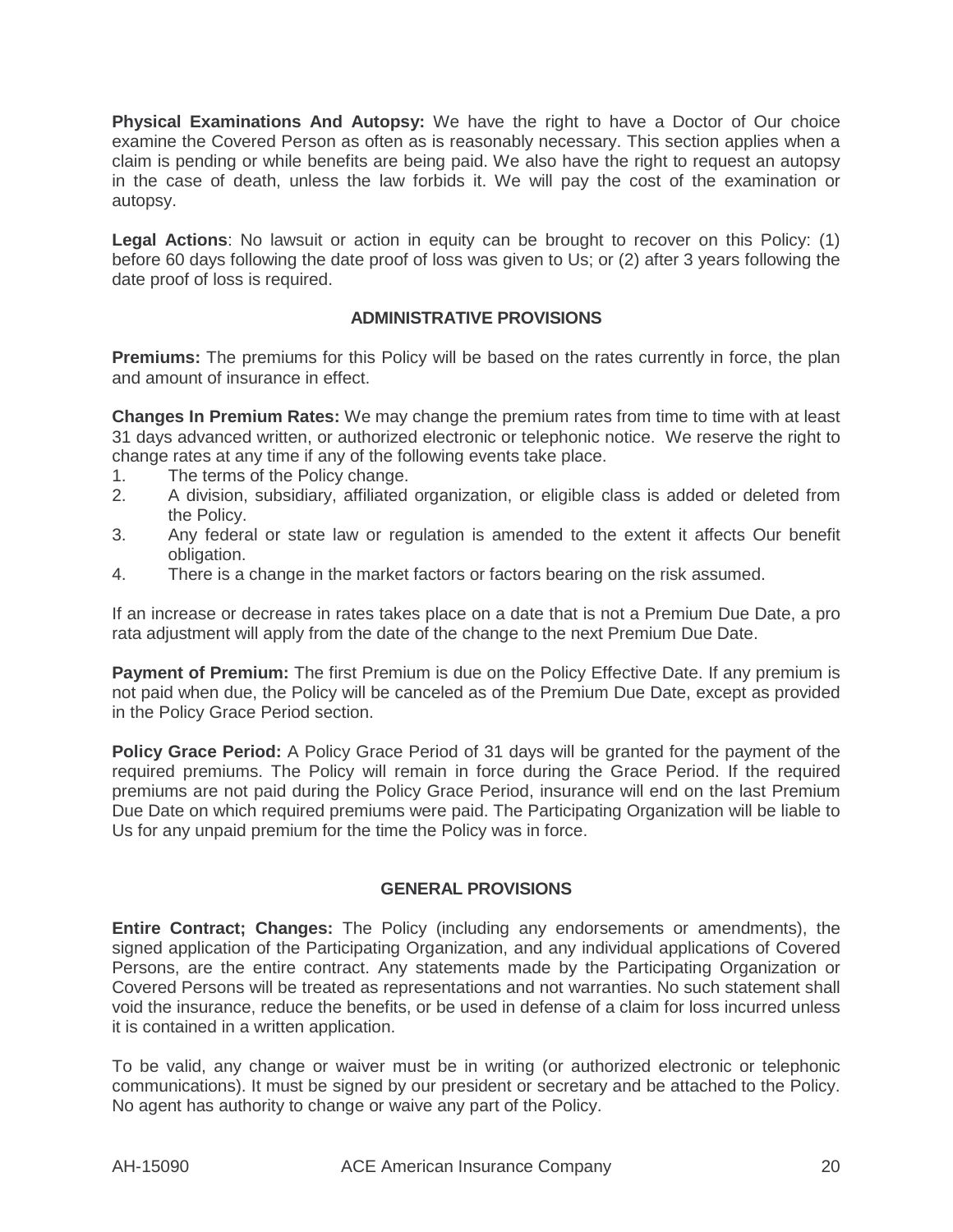**Policy Effective Date And Termination Date:** The Policy begins on the Policy Effective Date shown on page 1 of the Policy. We may terminate this Policy by giving 31 days advance notice in writing (or authorized electronic or telephonic means) to the Participating Organization. The Participating Organization may terminate this Policy on any Premium Due Date by giving 31 days advance written (or authorized electronic or telephonic) notice to Us. This Policy terminates automatically on the earlier of: 1) the last day of the Policy Term; or 2) the Premium Due Date if Premiums are not paid when due.

**Clerical Error:** If a clerical error is made, it will not affect the insurance of any Covered Person. No error will continue the insurance of a Covered Person beyond the date it should end under the Policy terms.

**Examination Of Records And Audit:** We shall be permitted to examine and audit the Participating Organization's books and records at any time during the term of the Policy and within 2 years after the final termination of the Policy as they relate to the premiums or subject matter of this insurance.

**Certificates Of Insurance:** Where it is required by law, or upon the request of the Participating Organization, We will make available certificates outlining the insurance coverage and to whom benefits are payable under the Policy.

**Conformity With State Laws:** On the effective date of this Policy, any provision that is in conflict with the laws in the state where it is issued is amended to conform to the minimum requirements of such laws.

**Not In Lieu Of Workers' Compensation**: This Policy is not a workers' compensation policy. It does not provide workers' compensation benefits.

Chubb. Insured."